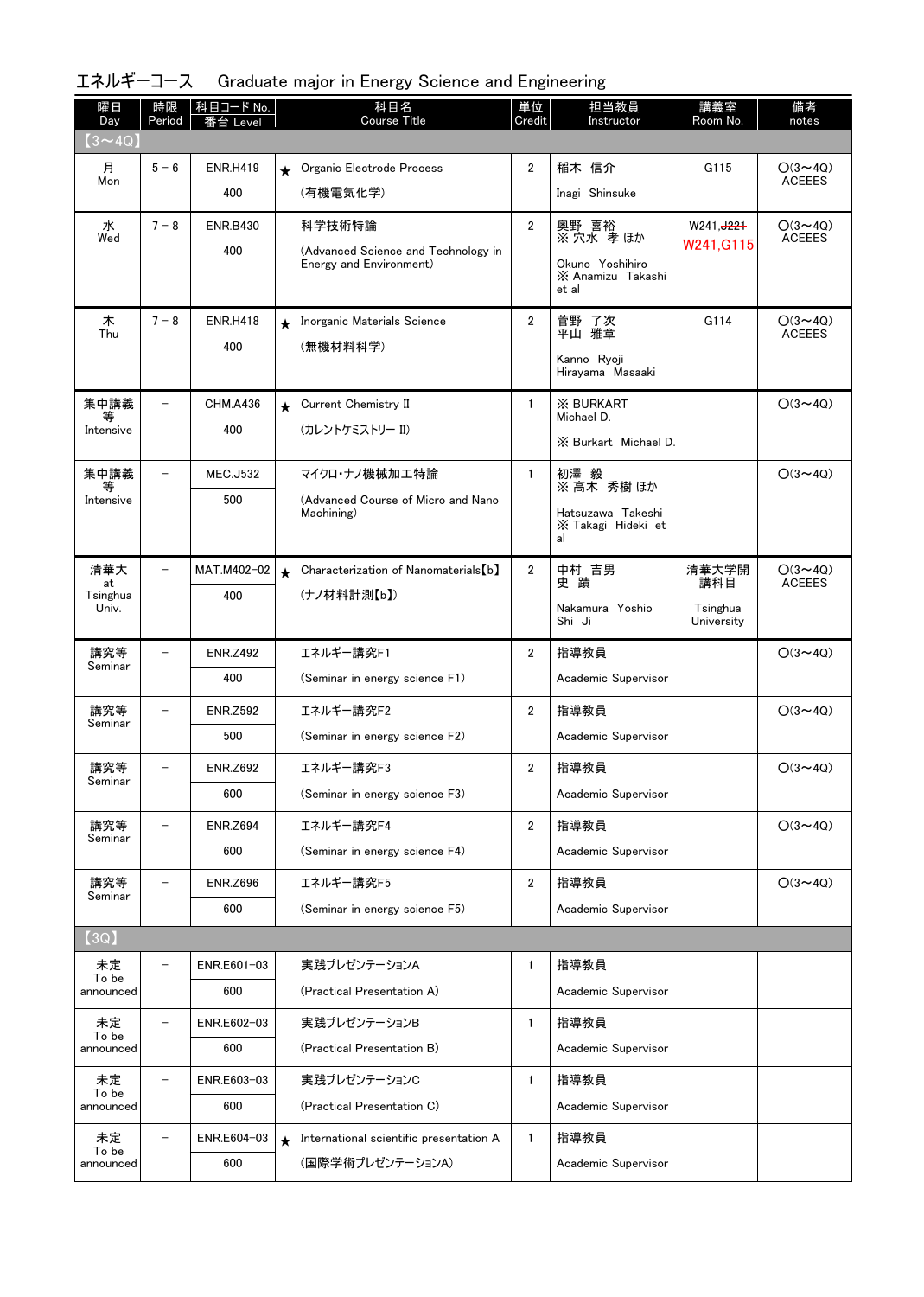| 曜日<br>Day          | 時限<br>Period             | 科目コード No.<br>Level |         | 科目名<br><b>Course Title</b>                                                        | 単位<br>Credit   | 担当教員<br>Instructor                        | 講義室<br>Room No. | 備考<br>notes                          |
|--------------------|--------------------------|--------------------|---------|-----------------------------------------------------------------------------------|----------------|-------------------------------------------|-----------------|--------------------------------------|
| (3Q)               |                          |                    |         |                                                                                   |                |                                           |                 |                                      |
| 未定<br>To be        |                          | ENR.E605-03        | $\star$ | International scientific presentation B                                           | $\mathbf{1}$   | 指導教員                                      |                 |                                      |
| announced          |                          | 600                |         | (国際学術プレゼンテーションB)                                                                  |                | Academic Supervisor                       |                 |                                      |
| 未定                 |                          | ENR.E606-03        | $\star$ | International scientific presentation C                                           | $\mathbf{1}$   | 指導教員                                      |                 |                                      |
| To be<br>announced |                          | 600                |         | (国際学術プレゼンテーションC)                                                                  |                | Academic Supervisor                       |                 |                                      |
| 未定<br>To be        |                          | ENR.E607-03        |         | エネルギー学理実践研究A                                                                      | $\mathbf{1}$   | 指導教員                                      |                 |                                      |
| announced          |                          | 600                |         | (Practical research in energy science<br>A)                                       |                | Academic Supervisor                       |                 |                                      |
| 未定                 |                          | ENR.E608-03        |         | エネルギー学理実践研究B                                                                      | $\mathbf{1}$   | 指導教員                                      |                 |                                      |
| To be<br>announced |                          | 600                |         | (Practical research in energy science<br>B)                                       |                | Academic Supervisor                       |                 |                                      |
| 未定                 | $\overline{\phantom{0}}$ | ENR.E609-03        |         | アカデミック ティーチング                                                                     | $\mathbf{1}$   | 指導教員                                      |                 |                                      |
| To be<br>announced |                          | 600                |         | (Academic teaching)                                                               |                | Academic Supervisor                       |                 |                                      |
| 未定                 |                          | ENR.E612-03        | $\star$ | International energy project                                                      | $\overline{2}$ | 指導教員                                      |                 |                                      |
| To be<br>announced |                          | 600                |         | (エネルギー国際派遣プロジェクト)                                                                 |                | Academic Supervisor                       |                 |                                      |
| 月                  | $1 - 2$                  | CAP.A463           |         | 錯体設計化学特論第一                                                                        | $\mathbf{1}$   | 村橋 哲郎                                     | S422            |                                      |
| Mon                |                          | 400                |         | (Advanced Molecular Design of Metal<br>Complexes I)                               |                | Murahashi Tetsuro                         |                 |                                      |
| 月<br>Mon           | $1 - 2$                  | CAP.C431           | $\star$ | <b>Chemical Engineering for Advanced</b><br>Materials and Chemicals Processing II | $\mathbf{1}$   | 伊東 章<br>関口 秀俊 ほか                          | S421            | <b>ACEEES</b>                        |
|                    |                          | 400                |         | (化学工学要論第二)                                                                        |                | Ito Akira<br>Sekiguchi Hidetoshi<br>et al |                 |                                      |
| 月<br>Mon           | $1 - 2$                  | <b>ENR.H412</b>    |         | 有機電気化学特論                                                                          | $\mathbf{1}$   | 冨田 育義<br>稲木 信介                            | G113            | <b>ACEEES</b>                        |
|                    |                          | 400                |         | (Advanced Organic Electrochemistry)                                               |                | Tomita Ikuyoshi<br>Inagi Shinsuke         |                 |                                      |
| 月<br>Mon           | $1 - 2$                  | MAI M411           |         | 金属の相変態と組織制御                                                                       | 2              | 細田 秀樹<br>稲邑 朋也                            | J234            | $\bullet$ (Mon•Thu)<br><b>ACEEES</b> |
|                    |                          | 400                |         | (Phase Transformation and<br>Microstructure Control)                              |                | Hosoda Hideki<br>Inamura Tomonari         |                 |                                      |
| 月<br>Mon           | $3 - 4$                  | CAP.T431-02        |         | 有機金属触媒化学特論第一【B】                                                                   | $\mathbf{1}$   | 小坂田 耕太郎<br>竹内 大介                          | G114            | <b>ACEEES</b>                        |
|                    |                          | 400                |         | (Advanced Organometallic Chemistry<br>and Catalysis $I(B)$                        |                | Osakada Kohtaro<br>Takeuchi Daisuke       |                 |                                      |
| 月                  | $3 - 4$                  | MAT.M407-01        |         | 固体物理特論【a】                                                                         | $\overline{2}$ | 中辻 寬<br>合田 義弘                             | J234            | $\bullet$ (Mon•Thu)                  |
| Mon                |                          | 400                |         | (Advanced Solid State Physics [a])                                                |                | Nakatsuji Kan<br>Gohda Yoshihiro          |                 | <b>ACEEES</b>                        |
| 月                  | $3 - 4$                  | <b>MEC.H433</b>    |         | メカトロニクス機器と制御                                                                      | $\mathbf{1}$   | 山浦 弘                                      | S622            |                                      |
| Mon                |                          | 400                |         | (Mechatronics Device and Control)                                                 |                | Yamaura Hiroshi                           |                 |                                      |
| 月<br>Mon           | $3 - 4$                  | <b>CAP.C532</b>    | $\star$ | Advanced Specific Environmental<br>Process                                        | $\mathbf{2}$   | 森 伸介<br>下山 裕介                             | S423            | $\bullet$ (Mon•Thu)<br><b>ACEEES</b> |
|                    |                          | 500                |         | (特殊場プロセス特論)                                                                       |                | Mori Shinsuke<br>Shimoyama Yusuke         |                 |                                      |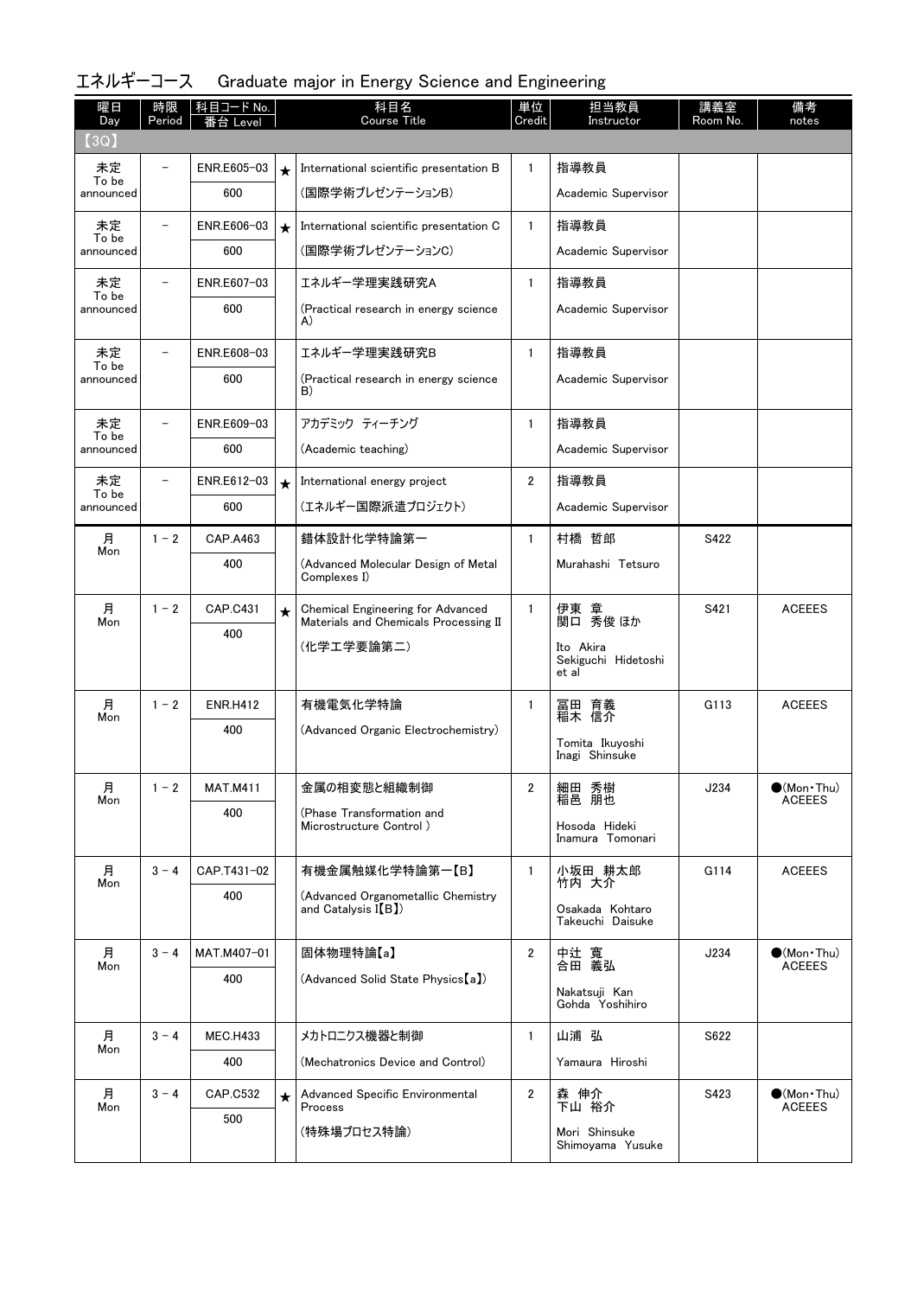| 曜日<br>Day | 時限<br>Period | 科目コード No.<br>番台 Level  |         | 科目名<br><b>Course Title</b>                              | 単位<br>Credit   | 担当教員<br>Instructor                           | 講義室<br><u>Room No.</u> | 備考<br>notes                                  |
|-----------|--------------|------------------------|---------|---------------------------------------------------------|----------------|----------------------------------------------|------------------------|----------------------------------------------|
| (3Q)      |              |                        |         |                                                         |                |                                              |                        |                                              |
| 月         | $3 - 4$      | <b>CHM.C532</b>        |         | 量子化学特論                                                  | $\overline{2}$ | 河内 宣之<br>大島 康裕ほか                             | H114                   | $\bullet$ (Mon•Thu)<br><b>ACEEES</b>         |
| Mon       |              | 500                    |         | (Advanced Quantum Chemistry)                            |                | Kouchi Noriyuki                              |                        |                                              |
|           |              |                        |         |                                                         |                | Ohshima Yasuhiro et<br>al                    |                        |                                              |
| 月<br>Mon  | $3 - 4$      | <b>CHM.D532</b>        |         | 有機金属化学特論                                                | $\overline{2}$ | 岩澤 伸治<br>鷹谷 絢                                | H <sub>136</sub>       | $\bullet$ (Mon $\cdot$ Thu)<br><b>ACEEES</b> |
|           |              | 500                    |         | (Advanced Organometallic Chemistry)                     |                | Iwasawa Nobuharu<br>Takaya Jun               |                        |                                              |
| 月         | $3 - 4$      | <b>EEE.P501</b>        | $\star$ | Magnetic Levitation and Magnetic                        | $\overline{2}$ | 千葉 明                                         | S <sub>223</sub>       | $\bullet$ (Mon•Thu)                          |
| Mon       |              | 500                    |         | Suspension                                              |                | Chiba Akira                                  |                        | <b>ACEEES</b>                                |
|           |              |                        |         | (磁気浮上と磁気支持工学)                                           |                |                                              |                        |                                              |
| 月<br>Mon  | $5 - 6$      | <b>MAT.P403</b>        | $\star$ | Soft Materials Physics                                  | $\mathbf{1}$   | VACHA MARTIN                                 | $S8 - 623$             | <b>ACEEES</b>                                |
|           |              | 400                    |         | (ソフトマテリアル物理)                                            |                | Vacha Martin                                 |                        |                                              |
| 月<br>Mon  | $5 - 6$      | CAP.T531-02            |         | 触媒反応特論第一【B】                                             | $\mathbf{1}$   | 馬場 俊秀<br>野村 淳子ほか                             | G114                   | <b>ACEEES</b>                                |
|           |              | 500                    |         | (Advanced Catalytic Reactions I(B))                     |                | Baba Toshihide<br>Nomura Junko et al         |                        |                                              |
| 月         | $5 - 6$      | EEE.P511               |         | 環境・電力エネルギー特論                                            | $\overline{2}$ | 葛本 昌樹                                        | S223                   | $\bullet$ (Mon Wed)                          |
| Mon       |              | 500                    |         | (Environment and Electric Energy)                       |                | Kuzumoto Masaki                              |                        | <b>ACEEES</b>                                |
| 月         | $7 - 8$      | <b>MAT.P414</b>        |         | ソフトマテリアル機能                                              | $\mathbf{1}$   | 道信 剛志                                        | $S8 - 623$             | <b>ACEEES</b>                                |
| Mon       |              | 400                    |         | (Soft Materials Function)                               |                | Michinobu Tsuyoshi                           |                        |                                              |
| 月         | $7 - 8$      | <b>MEC.C433</b>        |         | 固体動力学特論                                                 | $\mathbf{1}$   | 井上 裕嗣                                        | S421                   |                                              |
| Mon       |              | 400                    |         | (Solid Dynamics)                                        |                | Inoue Hirotsugu                              |                        |                                              |
| 月         | $7 - 8$      | CAP.I547               | $\star$ | Advanced Process Dynamics and                           | $\mathbf{1}$   | 関 宏也                                         | G112                   | <b>ACEEES</b>                                |
| Mon       |              | 500                    |         | Control<br>(プロセス制御特論)                                   |                | Seki Hiroya                                  |                        |                                              |
|           |              |                        |         |                                                         |                |                                              |                        |                                              |
| 月<br>Mon  | $7 - 8$      | <b>MAT.C501</b><br>500 |         | 材料強度学特論<br>(Advanced Course of Deformation and          | $\mathbf{2}$   | 安田 公一<br>※ 多々見 純一 ほか                         | $S7 - 201$             | $\bullet$ (Mon · Thu)<br><b>ACEEES</b>       |
|           |              |                        |         | Fracture of Engineering Materials)                      |                | Yasuda Kouichi<br>X Tatami Junichi et<br>al  |                        |                                              |
| 火<br>Tue  | $1 - 2$      | <b>EEE.P461</b>        | $\star$ | <b>Pulsed Power Technology</b>                          | $\overline{2}$ | 安岡 康一<br>竹内 希                                | S223                   | $\bullet$ (Tue $\cdot$ Fri)<br><b>ACEEES</b> |
|           |              | 400                    |         | (パルスパワーエ学)                                              |                | Yasuoka Koichi                               |                        |                                              |
|           |              |                        |         |                                                         |                | Takeuchi Nozomi                              |                        |                                              |
| 火<br>Tue  | $1 - 2$      | ENR.A405-01            |         | エネルギーマテリアル論第一【大岡山】                                      | $\mathbf{1}$   | 野崎 智洋<br>沖本 洋一ほか                             | W241                   | <b>ACEEES</b>                                |
|           |              | 400                    |         | (Interdisciplinary Energy Materials<br>Science 1【大岡山】)  |                | Nozaki Tomohiro                              |                        |                                              |
|           |              |                        |         |                                                         |                | Okimoto Yoichi et al                         |                        |                                              |
| 火<br>Tue  | $1 - 2$      | ENR.A405-02            |         | エネルギーマテリアル論第一【すずかけ】                                     | $\mathbf{1}$   | 野崎 智洋<br>木村 好里 ほか                            | G115                   | <b>ACEEES</b>                                |
|           |              | 400                    |         | (Interdisciplinary Energy Materials<br>Science 1【すずかけ】) |                | Nozaki Tomohiro<br>Kimura Yoshisato et<br>al |                        |                                              |
| 火         | $1 - 2$      | CAP.T531-01            |         | 触媒反応特論第一【A】                                             | $\mathbf{1}$   | 岡本 昌樹                                        | S423                   | <b>ACEEES</b>                                |
| Tue       |              | 500                    |         | (Advanced Catalytic Reactions I(A))                     |                | Okamoto Masaki                               |                        |                                              |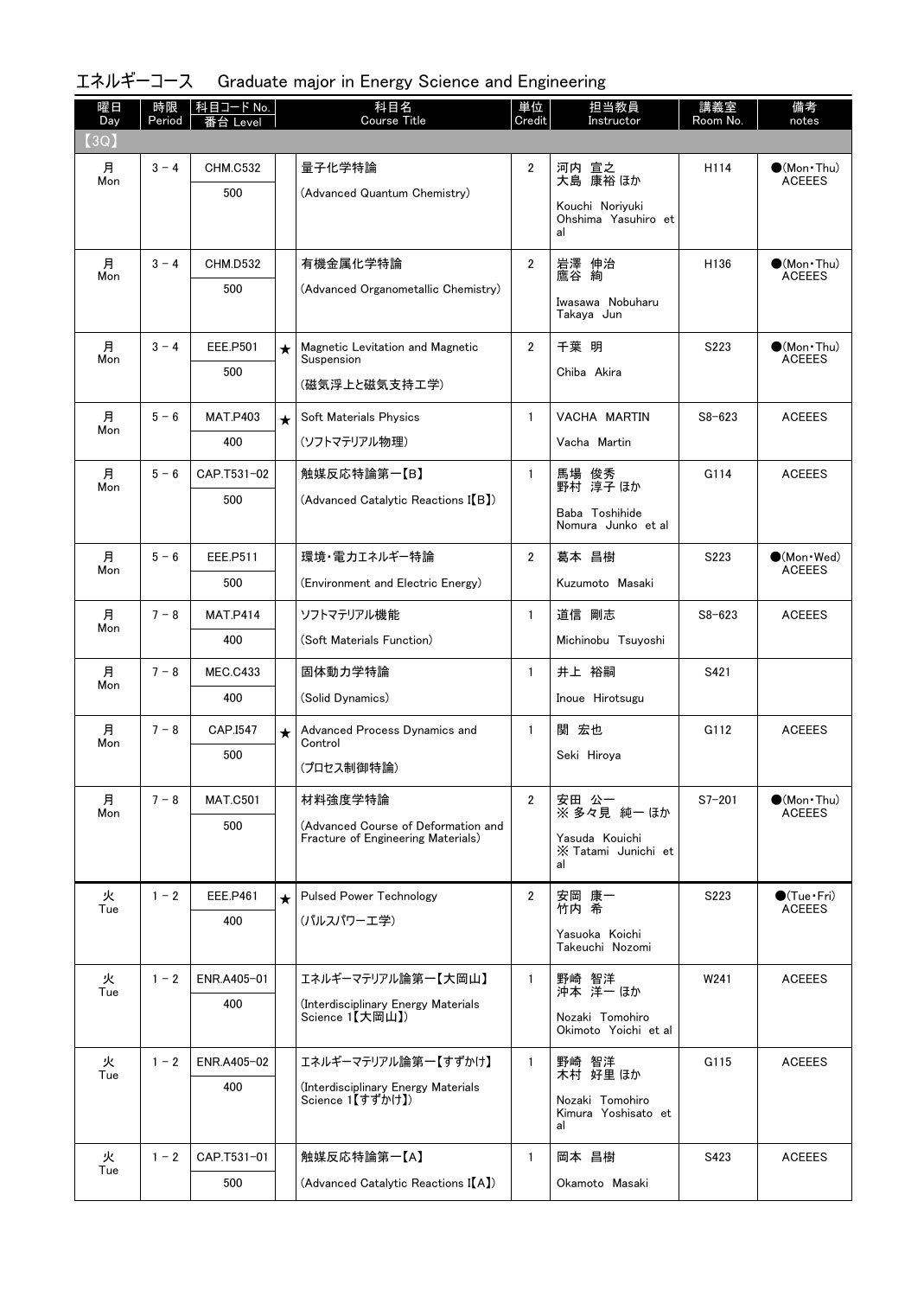| 曜日<br>Day | 時限<br>Period | 科目コード No.<br>番台 Level |         | 科目名<br><b>Course Title</b>                                  | 単位<br>Credit   | 担当教員<br>Instructor                                       | 講義室<br>Room No.  | 備考<br>notes                             |
|-----------|--------------|-----------------------|---------|-------------------------------------------------------------|----------------|----------------------------------------------------------|------------------|-----------------------------------------|
| (3Q)      |              |                       |         |                                                             |                |                                                          |                  |                                         |
| 火<br>Tue  | $3 - 4$      | <b>ENR.A407</b>       |         | エネルギーシステム論                                                  | $\mathbf{1}$   | 山田 明<br>伊原 学                                             | W241, G115       | <b>ACEEES</b>                           |
|           |              | 400                   |         | (Energy system theory)                                      |                | Yamada Akira<br>Ihara Manabu                             |                  |                                         |
| 火         | $3 - 4$      | CAP.C531              | $\star$ | Advanced Chemical Equipment Design                          | $\overline{2}$ | 久保内 昌敏                                                   | S224             | $\bullet$ (Tue Fri)                     |
| Tue       |              | 500                   |         | (化学装置設計特論)                                                  |                | Kubouchi Masatoshi                                       |                  | <b>ACEEES</b>                           |
| 火         | $5 - 6$      | <b>ACE.B441</b>       |         | 環境負荷低減技術論I                                                  | $\mathbf{1}$   | 山口 猛央                                                    | W241.G115        | 遠隔                                      |
| Tue       |              | 400                   |         | (Advanced Technology for<br>Environmental Load Reduction I) |                | 中川 茂樹 ほか<br>Yamaguchi Takeo<br>Nakagawa Shigeki et<br>al |                  |                                         |
| 火         | $5 - 6$      | <b>ENR.J402</b>       | $\star$ | Physical Chemistry for High                                 | $\mathbf{1}$   | 須佐 匡裕                                                    | $S8 - 501$       | <b>ACEEES</b>                           |
| Tue       |              | 400                   |         | Temperature Processes -<br>Thermodynamics-<br>(高温物理化学-熱力学)  |                | 小林 能直ほか<br>Susa Masahiro<br>Kobavashi Yoshinao<br>et al  |                  |                                         |
| 火<br>Tue  | $5 - 6$      | <b>ENR.K450</b>       |         | 燃焼物理学                                                       | $\mathbf{1}$   | 小酒 英範<br>店橋 護ほか                                          | <b>I321</b>      | <b>ACEEES</b>                           |
|           |              | 400                   |         | (Advanced course of combustion<br>physics)                  |                | Kosaka Hidenori<br>Tanahashi Mamoru<br>et al             |                  |                                         |
| 火         | $5 - 6$      | <b>MAT.C404</b>       |         | 半導体物性特論(材料)                                                 | 2              | 細野 秀雄<br>真島 豊ほか                                          | J234             | $\bullet$ (Tue•Fri)                     |
| Tue       |              | 400                   |         | (Physics and Chemistry of<br>Semiconductors)                |                | Hosono Hideo<br>Majima Yutaka et al                      |                  | <b>ACEEES</b>                           |
| 火<br>Tue  | $5 - 6$      | <b>MEC.J431</b>       |         | 超精密計測                                                       | $\mathbf{1}$   | 笹島 和幸<br>初澤 毅ほか                                          | S223, G111       | <b>ACEEES</b>                           |
|           |              | 400                   |         | (Ultra-precision Measurement)                               |                | Sasajima Kazuyuki<br>Hatsuzawa Takeshi<br>et al          |                  |                                         |
| 火         | $5 - 6$      | CAP.I539              |         | 先進高分子材料特論第一                                                 | $\mathbf{1}$   | 山元 公寿                                                    | G <sub>114</sub> | <b>ACEEES</b>                           |
| Tue       |              | 500                   |         | (Advanced Course in Macromolecular<br>Materials I)          |                | 今尚 学稔<br>Yamamoto Kimihisa<br>Imaoka Takane              | <b>J231</b>      |                                         |
| 火<br>Tue  | $5 - 6$      | EEE.D511              | $\star$ | <b>Magnetism and Spintronics</b>                            | $\overline{2}$ | 中川 茂樹<br>PHAM NAM HAI                                    | S224             | $\bullet$ (Tue Fri)<br><b>ACEEES</b>    |
|           |              | 500                   |         | (磁性・スピンエ学特論)                                                |                | Nakagawa Shigeki<br>Pham Namhai                          |                  |                                         |
| 火<br>Tue  | $7 - 8$      | EEE.P411              | $\star$ | Advanced Course of Power<br>Electronics                     | $\overline{2}$ | 藤田 英明<br>萩原 誠                                            | S223             | $\bigcirc$ (Tue · Thu)<br><b>ACEEES</b> |
|           |              | 400                   |         | (パワーエレクトロニクス特論)                                             |                | Fujita Hideaki<br>Hagiwara Makoto                        |                  |                                         |
| 火<br>Tue  | $7 - 8$      | <b>ENR.J401</b>       | $\star$ | <b>Advanced Metal Physics</b>                               | $\mathbf{2}$   | 史 蹟<br>中村 吉男                                             | $S8 - 501$       | $\bullet$ (Tue•Fri)<br><b>ACEEES</b>    |
|           |              | 400                   |         | (金属物性特論)                                                    |                | Shi Ji<br>Nakamura Yoshio                                |                  |                                         |
| 火         | $7 - 8$      | <b>ENR.K440</b>       | $\star$ | Advanced course of radiation transfer                       | $\mathbf{1}$   | 花村 克悟                                                    | <b>I321</b>      | <b>ACEEES</b>                           |
| Tue       |              | 400                   |         | (ふく射輸送学)                                                    |                | 佐藤 勲<br>Hanamura Katsunori                               |                  |                                         |
|           |              |                       |         |                                                             |                | Satoh Isao                                               |                  |                                         |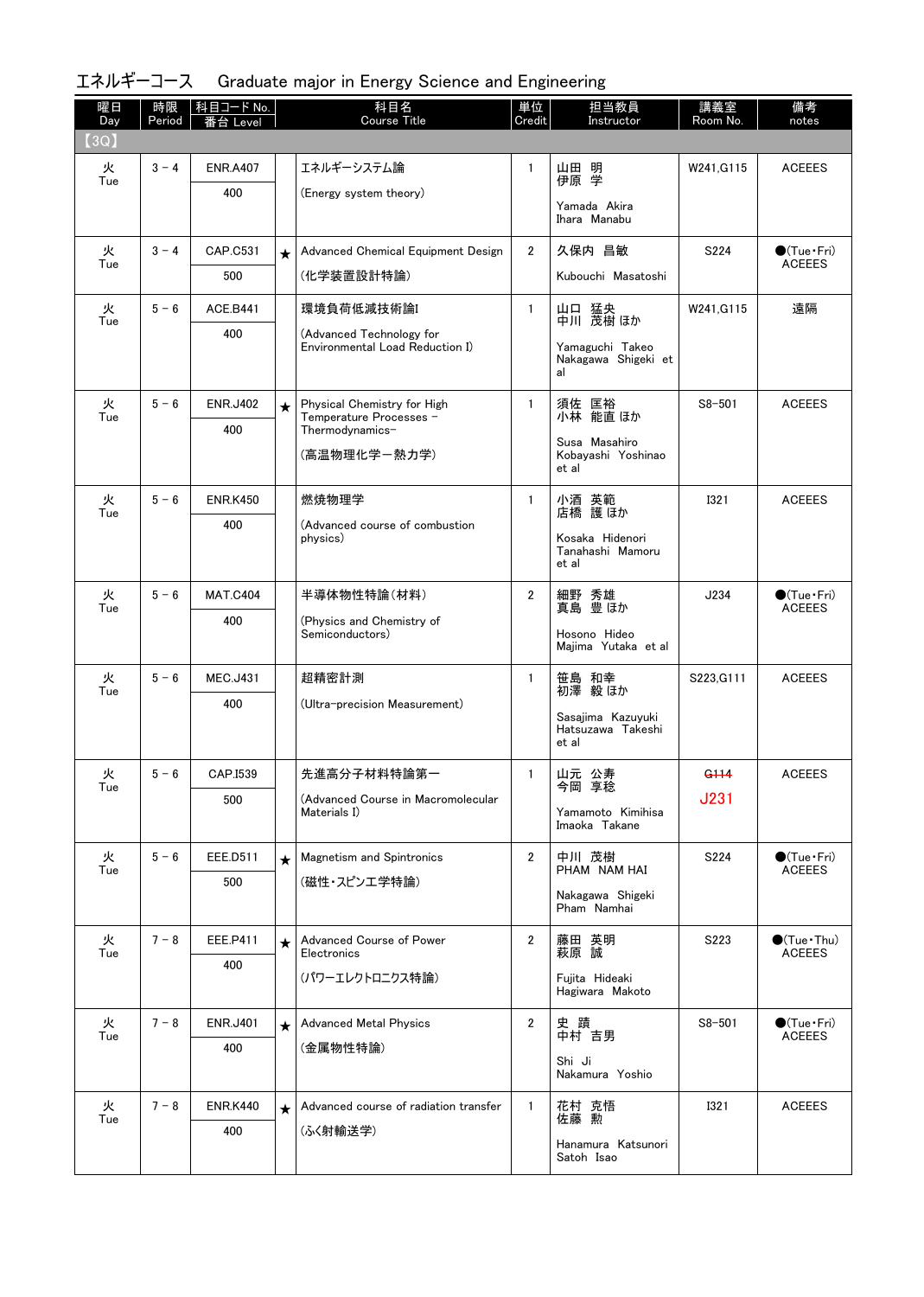| 曜日<br>Day | 時限<br>Period | 科目コード No.<br>番台 Level |         | 科目名<br><b>Course Title</b>                                      | 単位<br>Credit   | 担当教員<br>Instructor                         | 講義室<br>Room No. | 備考<br>notes                            |
|-----------|--------------|-----------------------|---------|-----------------------------------------------------------------|----------------|--------------------------------------------|-----------------|----------------------------------------|
| (3Q)      |              |                       |         |                                                                 |                |                                            |                 |                                        |
| 火<br>Tue  | $7 - 8$      | <b>MAT.C405</b>       |         | 材料機器分析特論                                                        | $\mathbf{2}$   | 矢野 哲司<br>※ 小倉 一道 ほか                        | $S7 - 201$      | $\bullet$ (Tue•Fri)<br><b>ACEEES</b>   |
|           |              | 400                   |         | (Advanced Course of Instrumental<br>Analysis for Materials)     |                | Yano Tetsuji<br>X Ogura Kazumichi<br>et al |                 |                                        |
| 火         | $7 - 8$      | <b>MAT.P423</b>       |         | 有機複合材料                                                          | $\mathbf{1}$   | 塩谷 正俊                                      | $S8 - 623$      | <b>ACEEES</b>                          |
| Tue       |              | 400                   |         | (Advanced Course in Composite<br>Materials)                     |                | Shiova Masatoshi                           |                 |                                        |
| 水<br>Wed  | $1 - 2$      | CAP.T431-01           |         | 有機金属触媒化学特論第一【A】                                                 | $\mathbf{1}$   | 田中 健                                       | S423            | <b>ACEEES</b>                          |
|           |              | 400                   |         | (Advanced Organometallic Chemistry<br>and Catalysis $I(A)$      |                | Tanaka Ken                                 |                 |                                        |
| 水<br>Wed  | $1 - 2$      | <b>EEE.D501</b>       | $\star$ | Dielectric Property and Organic<br>Devices                      | $\overline{2}$ | 間中 孝彰                                      | S223            | $\bullet$ (Wed•Fri)<br><b>ACEEES</b>   |
|           |              | 500                   |         | (誘電体物性・有機デバイス特論)                                                |                | Manaka Takaaki                             |                 |                                        |
| 水         | $3 - 4$      | <b>CAP.C432</b>       |         | 化工物性解析                                                          | $\overline{2}$ | 下山 裕介<br>谷口 泉                              | S611            | $\bigcirc$ (Wed · Fri)                 |
| Wed       |              | 400                   |         | (Physico-Chemical Property Analysis<br>in Chemical Engineering) |                | Shimoyama Yusuke<br>Taniguchi Izumi        |                 | <b>ACEEES</b>                          |
| 水         | $3 - 4$      | CAP.P511              |         | 高分子反応特論                                                         | $\mathbf{1}$   | 大塚 英幸                                      | S423            | <b>ACEEES</b>                          |
| Wed       |              | 500                   |         | (Advanced Polymer Reactions)                                    |                | Otsuka Hideyuki                            |                 |                                        |
| 水         | $5 - 6$      | EEE.P511              |         | 環境・電力エネルギー特論                                                    | $\overline{2}$ | 葛本 昌樹                                      | S223            | $\bullet$ (Mon Wed)                    |
| Wed       |              | 500                   |         | (Environment and Electric Energy)                               |                | Kuzumoto Masaki                            |                 | <b>ACEEES</b>                          |
| 木<br>Thu  | $1 - 2$      | <b>CAP.A423</b>       |         | 有機合成化学特論第一                                                      | $\mathbf{1}$   | 伊藤 繁和                                      | S423            | <b>ACEEES</b>                          |
|           |              | 400                   |         | (Advanced Organic Synthesis I)                                  |                | Ito Shigekazu                              |                 |                                        |
| 木<br>Thu  | $1 - 2$      | <b>CAP.E421</b>       |         | データ解析特論                                                         | $\mathbf{1}$   | ※ 是津 耕司<br>笠井 康子 ほか                        | G115            | <b>ACEEES</b>                          |
|           |              | 400                   |         | (Advanced Data Analysis)                                        |                | X Zettsu Koji<br>Kasai Yasko et al         |                 |                                        |
| 木<br>Thu  | $1 - 2$      | <b>MAT.M411</b>       |         | 金属の相変態と組織制御                                                     | $\overline{2}$ | 細田 秀樹<br>稲邑 朋也                             | J234            | $\bullet$ (Mon • Thu)<br><b>ACEEES</b> |
|           |              | 400                   |         | (Phase Transformation and<br>Microstructure Control)            |                | Hosoda Hideki                              |                 |                                        |
|           |              |                       |         |                                                                 |                | Inamura Tomonari                           |                 |                                        |
| 木<br>Thu  | $1 - 2$      | <b>MEC.G432</b>       |         | 塑性加工学                                                           | $\mathbf{1}$   | 吉野 雅彦<br>大竹 尚登                             | I121            |                                        |
|           |              | 400                   |         | (Metalforming)                                                  |                | Yoshino Masahiko<br>Ohtake Naoto           |                 |                                        |
| 木         | $3 - 4$      | CAP.I417              |         | 化学工学概論(単位操作)                                                    | $\mathbf{1}$   | 関 宏也<br>脇 慶子                               | G112            | <b>ACEEES</b>                          |
| Thu       |              | 400                   |         | (Introduction to Chemical Engineering<br>(Unit Operation))      |                | Seki Hiroya<br>Waki Keiko                  |                 |                                        |
| 木         | $3 - 4$      | MAT.M407-01           |         | 固体物理特論【a】                                                       | $\overline{2}$ | 中辻 寬                                       | J234            | $\bullet$ (Mon•Thu)                    |
| Thu       |              | 400                   |         | (Advanced Solid State Physics [a])                              |                | 合田 義弘                                      |                 | <b>ACEEES</b>                          |
|           |              |                       |         |                                                                 |                | Nakatsuji Kan<br>Gohda Yoshihiro           |                 |                                        |
| 木<br>Thu  | $3 - 4$      | <b>CAP.C532</b>       | $\star$ | Advanced Specific Environmental<br>Process                      | $\overline{2}$ | 森 伸介<br>下山 裕介                              | S423            | $\bullet$ (Mon•Thu)<br><b>ACEEES</b>   |
|           |              | 500                   |         | (特殊場プロセス特論)                                                     |                | Mori Shinsuke<br>Shimoyama Yusuke          |                 |                                        |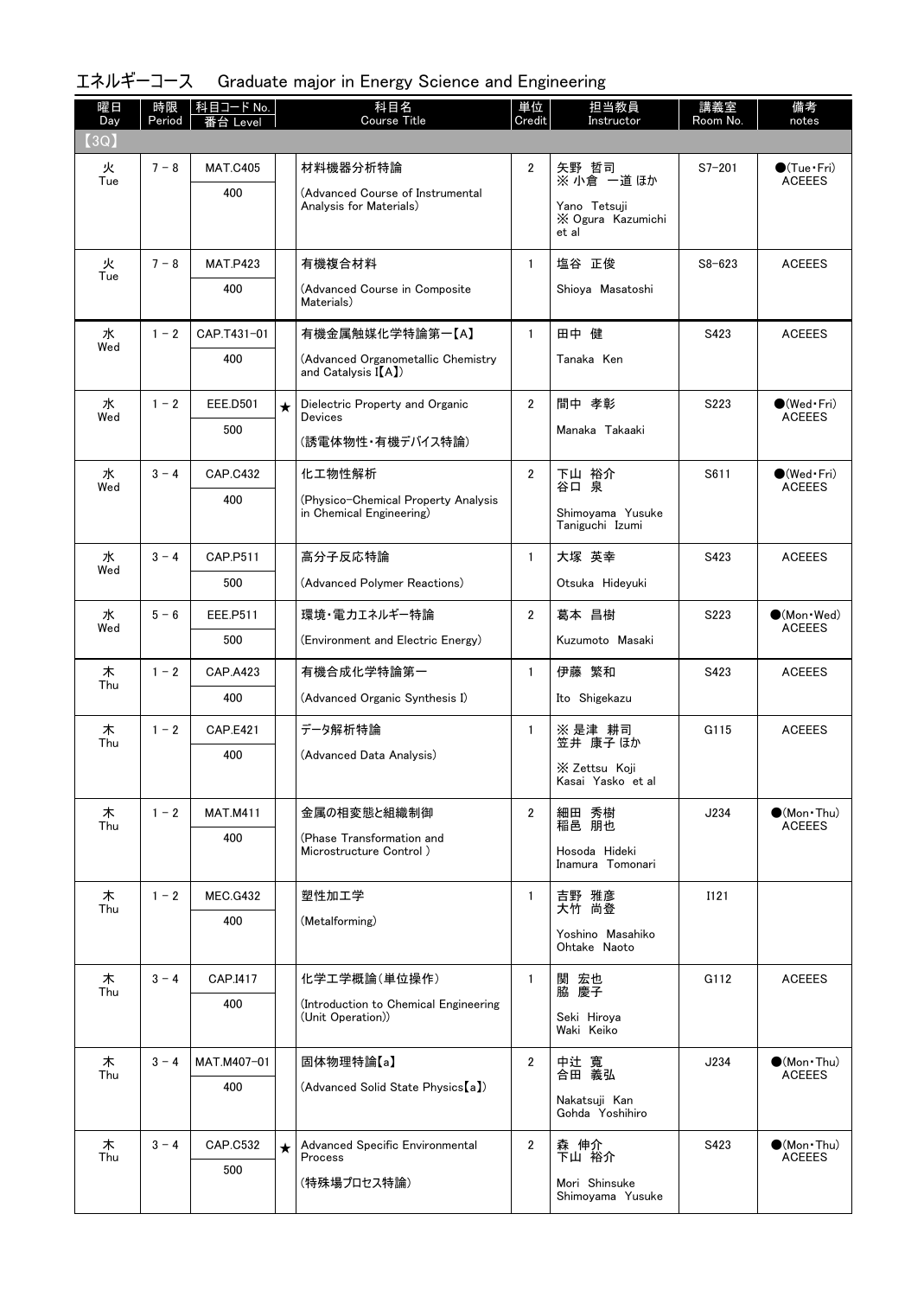| 曜日<br>Day | 時限<br>Period | 科目コード No.<br>番台 Level |         | 科目名<br><b>Course Title</b>                                                | 単位<br>Credit   | 担当教員<br>Instructor                    | 講義室<br>Room No.  | 備考<br>notes                                  |
|-----------|--------------|-----------------------|---------|---------------------------------------------------------------------------|----------------|---------------------------------------|------------------|----------------------------------------------|
| (3Q)      |              |                       |         |                                                                           |                |                                       |                  |                                              |
| 木<br>Thu  | $3 - 4$      | <b>CHM.C532</b>       |         | 量子化学特論                                                                    | $\overline{2}$ | 河内 宣之<br>大島 康裕ほか                      | H114             | $\bullet$ (Mon · Thu)<br><b>ACEEES</b>       |
|           |              | 500                   |         | (Advanced Quantum Chemistry)                                              |                | Kouchi Noriyuki                       |                  |                                              |
|           |              |                       |         |                                                                           |                | Ohshima Yasuhiro et<br>al             |                  |                                              |
| 木<br>Thu  | $3 - 4$      | <b>CHM.D532</b>       |         | 有機金属化学特論                                                                  | $\overline{2}$ | 岩澤 伸治<br>鷹谷 絢                         | H <sub>136</sub> | $\bullet$ (Mon $\cdot$ Thu)<br><b>ACEEES</b> |
|           |              | 500                   |         | (Advanced Organometallic Chemistry)                                       |                | Iwasawa Nobuharu<br>Takaya Jun        |                  |                                              |
| 木         | $3 - 4$      | <b>EEE.P501</b>       | $\star$ | Magnetic Levitation and Magnetic                                          | $\overline{2}$ | 千葉 明                                  | S223             | $\bullet$ (Mon $\cdot$ Thu)                  |
| Thu       |              | 500                   |         | Suspension<br>(磁気浮上と磁気支持工学)                                               |                | Chiba Akira                           |                  | <b>ACEEES</b>                                |
|           | $3 - 4$      | <b>MEC.G531</b>       |         | 高精度加工学                                                                    | $\mathbf{1}$   |                                       |                  |                                              |
| 木<br>Thu  |              | 500                   |         | (Precision Manufacturing Processes)                                       |                | 平田 敦<br>吉岡 勇人                         | S222, G115       |                                              |
|           |              |                       |         |                                                                           |                | Hirata Atsushi<br>Yoshioka Hayato     |                  |                                              |
| 木<br>Thu  | $5 - 6$      | CAP.T403-01           |         | 高分子化学概論第二【A】                                                              | $\mathbf{1}$   | 芹澤 武                                  | S423             | <b>ACEEES</b>                                |
|           |              | 400                   |         | (Introduction to Polymer Chemistry<br>II(A)                               |                | Serizawa Takeshi                      |                  |                                              |
| 木<br>Thu  | $5 - 6$      | CAP.T403-02           |         | 高分子化学概論第二【B】                                                              | $\mathbf{1}$   | 彌田 智一<br>山元 公寿                        | G112             | <b>ACEEES</b>                                |
|           |              | 400                   |         | (Introduction to Polymer Chemistry<br>II(B)                               |                | Iyoda Tomokazu                        |                  |                                              |
|           |              |                       |         |                                                                           |                | Yamamoto Kimihisa                     |                  |                                              |
| 木<br>Thu  | $5 - 6$      | EEE.P411              | $\star$ | Advanced Course of Power<br>Electronics                                   | $\overline{2}$ | 藤田 英明<br>萩原 誠                         | S223             | $\bullet$ (Tue · Thu)<br><b>ACEEES</b>       |
|           |              | 400                   |         | (パワーエレクトロニクス特論)                                                           |                | Fujita Hideaki<br>Hagiwara Makoto     |                  |                                              |
| 木<br>Thu  | $5 - 6$      | <b>MEC.E432</b>       | $\star$ | Properties of Solid Materials                                             | $\mathbf{1}$   | 村上 陽一<br>伏信 一慶                        | <b>I311</b>      | <b>ACEEES</b>                                |
|           |              | 400                   |         | (固体材料物性)                                                                  |                | Murakami Yoichi                       |                  |                                              |
|           |              |                       |         |                                                                           |                | Fushinobu Kazuyoshi                   |                  |                                              |
| 木<br>Thu  | $7 - 8$      | CAP.I423              |         | 有機材料化学特論                                                                  | $\mathbf{1}$   | 福島 孝典<br>小泉 武昭                        | G112             | <b>ACEEES</b>                                |
|           |              | 400                   |         | (Advanced Organic Materials<br>Chemistry)                                 |                | Fukushima Takanori<br>Koizumi Takeaki |                  |                                              |
| 木         | $7 - 8$      | <b>MEC.M433</b>       | $\star$ | Space Systems Analysis A                                                  | $\mathbf{1}$   | 古谷 寛                                  | G324             |                                              |
| Thu       |              | 400                   |         | (宇宙システムアナリシスA)                                                            |                | Furuya Hiroshi                        |                  |                                              |
| 木<br>Thu  | $7 - 8$      | <b>MAT.C501</b>       |         | 材料強度学特論                                                                   | $\overline{2}$ | 安田 公一<br>※ 多々見 純一 ほか                  | $S7 - 201$       | $\bullet$ (Mon • Thu)<br><b>ACEEES</b>       |
|           |              | 500                   |         | (Advanced Course of Deformation and<br>Fracture of Engineering Materials) |                | Yasuda Kouichi                        |                  |                                              |
|           |              |                       |         |                                                                           |                | X Tatami Junichi et<br>al             |                  |                                              |
| 金<br>Fri  | $1 - 2$      | CAP.T404-01           |         | 高分子物理概論第二【A】                                                              | $\mathbf{1}$   | 古屋 秀峰                                 | S224             | <b>ACEEES</b>                                |
|           |              | 400                   |         | (Introduction to Polymer Physics<br>II(A)                                 |                | Furuya Hidemine                       |                  |                                              |
| 金<br>Fri  | $1 - 2$      | CAP.T404-02           |         | 高分子物理概論第二【B】                                                              | $\mathbf{1}$   | 宍戸 厚<br>長井 圭治                         | G114             | <b>ACEEES</b>                                |
|           |              | 400                   |         | (Introduction to Polymer Physics<br>II(B)                                 |                | Shishido Atsushi                      |                  |                                              |
|           |              |                       |         |                                                                           |                | Nagai Keiji                           |                  |                                              |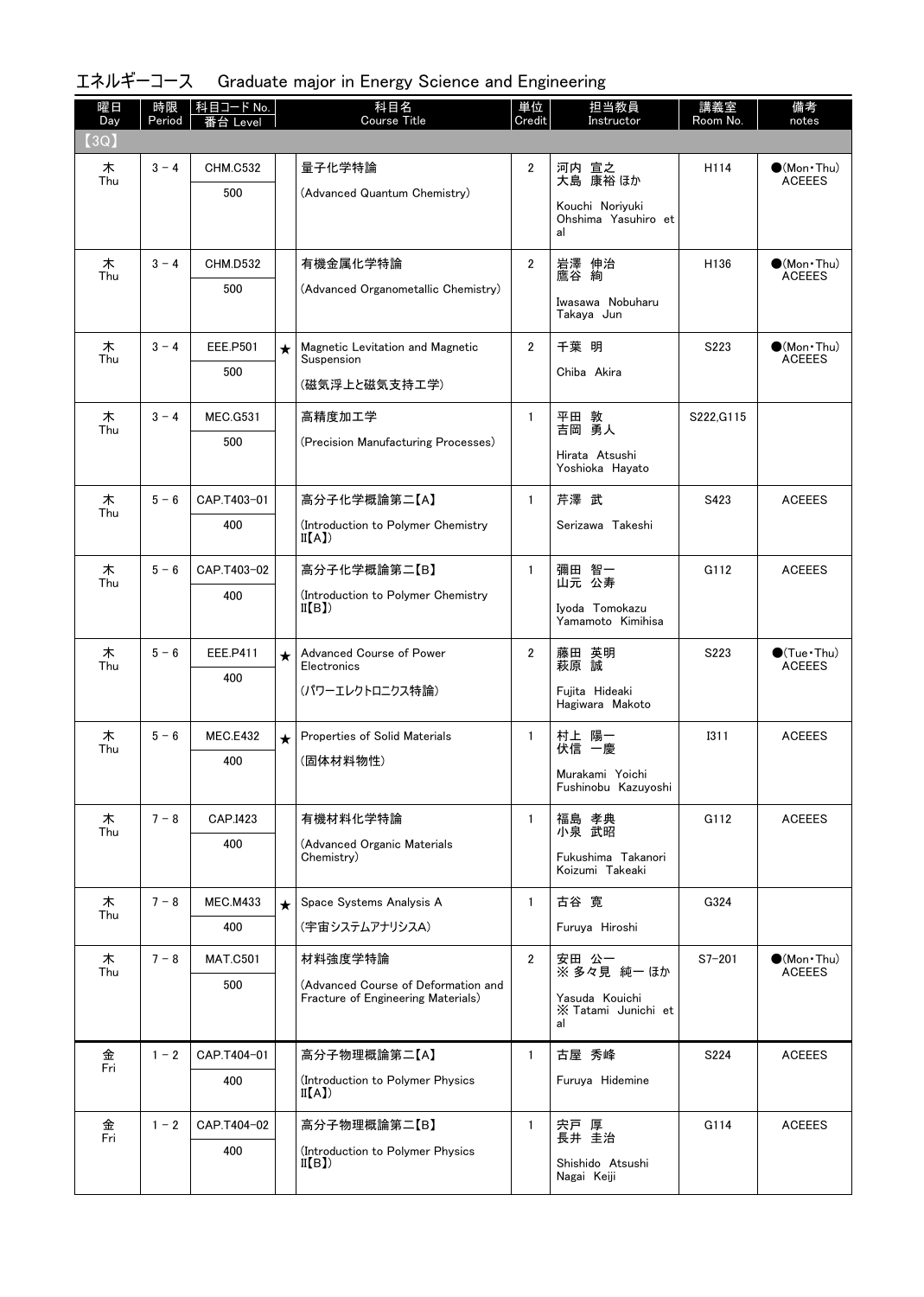| 曜日<br>Day            | 時限<br>Period | 科目コード No.<br>台<br>Level |            | 科目名<br><b>Course Title</b>                                              | 単位<br>Credit   | 担当教員<br>Instructor                       | 講義室<br>Room No.  | 備考<br>notes                             |
|----------------------|--------------|-------------------------|------------|-------------------------------------------------------------------------|----------------|------------------------------------------|------------------|-----------------------------------------|
| (3Q)                 |              |                         |            |                                                                         |                |                                          |                  |                                         |
| 金<br>Fri             | $1 - 2$      | EEE.P461                | $\star$    | <b>Pulsed Power Technology</b>                                          | $\overline{2}$ | 安岡 康一<br>竹内 希                            | S223             | $\bullet$ (Tue Fri)<br><b>ACEEES</b>    |
|                      |              | 400                     |            | (パルスパワーエ学)                                                              |                | Yasuoka Koichi                           |                  |                                         |
|                      |              |                         |            |                                                                         |                | Takeuchi Nozomi                          |                  |                                         |
| 金<br>Fri             | $1 - 2$      | <b>ENR.H407</b>         |            | エネルギー・環境問題を指向する固体化<br>学特論第一                                             | $\mathbf{1}$   | 和田 雄二<br>鈴木 榮一                           | S611             | <b>ACEEES</b>                           |
|                      |              | 400                     |            | (Advanced Solid State Chemistry)<br>Oriented for Energy and Environment |                | Wada Yuji<br>Suzuki Eiichi               |                  |                                         |
|                      |              |                         |            | $\[ssues \overline{I})$                                                 |                |                                          |                  |                                         |
| 金<br>Fri             | $3 - 4$      | <b>CAP.C432</b>         |            | 化工物性解析                                                                  | $\overline{2}$ | 下山 裕介<br>谷口 泉                            | S611             | $\bigcirc$ (Wed · Fri)<br><b>ACEEES</b> |
|                      |              | 400                     |            | (Physico-Chemical Property Analysis<br>in Chemical Engineering)         |                | Shimoyama Yusuke<br>Taniguchi Izumi      |                  |                                         |
| 金<br>Fri             | $3 - 4$      | CAP.I434                | $\star$    | Advanced Nano-Materials Chemistry I                                     | $\mathbf{1}$   | 原 正彦<br>野村 淳子                            | G113             | <b>ACEEES</b>                           |
|                      |              | 400                     |            | (ナノ機能化学特論第一)                                                            |                | Hara Masahiko                            |                  |                                         |
|                      |              |                         |            |                                                                         |                | Nomura Junko                             |                  |                                         |
| 金<br>Fri             | $3 - 4$      | CAP.A521                |            | 有機分子設計特論第一                                                              | $\mathbf{1}$   | 田中 浩士                                    | H <sub>113</sub> | <b>ACEEES</b>                           |
|                      |              | 500                     |            | (Advanced Molecular Design for<br>Organic Synthesis I)                  |                | Tanaka Hiroshi                           |                  |                                         |
| 金<br>Fri             | $3 - 4$      | CAP.C531                | $\star$    | Advanced Chemical Equipment Design                                      | $\overline{2}$ | 久保内 昌敏                                   | S224             | $\bullet$ (Tue · Fri)<br><b>ACEEES</b>  |
|                      |              | 500                     |            | (化学装置設計特論)                                                              |                | Kubouchi Masatoshi                       |                  |                                         |
| 金<br>Fri             | $5 - 6$      | <b>CAP.A402</b>         |            | 応用化学概論第二A                                                               | $\mathbf{1}$   | 田中 健<br>村橋 哲郎ほか                          | H115             |                                         |
|                      |              | 400                     |            | (Scope of Chemical Science and<br>Engineering IIA)                      |                | Tanaka Ken<br>Murahashi Tetsuro<br>et al |                  |                                         |
| 金<br>Fri             | $5 - 6$      | CAP.I402                |            | 応用化学概論第二B                                                               | $\mathbf{1}$   | 今岡 享稔<br>福島 孝典 ほか                        | G114             |                                         |
|                      |              | 400                     |            | (Scope of Chemical Science and<br>Engineering IIB)                      |                | Imaoka Takane<br>Fukushima Takanori      |                  |                                         |
|                      |              |                         |            |                                                                         |                | et al                                    |                  |                                         |
| 金<br>Fri             | $5 - 6$      | <b>ENR.J404</b>         | $\star$    | Physical Chemistry for High<br>Temperature Processes -Oxidation of      | $\mathbf{1}$   | 上田 光敏<br>須佐 匡裕 ほか                        | $S8 - 501$       | <b>ACEEES</b>                           |
|                      |              | 400                     |            | Metals-<br>(高温物理化学ー金属の高温酸化)                                             |                | Ueda Mitsutoshi<br>Susa Masahiro et al   |                  |                                         |
| 金<br>$\overline{Fr}$ | $5 - 6$      | <b>MAT.C404</b>         |            | 半導体物性特論(材料)                                                             | $\overline{2}$ | 細野 秀雄<br>真島 豊ほか                          | J234             | $\bullet$ (Tue Fri)<br><b>ACEEES</b>    |
|                      |              | 400                     |            | (Physics and Chemistry of<br>Semiconductors)                            |                | Hosono Hideo<br>Majima Yutaka et al      |                  |                                         |
| 金                    | $5 - 6$      | <b>MAT.P422</b>         |            | 有機材料科学設計                                                                | $\mathbf{1}$   | 扇澤 敏明                                    | $S8 - 623$       | <b>ACEEES</b>                           |
| Fri                  |              | 400                     |            | (Organic Materials Design)                                              |                | Ougizawa Toshiaki                        |                  |                                         |
| 金<br>Fri             | $5 - 6$      | <b>MEC.H434</b>         | $\bigstar$ | Advanced Course of Actuator<br>Engineering                              | $\mathbf{1}$   | 鈴森 康一<br>吉田 和弘                           | S222, G224       | <b>ACEEES</b>                           |
|                      |              | 400                     |            | (先端アクチュエータ)                                                             |                | Suzumori Koichi<br>Yoshida Kazuhiro      |                  |                                         |
| 金                    | $5 - 6$      | EEE.D511                | $\star$    | <b>Magnetism and Spintronics</b>                                        | $\overline{2}$ | 中川 茂樹                                    | S224             | $\bullet$ (Tue · Fri)                   |
| Fri                  |              | 500                     |            | (磁性・スピンエ学特論)                                                            |                | PHAM NAM HAI                             |                  | <b>ACEEES</b>                           |
|                      |              |                         |            |                                                                         |                | Nakagawa Shigeki<br>Pham Namhai          |                  |                                         |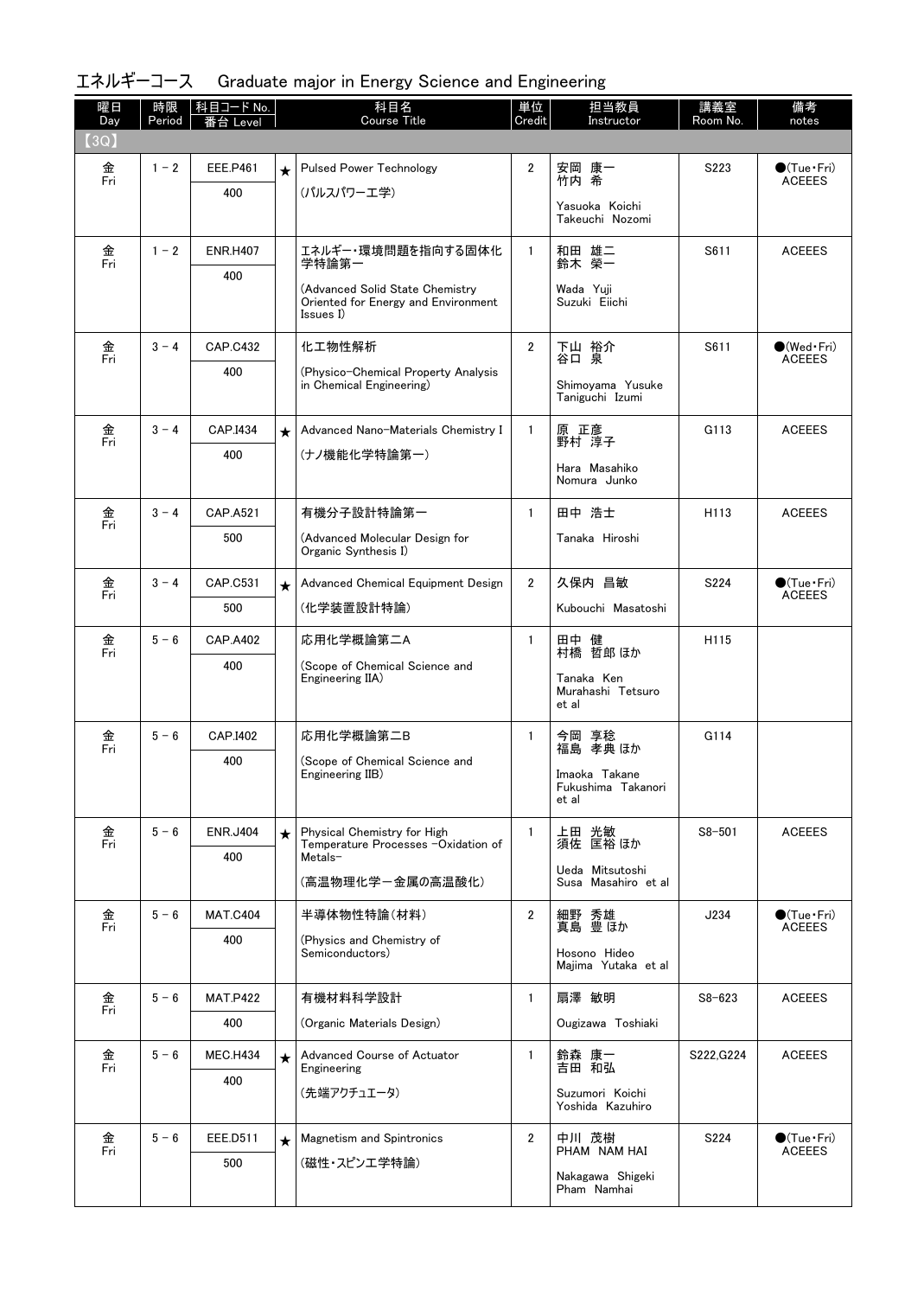| 曜日<br>Day          | 時限<br>Period             | 科目コード No.<br>台 Level |         | 科目名<br><b>Course Title</b>                                     | 単位<br>Credit   | 担当教員<br>Instructor         | 講義室<br>Room No.      | 備考<br>notes                            |                          |
|--------------------|--------------------------|----------------------|---------|----------------------------------------------------------------|----------------|----------------------------|----------------------|----------------------------------------|--------------------------|
| (3Q)               |                          |                      |         |                                                                |                |                            |                      |                                        |                          |
| 金<br>Fri           | $5 - 8$                  | <b>MEC.M532</b>      |         | 宇宙システム利用                                                       | $\overline{2}$ | 小田 光茂                      | S622                 | <b>□ 3~40開講</b>                        |                          |
|                    |                          | 500                  |         | (Space Systems and Missions)                                   |                | Oda Mitsushige             | 3Q: I311<br>4Q: I121 |                                        | 3Q: 金5-6時限<br>4Q: 金3-4時限 |
| 金<br>Fri           | $7 - 8$                  | <b>ENR.J401</b>      | $\star$ | <b>Advanced Metal Physics</b>                                  | $\overline{2}$ | 史 蹟<br>中村 吉男               | $S8 - 501$           | $\bigcirc$ (Tue•Fri)                   |                          |
|                    |                          | 400                  |         | (金属物性特論)                                                       |                | Shi Ji                     |                      | <b>ACEEES</b>                          |                          |
|                    |                          |                      |         |                                                                |                | Nakamura Yoshio            |                      |                                        |                          |
| 金<br>Fri           | $7 - 8$                  | <b>MAT.C405</b>      |         | 材料機器分析特論                                                       | $\overline{2}$ | 矢野 哲司<br>※ 小倉 一道 ほか        | $S7 - 201$           | $\bullet$ (Tue · Fri)<br><b>ACEEES</b> |                          |
|                    |                          | 400                  |         | (Advanced Course of Instrumental<br>Analysis for Materials)    |                | Yano Tetsuji               |                      |                                        |                          |
|                    |                          |                      |         |                                                                |                | X Ogura Kazumichi<br>et al |                      |                                        |                          |
| 金<br>Fri           | $7 - 8$                  | <b>EEE.D501</b>      | $\star$ | Dielectric Property and Organic                                | $\overline{2}$ | 間中 孝彰                      | S223                 | $\bigcirc$ (Wed · Fri)                 |                          |
|                    |                          | 500                  |         | <b>Devices</b>                                                 |                | Manaka Takaaki             |                      | <b>ACEEES</b>                          |                          |
|                    |                          |                      |         | (誘電体物性・有機デバイス特論)                                               |                |                            |                      |                                        |                          |
| 集中講義               | $\overline{\phantom{0}}$ | CAP.E411-03          |         | 応用化学Advanced Internship第一                                      | $\mathbf{1}$   | 指導教員                       |                      |                                        |                          |
| Intensive          |                          | 400                  |         | (Advanced Internship in Chemical<br>Science and Engineering I) |                | Academic Supervisor        |                      |                                        |                          |
| 集中講義<br>等          | $\overline{\phantom{a}}$ | <b>CHM.A431</b>      |         | 放射光科学実習                                                        | $\mathbf{1}$   | 河内 宣之<br>北島 昌史 ほか          |                      |                                        |                          |
| Intensive          |                          | 400                  |         | (Laboratory Training of Synchrotron<br>Radiation Science)      |                | Kouchi Noriyuki            |                      |                                        |                          |
|                    |                          |                      |         |                                                                |                | Kitajima Masashi et<br>al  |                      |                                        |                          |
| (4Q)               |                          |                      |         |                                                                |                |                            |                      |                                        |                          |
| 未定<br>To be        | $\overline{a}$           | ENR.B502-04          |         | エネルギーイノベーション協創プロジェクト                                           | $\mathbf{1}$   | 指導教員                       |                      |                                        |                          |
| announced          |                          | 500                  |         | (Energy innovation co-creative<br>project)                     |                | Academic Supervisor        |                      |                                        |                          |
| 未定                 | $\overline{\phantom{0}}$ | ENR.E601-04          |         | 実践プレゼンテーションA                                                   | $\mathbf{1}$   | 指導教員                       |                      |                                        |                          |
| To be<br>announced |                          | 600                  |         | (Practical Presentation A)                                     |                | Academic Supervisor        |                      |                                        |                          |
| 未定                 | -                        | ENR.E602-04          |         | 実践プレゼンテーションB                                                   | 1              | 指導教員                       |                      |                                        |                          |
| To be<br>announced |                          | 600                  |         | (Practical Presentation B)                                     |                | Academic Supervisor        |                      |                                        |                          |
| 未定                 | $\qquad \qquad -$        | ENR.E603-04          |         | 実践プレゼンテーションC                                                   | 1              | 指導教員                       |                      |                                        |                          |
| To be<br>announced |                          | 600                  |         | (Practical Presentation C)                                     |                | Academic Supervisor        |                      |                                        |                          |
| 未定                 | $\overline{\phantom{0}}$ | ENR.E604-04          | $\star$ | International scientific presentation A                        | 1              | 指導教員                       |                      |                                        |                          |
| To be<br>announced |                          | 600                  |         | (国際学術プレゼンテーションA)                                               |                | Academic Supervisor        |                      |                                        |                          |
| 未定                 | $\qquad \qquad -$        | ENR.E605-04          | $\star$ | International scientific presentation B                        | $\mathbf{1}$   | 指導教員                       |                      |                                        |                          |
| To be<br>announced |                          | 600                  |         | (国際学術プレゼンテーションB)                                               |                | Academic Supervisor        |                      |                                        |                          |
| 未定                 | $\qquad \qquad -$        | ENR.E606-04          | $\star$ | International scientific presentation C                        | $\mathbf{1}$   | 指導教員                       |                      |                                        |                          |
| To be<br>announced |                          | 600                  |         | (国際学術プレゼンテーションC)                                               |                | Academic Supervisor        |                      |                                        |                          |
| 未定                 | $\qquad \qquad -$        | ENR.E607-04          |         | エネルギー学理実践研究A                                                   | 1              | 指導教員                       |                      |                                        |                          |
| To be<br>announced |                          | 600                  |         | (Practical research in energy science                          |                | Academic Supervisor        |                      |                                        |                          |
|                    |                          |                      |         | A)                                                             |                |                            |                      |                                        |                          |
| 未定<br>To be        |                          | ENR.E608-04          |         | エネルギー学理実践研究B                                                   | $\mathbf{1}$   | 指導教員                       |                      |                                        |                          |
| announced          |                          | 600                  |         | (Practical research in energy science<br>B)                    |                | Academic Supervisor        |                      |                                        |                          |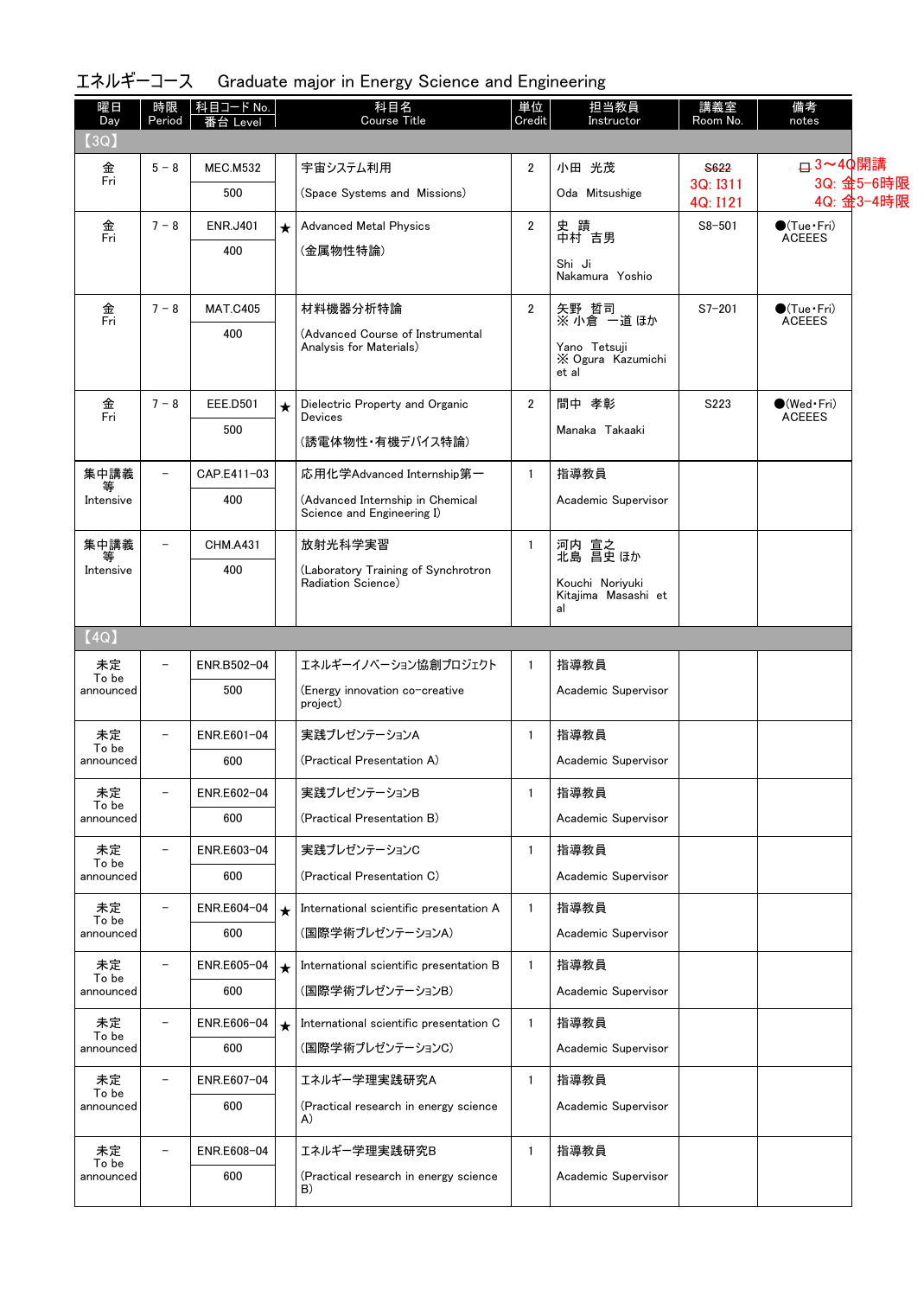| 曜日<br>Day   | 時限<br>Period   | │ 科目コード No.<br>番台 Level |         | 科目名<br><b>Course Title</b>                                     | 単位<br>Credit   | 担当教員<br>Instructor                   | 講義室<br>Room No. | 備考<br>notes                                  |
|-------------|----------------|-------------------------|---------|----------------------------------------------------------------|----------------|--------------------------------------|-----------------|----------------------------------------------|
| (4Q)        |                |                         |         |                                                                |                |                                      |                 |                                              |
| 未定<br>To be |                | ENR.E609-04             |         | アカデミック ティーチング                                                  | $\mathbf{1}$   | 指導教員                                 |                 |                                              |
| announced   |                | 600                     |         | (Academic teaching)                                            |                | Academic Supervisor                  |                 |                                              |
| 未定<br>To be | $\overline{a}$ | ENR.E612-04             | $\star$ | International energy project                                   | $\overline{2}$ | 指導教員                                 |                 |                                              |
| announced   |                | 600                     |         | (エネルギー国際派遣プロジェクト)                                              |                | Academic Supervisor                  |                 |                                              |
| 月<br>Mon    | $1 - 2$        | <b>CAP.A464</b>         | ★       | Advanced Molecular Design of Metal<br>Complexes II             | $\mathbf{1}$   | 村橋 哲郎                                | <b>S423</b>     |                                              |
|             |                | 400                     |         | (錯体設計化学特論第二)                                                   |                | Murahashi Tetsuro                    | S422            |                                              |
| 月<br>Mon    | $1 - 2$        | <b>CAP.C442</b>         | $\star$ | <b>Advanced Separation Operation</b>                           | $\overline{2}$ | 伊東 章                                 | S421            | $\bigcirc$ (Mon•Thu)<br><b>ACEEES</b>        |
|             |                | 400                     |         | (分離操作特論)                                                       |                | Ito Akira                            |                 |                                              |
| 月<br>Mon    | $1 - 2$        | <b>EEE.S461</b>         |         | 光通信システム                                                        | $\mathbf{2}$   | 植之原 裕行<br>小山 二三夫 ほか                  | S223, G224      | $\bigcirc$ (Mon · Thu)<br><b>ACEEES</b>      |
|             |                | 400                     |         | (Optical Communication Systems)                                |                | Uenohara Hiroyuki                    |                 |                                              |
|             |                |                         |         |                                                                |                | Koyama Fumio et al                   |                 |                                              |
| 月<br>Mon    | $1 - 2$        | <b>ENR.H409</b>         |         | 有機エレクトロニクス特論                                                   | $\mathbf{1}$   | 和田 裕之<br>稲木 信介                       | G113            | <b>ACEEES</b>                                |
|             |                | 400                     |         | (Topics in Organic Electronics)                                |                | Wada Hiroyuki                        |                 |                                              |
|             |                |                         |         |                                                                |                | Inagi Shinsuke                       |                 |                                              |
| 月<br>Mon    | $3 - 4$        | CAP.T432-02             |         | 有機金属触媒化学特論第二【B】                                                | 1              | 穐田 宗隆<br>竹内 大介                       | G114            | <b>ACEEES</b>                                |
|             |                | 400                     |         | (Advanced Organometallic Chemistry<br>and Catalysis $II(B)$    |                | Akita Munetaka                       |                 |                                              |
|             |                |                         |         |                                                                |                | Takeuchi Daisuke                     |                 |                                              |
| 月<br>Mon    | $3 - 4$        | <b>ENR.H411</b>         |         | 電気化学デバイス特論                                                     | $\mathbf{1}$   | 菅野 了次<br>北村 房男ほか                     | G113            | <b>ACEEES</b>                                |
|             |                | 400                     |         | (Topics in Applied Electrochemistry)                           |                | Kanno Ryoji                          |                 |                                              |
|             |                |                         |         |                                                                |                | Kitamura Fusao et al                 |                 |                                              |
| 月<br>Mon    | $3 - 4$        | <b>MAT.C401</b>         |         | 誘電体 強誘電体特論                                                     | $\overline{2}$ | 鶴見 敬章<br>武田 博明                       | $S7 - 201$      | $\bullet$ (Mon $\cdot$ Thu)<br><b>ACEEES</b> |
|             |                | 400                     |         | (Advanced Course of Dielectric and<br>Ferroelectric Materials) |                | Tsurumi Takaaki                      |                 |                                              |
|             |                |                         |         |                                                                |                | Takeda Hiroaki                       |                 |                                              |
| 月<br>Mon    | $3 - 4$        | MAT.M402-01             | $\star$ | Characterization of Nanomaterials [a]                          | $\mathbf{2}$   | 曽根 正人<br>三宮 工                        | J234            | $\bigcirc$ (Mon · Thu)<br><b>ACEEES</b>      |
|             |                | 400                     |         | (ナノ材料計測【a】)                                                    |                | Sone Masato                          |                 |                                              |
|             |                |                         |         |                                                                |                | Sannomiya Takumi                     |                 |                                              |
| 月<br>Mon    | $3 - 4$        | <b>CAP.C541</b>         | $\star$ | Advanced Nanoscale Chemical<br>Process                         | $\overline{2}$ | 谷口 泉<br>青木 才子ほか                      | S423            | $\bullet$ (Mon · Wed)<br><b>ACEEES</b>       |
|             |                | 500                     |         | (ナノプロセス特論)                                                     |                | Taniguchi Izumi                      |                 |                                              |
|             |                |                         |         |                                                                |                | Aoki Saiko et al                     |                 |                                              |
| 月<br>Mon    | $3 - 4$        | <b>CHM.B534</b>         |         | 結晶構造特論                                                         | $\overline{2}$ | 植草 秀裕                                | H136            | $\bullet$ (Mon $\cdot$ Thu)<br><b>ACEEES</b> |
|             |                | 500                     |         | (Advanced Course in Crystal<br>Structure Science)              |                | Uekusa Hidehiro                      |                 |                                              |
| 月           | $3 - 4$        | EEE.D551                |         | ナノ構造デバイス                                                       | $\mathbf{2}$   | 渡辺 正裕                                | G221            | $\bullet$ (Mon•Thu)                          |
| Mon         |                | 500                     |         | (Nano-Structure Devices)                                       |                | 石橋 幸治                                |                 | <b>ACEEES</b>                                |
|             |                |                         |         |                                                                |                | Watanabe Masahiro<br>Kouji Ishibashi |                 |                                              |
| 月           | $5 - 6$        | <b>CAP.P424</b>         |         | 高分子構造特論第二                                                      | $\mathbf{1}$   | 川内 進                                 | S421            | <b>ACEEES</b>                                |
| Mon         |                | 400                     |         | (Advanced Polymer Structures II)                               |                | Kawauchi Susumu                      |                 |                                              |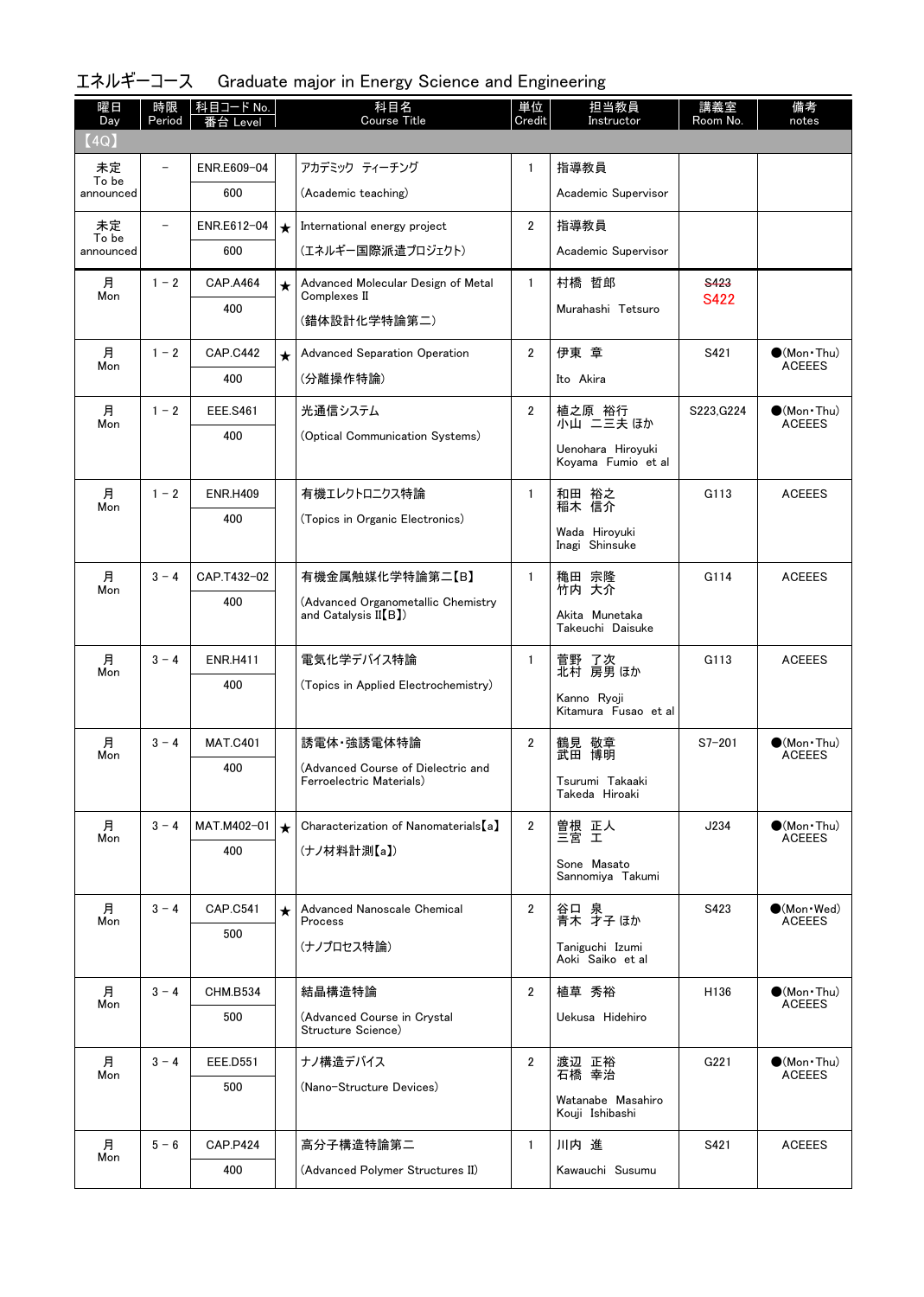| 曜日<br>Day | 時限<br>Period | 科目コード No.<br>Level<br>台 |         | 科目名<br><b>Course Title</b>                                   | 単位<br>Credit   | 担当教員<br>Instructor                    | 講義室<br>Room No. | 備考<br>notes           |
|-----------|--------------|-------------------------|---------|--------------------------------------------------------------|----------------|---------------------------------------|-----------------|-----------------------|
| (4Q)      |              |                         |         |                                                              |                |                                       |                 |                       |
| 月         | $5 - 6$      | <b>MAT.P404</b>         | $\star$ | Soft Materials Functional Physics                            | $\mathbf{1}$   | 早水 裕平                                 | $S8 - 623$      | <b>ACEEES</b>         |
| Mon       |              | 400                     |         | (ソフトマテリアル機能物理)                                               |                | Hayamizu Yuhei                        |                 |                       |
| 月         | $5 - 6$      | CAP.T532-02             |         | 触媒反応特論第二【B】                                                  | $\mathbf{1}$   | 馬場 俊秀<br>野村 淳子ほか                      | G114            | <b>ACEEES</b>         |
| Mon       |              | 500                     |         | (Advanced Catalytic Reactions II[B])                         |                | Baba Toshihide<br>Nomura Junko et al  |                 |                       |
| 月         | $7 - 8$      | <b>EEE.C411</b>         | $\star$ | <b>Mixed Signal Circuits</b>                                 | $\overline{2}$ | 松澤 昭                                  | S224            | $\bullet$ (Mon · Wed) |
| Mon       |              | 400                     |         | (アナログ・デジタル混載回路)                                              |                | Matsuzawa Akira                       |                 | <b>ACEEES</b>         |
| 月         | $7 - 8$      | <b>MAT.M403</b>         |         | 材料の環境劣化                                                      | $\mathbf{2}$   | 西方 篤<br>多田 英司                         | $S8 - 501$      | $\bullet$ (Mon•Thu)   |
| Mon       |              | 400                     |         | (Environmental Degradation of                                |                |                                       |                 | <b>ACEEES</b>         |
|           |              |                         |         | Materials)                                                   |                | Nishikata Atsushi<br>Tada Eiii        |                 |                       |
| 月         | $7 - 8$      | <b>MAT.P426</b>         |         | 材料熱物性特論                                                      | 1              | 森川 淳子                                 | $S8 - 623$      | <b>ACEEES</b>         |
| Mon       |              | 400                     |         | (Thermal Properties of Materials)                            |                | Morikawa Junko                        |                 |                       |
| 月<br>Mon  | $7 - 8$      | <b>MEC.J432</b>         |         | 超精密機構とその制御                                                   | $\mathbf{1}$   | 進士 忠彦<br>佐藤 海二                        | G224, S223      | <b>ACEEES</b>         |
|           |              | 400                     |         | (Mechanism and Control for Ultra-<br>precision Motion)       |                | Shinshi Tadahiko                      |                 |                       |
|           |              |                         |         |                                                              |                | Sato Kaiji                            |                 |                       |
| 火<br>Tue  | $1 - 2$      | ENR.A406-01             |         | エネルギーマテリアル論第二【大岡山】                                           | $\mathbf{1}$   | 野崎 智洋<br>竹山 雅夫ほか                      | W241            | <b>ACEEES</b>         |
|           |              | 400                     |         | (Interdisciplinary Energy Materials<br>Science 2【大岡山】)       |                | Nozaki Tomohiro                       |                 |                       |
|           |              |                         |         |                                                              |                | Takeyama Masao et<br>al               |                 |                       |
| 火         | $1 - 2$      | ENR.A406-02             |         | エネルギーマテリアル論第二【すずかけ】                                          | $\mathbf{1}$   |                                       | G115            | <b>ACEEES</b>         |
| Tue       |              | 400                     |         | (Interdisciplinary Energy Materials                          |                | 野崎 智洋<br>伊原 学ほか                       |                 |                       |
|           |              |                         |         | Science 2【すずかけ】)                                             |                | Nozaki Tomohiro<br>Ihara Manabu et al |                 |                       |
| 火         | $1 - 2$      | CAP.T532-01             |         | 触媒反応特論第二【A】                                                  | $\mathbf{1}$   | 岡本 昌樹                                 | S423            | <b>ACEEES</b>         |
| Tue       |              | 500                     |         | (Advanced Catalytic Reactions II[A])                         |                | Okamoto Masaki                        |                 |                       |
| 火         | $1 - 4$      | <b>GEG.P452</b>         | $\star$ | Project Design & Management F                                | $\mathbf{2}$   | 神田 学                                  | G511            | □                     |
| Tue       |              | 400                     |         | (プロジェクトデザイン&マネジメント F)                                        |                | 灘岡 和夫 ほか<br>Kanda Manabu              |                 |                       |
|           |              |                         |         |                                                              |                | Nadaoka Kazuo et al                   |                 |                       |
| 火<br>Tue  | $3 - 4$      | CAP.P412                |         | 高分子合成特論第二                                                    | $\mathbf{1}$   | 高田 十志和                                | H113            | <b>ACEEES</b>         |
|           |              | 400                     |         | (Advanced Polymer Synthesis II)                              |                | Takata Toshikazu                      |                 |                       |
| 火<br>Tue  | $3 - 4$      | <b>ENR.A408</b>         |         | エネルギーシステム経済論                                                 | 1              | 時松 宏治<br>花岡 伸也ほか                      | G311, W241      | <b>ACEEES</b>         |
|           |              | 400                     |         | (Economy of energy system)                                   |                | Tokimatsu Koji                        | W831            |                       |
|           |              |                         |         |                                                              |                | Hanaoka Shinya et<br>al               |                 |                       |
| 火         | $5 - 6$      | ACE.B442                |         | 環境負荷低減技術論II                                                  | $\mathbf{1}$   | 山口 猛央                                 | W241, G115      | 遠隔                    |
| Tue       |              | 400                     |         | (Advanced Technology for<br>Environmental Load Reduction II) |                | 中川 茂樹 ほか<br>Yamaguchi Takeo           |                 |                       |
|           |              |                         |         |                                                              |                | Nakagawa Shigeki et<br>al             |                 |                       |
| 火         | $5 - 6$      | <b>ENR.J408</b>         |         | 無機エネルギー変換材料特論                                                | $\overline{2}$ | 坂井 悦郎                                 | $S7 - 201$      | $\bullet$ (Tue•Fri)   |
| Tue       |              | 400                     |         | (Energy Conversion Ceramics                                  |                | 安田 公一ほか                               |                 | <b>ACEEES</b>         |
|           |              |                         |         | Materials)                                                   |                | Sakai Etsuo<br>Yasuda Kouichi et al   |                 |                       |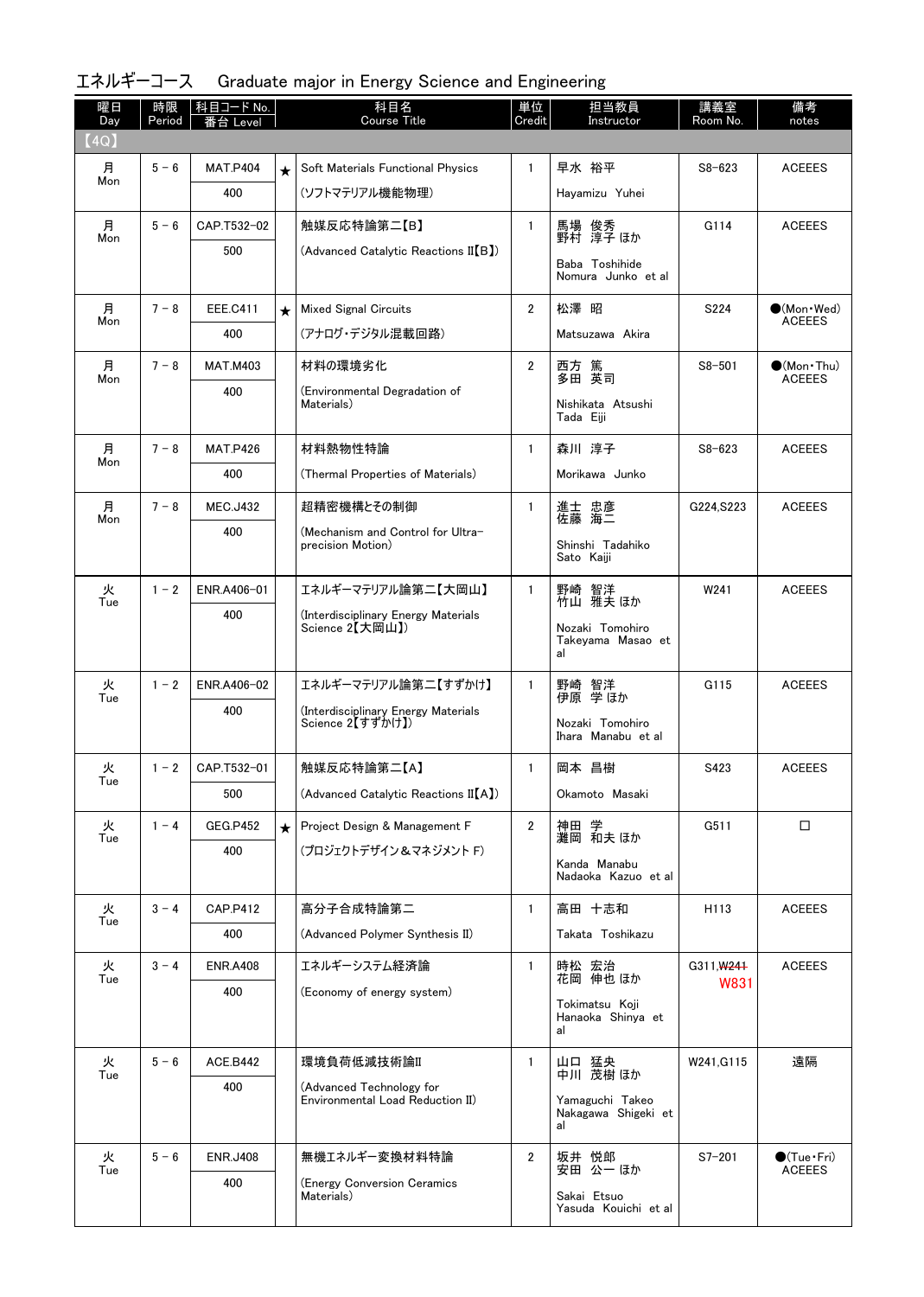| 曜日<br>Day | 時限<br>Period | 科目コード No.<br>番台 Level |         | 科目名<br><b>Course Title</b>                          | 単位<br>Credit   | 担当教員<br>Instructor                 | 講義室<br>Room No.  | 備考<br>notes                                   |
|-----------|--------------|-----------------------|---------|-----------------------------------------------------|----------------|------------------------------------|------------------|-----------------------------------------------|
| (4Q)      |              |                       |         |                                                     |                |                                    |                  |                                               |
| 火<br>Tue  | $5 - 6$      | <b>MAT.C406</b>       |         | 磁気物性特論                                              | $\overline{2}$ | 伊藤 満<br>谷山 智康                      | J234             | $\bigcirc$ (Tue · Fri)<br><b>ACEEES</b>       |
|           |              | 400                   |         | (Advanced Course of Magnetism)                      |                | Itoh Mitsuru                       |                  |                                               |
|           |              |                       |         |                                                     |                | Taniyama Tomoyasu                  |                  |                                               |
| 火<br>Tue  | $5 - 6$      | CAP.I549              |         | 先進高分子材料特論第二                                         | $\mathbf{1}$   | 小坂田 耕太郎<br>今岡 享稔                   | G114             | <b>ACEEES</b>                                 |
|           |              | 500                   |         | (Advanced Course in Macromolecular<br>Materials II) |                | Osakada Kohtaro                    |                  |                                               |
|           |              |                       |         |                                                     |                | Imaoka Takane                      |                  |                                               |
| 火<br>Tue  | $5 - 6$      | EEE.D561              | $\star$ | Terahertz Devices and Systems                       | $\overline{2}$ | 河野 行雄                              | S223             | $\bigcirc$ (Tue $\cdot$ Fri)<br><b>ACEEES</b> |
|           |              | 500                   |         | (テラヘルツデバイス・システム)                                    |                | Kawano Yukio                       |                  |                                               |
| 火<br>Tue  | $5 - 6$      | <b>ENR.I510</b>       |         | 固体光物性特論                                             | $\overline{2}$ | 腰原 伸也<br>沖本 洋一                     | H <sub>135</sub> | $\bigcirc$ (Tue $\cdot$ Fri)<br><b>ACEEES</b> |
|           |              | 500                   |         | (Optical properties of solids)                      |                | Koshihara Shinya                   |                  |                                               |
|           |              |                       |         |                                                     |                | Okimoto Yoichi                     |                  |                                               |
| 火<br>Tue  | $7 - 8$      | <b>ENR.J409</b>       |         | 研究者向け特許論文等知財の基礎                                     | $\mathbf{1}$   | 吉本 護                               | J232             | <b>ACEEES</b>                                 |
|           |              | 400                   |         | (Introduction to Intellectual Property<br>System)   |                | Yoshimoto Mamoru                   |                  |                                               |
| 火         | $7 - 8$      | GEG.S402              |         | The economics and systems analysis                  | $\mathbf{1}$   | 時松 宏治                              | G512             | <b>ACEEES</b>                                 |
| Tue       |              | 400                   | $\star$ | of environment, resources and<br>technology         |                | Tokimatsu Koji                     |                  |                                               |
|           |              |                       |         | (資源環境技術のシステムと経済学概論)                                 |                |                                    |                  |                                               |
| 火         | $7 - 8$      | <b>CHM.B532</b>       |         | 地球環境化学特論                                            | $\overline{2}$ |                                    | H111             | $\bigcirc$ (Tue $\cdot$ Fri)                  |
| Tue       |              | 500                   |         | (Global Environmental Chemistry)                    |                | 野上 健治<br>伊原 学ほか                    |                  | <b>ACEEES</b>                                 |
|           |              |                       |         |                                                     |                | Nogami Kenji<br>Ihara Manabu et al |                  |                                               |
| 火         | $7 - 8$      | <b>ENR.L530</b>       | $\star$ | Advanced functional electron devices                | $\overline{2}$ | 波多野 睦子                             | W932             | $\bigcirc$ (Tue·Fri)                          |
| Tue       |              | 500                   |         | (先端機能電子デバイス)                                        |                | 小寺 哲夫                              |                  | <b>ACEEES</b>                                 |
|           |              |                       |         |                                                     |                | Hatano Mutsuko<br>Kodera Tetsuo    |                  |                                               |
| 水         | $1 - 2$      | CAP.T432-01           |         | 有機金属触媒化学特論第二【A】                                     | $\mathbf{1}$   | 田中 健                               | S423             | <b>ACEEES</b>                                 |
| Wed       |              | 400                   |         | (Advanced Organometallic Chemistry                  |                | Tanaka Ken                         |                  |                                               |
|           |              |                       |         | and Catalysis $II(A)$                               |                |                                    |                  |                                               |
| 水<br>Wed  | $1 - 2$      | <b>EEE.C411</b>       | $\star$ | <b>Mixed Signal Circuits</b>                        | $\overline{2}$ | 松澤 昭                               | S224             | $\bullet$ (Mon Wed)<br><b>ACEEES</b>          |
|           |              | 400                   |         | (アナログ・デジタル混載回路)                                     |                | Matsuzawa Akira                    |                  |                                               |
| 水<br>Wed  | $3 - 4$      | <b>CAP.C441</b>       | $\star$ | Transport Phenomena and Operation                   | $\overline{2}$ | 吉川 史郎                              | S422             | $\bigcirc$ (Wed•Fri)<br><b>ACEEES</b>         |
|           |              | 400                   |         | (移動現象操作)                                            |                | Yoshikawa Shiro                    |                  |                                               |
| 水<br>Wed  | $3 - 4$      | <b>CAP.P422</b>       |         | 高分子物性特論第二                                           | $\mathbf{1}$   | 戸木田 雅利                             | H116             | <b>ACEEES</b>                                 |
|           |              | 400                   |         | (Advanced Polymer Properties II)                    |                | Tokita Masatoshi                   |                  |                                               |
| 水<br>Wed  | $3 - 4$      | <b>CAP.C541</b>       | $\star$ | Advanced Nanoscale Chemical<br>Process              | $\overline{2}$ | 谷口 泉<br>青木 才子ほか                    | S423             | $\bullet$ (Mon · Wed)<br><b>ACEEES</b>        |
|           |              | 500                   |         | (ナノプロセス特論)                                          |                | Taniguchi Izumi                    |                  |                                               |
|           |              |                       |         |                                                     |                | Aoki Saiko et al                   |                  |                                               |
| 水<br>Wed  | $5 - 6$      | CAP.A481              |         | 応用化学機器分析特論                                          | $\mathbf{1}$   | ※ 大場  茂<br>※ 尾嶋  正治 ほか             | S423             |                                               |
|           |              | 400                   |         | (Advanced Instrumental Analysis)                    |                | X Ooba Shigeru                     |                  |                                               |
|           |              |                       |         |                                                     |                | X Oshima Masaharu<br>et al         |                  |                                               |
|           |              |                       |         |                                                     |                |                                    |                  |                                               |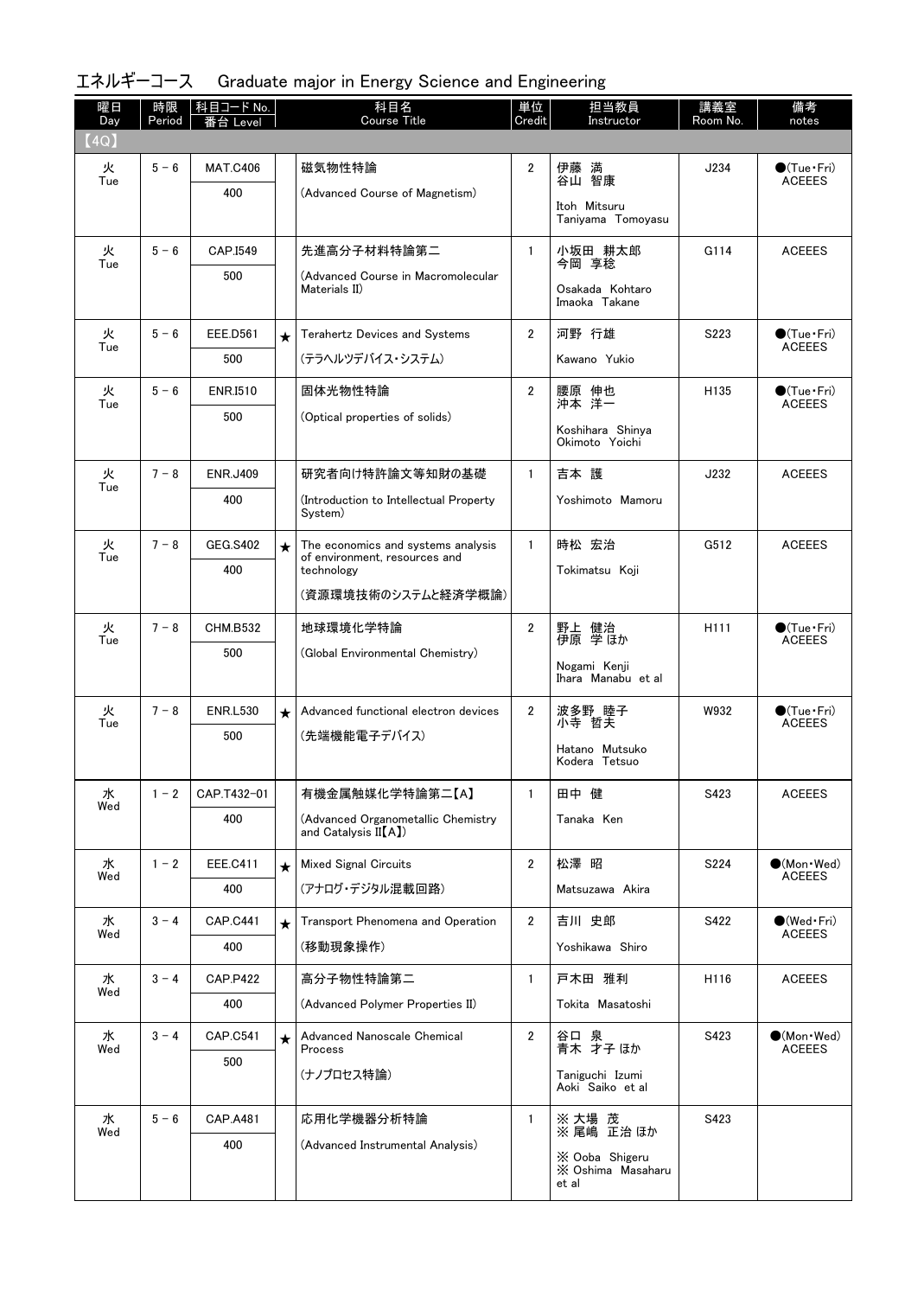| 曜日<br>Day | 時限<br>Period | │科目コード No.<br>番台 Level |         | 科目名<br>Course Title                               | 単位<br>Credit   | 担当教員<br>Instructor                        | 講義室<br>Room No. | 備考<br>notes                                  |
|-----------|--------------|------------------------|---------|---------------------------------------------------|----------------|-------------------------------------------|-----------------|----------------------------------------------|
| (4Q)      |              |                        |         |                                                   |                |                                           |                 |                                              |
| 木         | $1 - 2$      | <b>CAP.A424</b>        |         | 有機合成化学特論第二                                        | $\mathbf{1}$   | 伊藤 繁和                                     | S423            | <b>ACEEES</b>                                |
| Thu       |              | 400                    |         | (Advanced Organic Synthesis II)                   |                | Ito Shigekazu                             |                 |                                              |
| 木<br>Thu  | $1 - 2$      | <b>EEE.S461</b>        |         | 光通信システム                                           | $\overline{2}$ | 植之原 裕行<br>小山 ニ三夫 ほか                       | S223, G224      | $\bigcirc$ (Mon · Thu)                       |
|           |              | 400                    |         | (Optical Communication Systems)                   |                | Uenohara Hiroyuki                         |                 | <b>ACEEES</b>                                |
|           |              |                        |         |                                                   |                | Koyama Fumio et al                        |                 |                                              |
| 木<br>Thu  | $3 - 4$      | <b>CAP.C442</b>        | $\star$ | <b>Advanced Separation Operation</b>              | $\overline{2}$ | 伊東 章                                      | S421            | $\bullet$ (Mon $\cdot$ Thu)<br><b>ACEEES</b> |
|           |              | 400                    |         | (分離操作特論)                                          |                | Ito Akira                                 |                 |                                              |
| 木<br>Thu  | $3 - 4$      | CAP.I435               |         | 地球化学                                              | $\mathbf{1}$   | 小田原 修<br>吉田 尚弘 ほか                         | G112            | <b>ACEEES</b>                                |
|           |              | 400                    |         | (Geochemistry)                                    |                | Odawara Osamu<br>Yoshida Naohiro et<br>al |                 |                                              |
| 木         | $3 - 4$      | <b>MAT.C401</b>        |         | 誘電体·強誘電体特論                                        | $\overline{2}$ | 鶴見 敬章                                     | $S7 - 201$      | $\bullet$ (Mon • Thu)                        |
| Thu       |              | 400                    |         | (Advanced Course of Dielectric and                |                | 武田 博明                                     |                 | <b>ACEEES</b>                                |
|           |              |                        |         | Ferroelectric Materials)                          |                | Tsurumi Takaaki<br>Takeda Hiroaki         |                 |                                              |
| 木<br>Thu  | $3 - 4$      | MAT.M402-01            | $\star$ | Characterization of Nanomaterials [a]             | $\overline{2}$ | 曽根 正人<br>三宮 工                             | J234            | $\bullet$ (Mon · Thu)<br><b>ACEEES</b>       |
|           |              | 400                    |         | (ナノ材料計測【a】)                                       |                | Sone Masato                               |                 |                                              |
|           |              |                        |         |                                                   |                | Sannomiya Takumi                          |                 |                                              |
| 木<br>Thu  | $3 - 4$      | <b>CHM.B534</b>        |         | 結晶構造特論                                            | $\overline{2}$ | 植草 秀裕                                     | H136            | $\bullet$ (Mon•Thu)<br><b>ACEEES</b>         |
|           |              | 500                    |         | (Advanced Course in Crystal<br>Structure Science) |                | Uekusa Hidehiro                           |                 |                                              |
| 木<br>Thu  | $3 - 4$      | <b>EEE.D551</b>        |         | ナノ構造デバイス                                          | $\overline{2}$ | 渡辺 正裕<br>石橋 幸治                            | G221            | $\bullet$ (Mon · Thu)<br><b>ACEEES</b>       |
|           |              | 500                    |         | (Nano-Structure Devices)                          |                | Watanabe Masahiro                         |                 |                                              |
|           |              |                        |         |                                                   |                | Kouji Ishibashi                           |                 |                                              |
| ᄎ<br>Thu  | $3 - 4$      | <b>MEC.J533</b>        |         | 先端トライボシステム                                        | $\mathbf{1}$   | 京極 啓史<br>平田 敦ほか                           | S622            |                                              |
|           |              | 500                    |         | (Advanced Tribosystem)                            |                | Kyogoku Keiji                             |                 |                                              |
|           |              |                        |         |                                                   |                | Hirata Atsushi et al                      |                 |                                              |
| 木<br>Thu  | $5 - 6$      | <b>MEC.E433</b>        | $\star$ | Advanced Thermal-Fluids<br>Measurement            | $\mathbf{1}$   | 木倉 宏成<br>齊藤 卓志                            | S622            | <b>ACEEES</b>                                |
|           |              | 400                    |         | (熱流体先端計測)                                         |                | Kikura Hiroshige                          |                 |                                              |
|           |              |                        |         |                                                   |                | Saito Takushi                             |                 |                                              |
| 木<br>Thu  | $7 - 8$      | <b>MAT.M403</b>        |         | 材料の環境劣化                                           | $\overline{2}$ | 西方 篤<br>多田 英司                             | $S8 - 501$      | $\bullet$ (Mon · Thu)<br><b>ACEEES</b>       |
|           |              | 400                    |         | (Environmental Degradation of<br>Materials)       |                | Nishikata Atsushi<br>Tada Eiji            |                 |                                              |
| 木         | $7 - 8$      | <b>ENR.K530</b>        |         | マルチスケール熱流動科学                                      | $\mathbf{1}$   |                                           | I123            | <b>ACEEES</b>                                |
| Thu       |              | 500                    |         | (Advanced course of multiscale                    |                | 長﨑 孝夫<br>大河 誠司                            |                 |                                              |
|           |              |                        |         | thermal-fluid sciences)                           |                | Nagasaki Takao<br>Okawa Seiji             |                 |                                              |
| 木         | $7 - 8$      | <b>MEC.M531</b>        | $\star$ | Space Systems Analysis B                          | $\mathbf{1}$   | 古谷 寛                                      | S622            |                                              |
| Thu       |              | 500                    |         | (宇宙システムアナリシスB)                                    |                | Furuya Hiroshi                            |                 |                                              |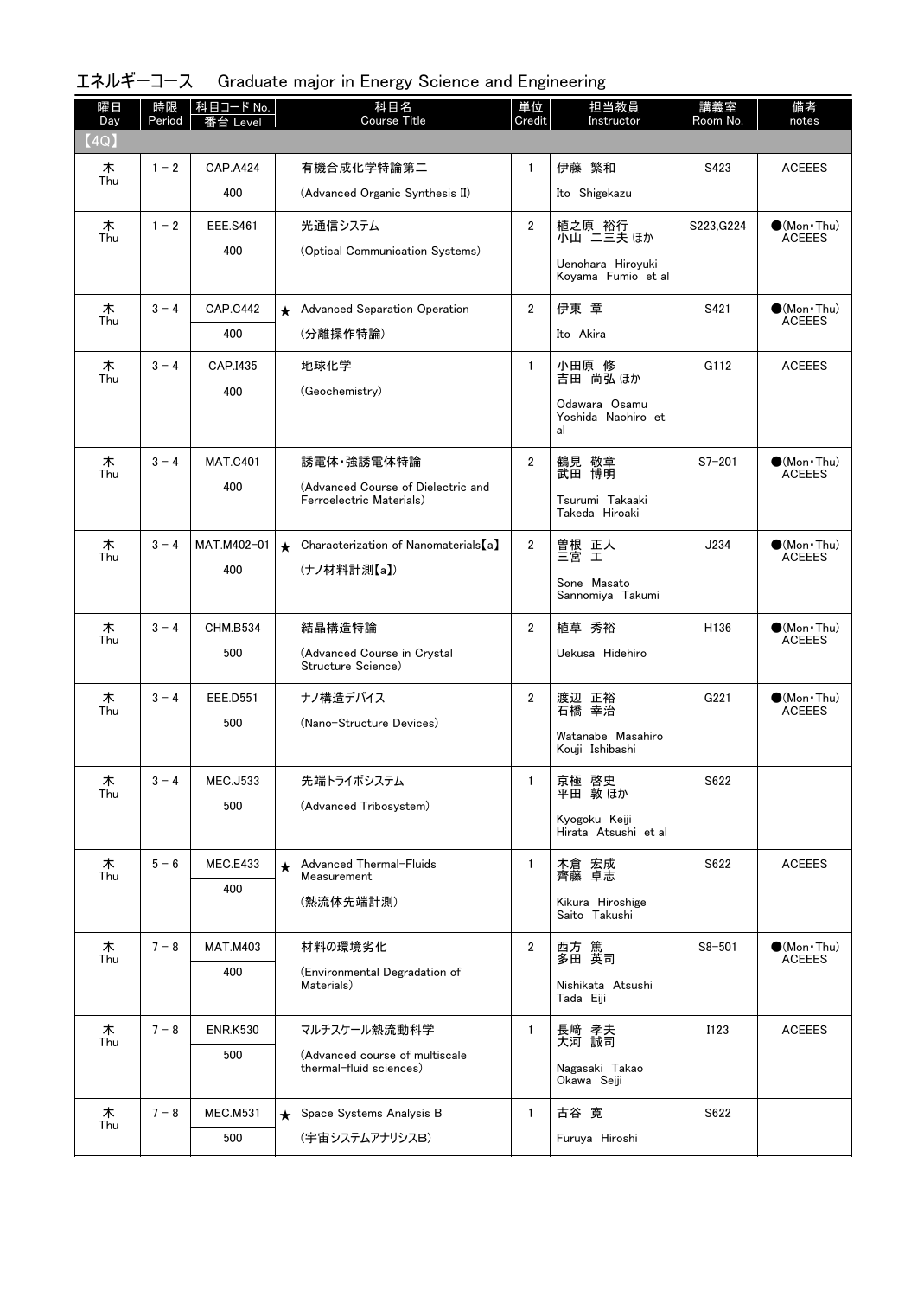| エネルギーコース Graduate major in Energy Science and Engineering |  |  |  |  |
|-----------------------------------------------------------|--|--|--|--|
|-----------------------------------------------------------|--|--|--|--|

| 曜日<br>Day | 時限<br>Period             | 科目コード No.<br>番台 Level |         | 科目名<br>Course Title                                                                   | 単位<br>Credit   | 担当教員<br>Instructor                           | 講義室<br>Room No.  | 備考<br>notes                            |
|-----------|--------------------------|-----------------------|---------|---------------------------------------------------------------------------------------|----------------|----------------------------------------------|------------------|----------------------------------------|
| (4Q)      |                          |                       |         |                                                                                       |                |                                              |                  |                                        |
| 金<br>Fri  | $1 - 2$                  | <b>ENR.H408</b>       |         | エネルギー・環境問題を指向する固体化<br>学特論第二                                                           | $\mathbf{1}$   | 和田 雄二<br>鈴木 榮一                               | S611             | <b>ACEEES</b>                          |
|           |                          | 400                   |         | (Advanced Solid State Chemistry)<br>Oriented for Energy and Environment<br>Issues II) |                | Wada Yuji<br>Suzuki Eiichi                   |                  |                                        |
| 金<br>Fri  | $3 - 4$                  | <b>CAP.C441</b>       | $\star$ | Transport Phenomena and Operation                                                     | $\mathbf{2}$   | 吉川 史郎                                        | S422             | $\bigcirc$ (Wed Fri)<br><b>ACEEES</b>  |
|           |                          | 400                   |         | (移動現象操作)                                                                              |                | Yoshikawa Shiro                              |                  |                                        |
| 金<br>Fri  | $3 - 4$                  | <b>CAP.I444</b>       | $\star$ | Advanced Nano-Materials Chemistry II                                                  | $\mathbf{1}$   | 原 正彦                                         | G113             | <b>ACEEES</b>                          |
|           |                          | 400                   |         | (ナノ機能化学特論第二)                                                                          |                | Hara Masahiko                                |                  |                                        |
| 金<br>Fri  | $3 - 4$                  | <b>CAP.A522</b>       |         | 有機分子設計特論第二                                                                            | $\mathbf{1}$   | 田中 浩士                                        | H <sub>113</sub> | <b>ACEEES</b>                          |
|           |                          | 500                   |         | (Advanced Molecular Design for<br>Organic Synthesis II)                               |                | Tanaka Hiroshi                               |                  |                                        |
| 金<br>Fri  | $5 - 6$                  | <b>ENR.J408</b>       |         | 無機エネルギー変換材料特論                                                                         | $\overline{2}$ | 坂井 悦郎<br>安田 公一 ほか                            | $S7 - 201$       | $\bigcirc$ (Tue•Fri)<br><b>ACEEES</b>  |
|           |                          | 400                   |         | (Energy Conversion Ceramics<br>Materials)                                             |                | Sakai Etsuo<br>Yasuda Kouichi et al          |                  |                                        |
| 金<br>Fri  | $5 - 6$                  | <b>MAT.C406</b>       |         | 磁気物性特論                                                                                | $\overline{2}$ | 伊藤 満<br>谷山 智康                                | J234             | $\bullet$ (Tue•Fri)<br><b>ACEEES</b>   |
|           |                          | 400                   |         | (Advanced Course of Magnetism)                                                        |                | Itoh Mitsuru<br>Taniyama Tomoyasu            |                  |                                        |
| 金<br>Fri  | $5 - 6$                  | <b>EEE.D561</b>       | $\star$ | <b>Terahertz Devices and Systems</b>                                                  | $\overline{2}$ | 河野 行雄                                        | S223             | $\bullet$ (Tue•Fri)                    |
|           |                          | 500                   |         | (テラヘルツデバイス・システム)                                                                      |                | Kawano Yukio                                 |                  | <b>ACEEES</b>                          |
| 金<br>Fri  | $5 - 6$                  | <b>ENR.I510</b>       |         | 固体光物性特論                                                                               | $\overline{2}$ | 腰原 伸也<br>沖本 洋一                               | H <sub>135</sub> | $\bigcirc$ (Tue·Fri)<br><b>ACEEES</b>  |
|           |                          | 500                   |         | (Optical properties of solids)                                                        |                | Koshihara Shinya<br>Okimoto Yoichi           |                  |                                        |
| 金<br>Fri  | $7 - 8$                  | <b>CHM.B532</b>       |         | 地球環境化学特論                                                                              | 2              | 野上 健治<br>伊原 学ほか                              | H <sub>111</sub> | $\bullet$ (Tue · Fri)<br><b>ACEEES</b> |
|           |                          | 500                   |         | (Global Environmental Chemistry)                                                      |                | Nogami Kenji<br>Ihara Manabu et al           |                  |                                        |
| 金<br>Fri  | $7 - 8$                  | <b>ENR.L530</b>       | $\star$ | Advanced functional electron devices                                                  | $\overline{2}$ | 波多野 睦子<br>小寺 哲夫                              | W932             | $\bullet$ (Tue Fri)<br><b>ACEEES</b>   |
|           |                          | 500                   |         | (先端機能電子デバイス)                                                                          |                | Hatano Mutsuko<br>Kodera Tetsuo              |                  |                                        |
| 集中講義      | $\equiv$                 | CAP.E411-04           |         | 応用化学Advanced Internship第一                                                             | $\mathbf{1}$   | 指導教員                                         |                  |                                        |
| Intensive |                          | 400                   |         | (Advanced Internship in Chemical<br>Science and Engineering I)                        |                | Academic Supervisor                          |                  |                                        |
| 集中講義<br>等 |                          | <b>CAP.E422</b>       |         | プレゼンテーション演習                                                                           | $\mathbf{1}$   | ※ 平田 岳史                                      |                  | <b>ACEEES</b>                          |
| Intensive |                          | 400                   |         | (Presentation Practice)                                                               |                | X Hirata Takafumi                            |                  |                                        |
| 集中講義<br>等 | $\overline{\phantom{0}}$ | <b>MAT.P492</b>       |         | 有機高分子特別講義第3                                                                           | $\mathbf{1}$   | 手塚 育志<br>※ 佐藤 敏文 ほか                          | $S8 - 623$       | 12/1, 12/2<br>12/15,                   |
| Intensive |                          | 400                   |         | (Advanced Course in Organic Polymer<br>Science)                                       |                | Tezuka Yasuyuki<br>X Sato Toshifumi et<br>al |                  | 1/20(5/6, 7/8)<br>限)                   |
| 集中講義      |                          | CAP.P583              |         | 高分子特論第二                                                                               | $\mathbf{1}$   | 未定                                           |                  | <b>ACEEES</b>                          |
| Intensive |                          | 500                   |         | (Advanced Polymer Science II)                                                         |                | Undecided                                    |                  |                                        |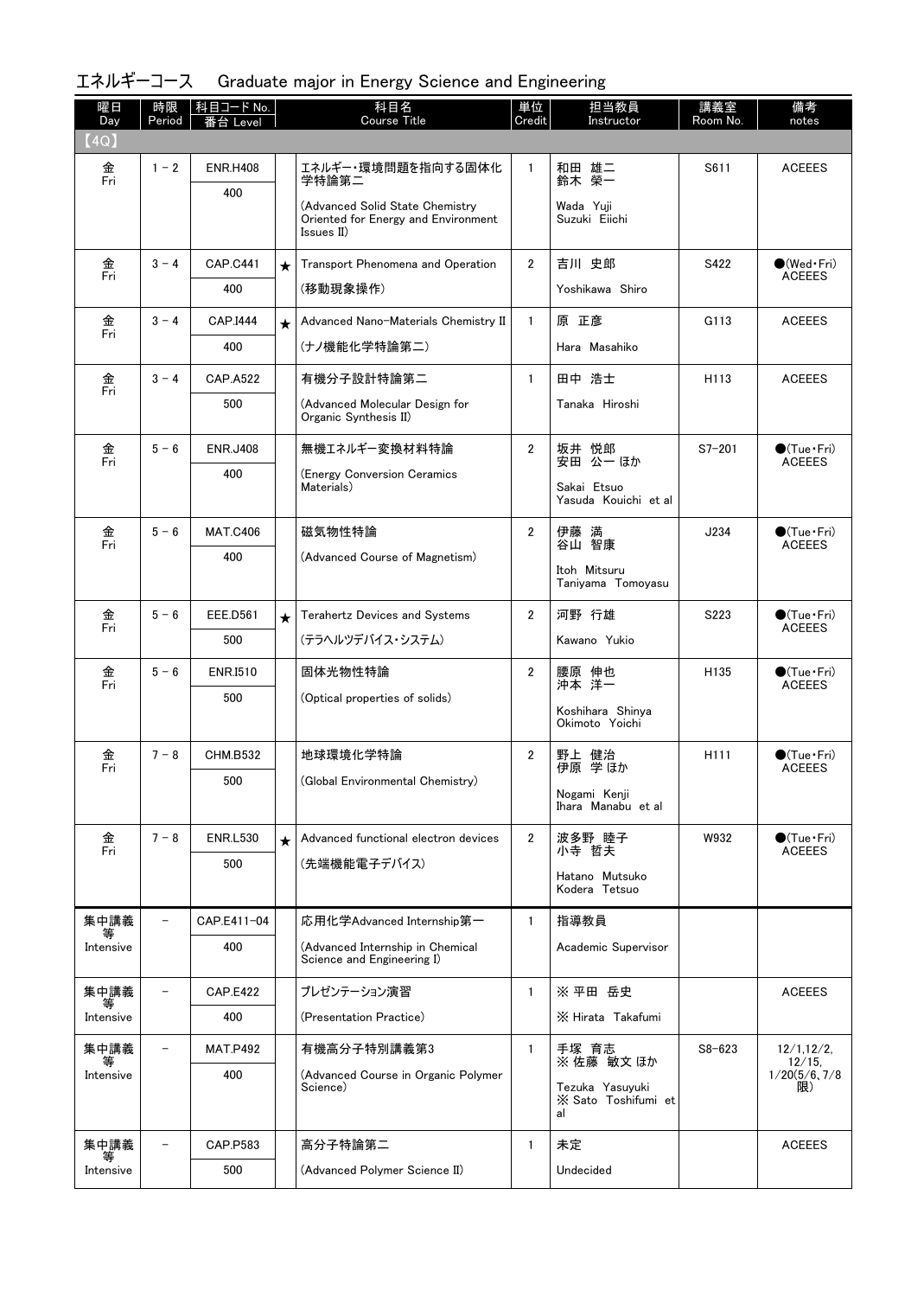# エンジニアリングデザインコース Graduate major in Engineering Sciences and Design

| 曜日<br>Day      | 時限<br>Period             | 科目コード No.<br>台<br>Level |         | 科目名<br><b>Course Title</b>                                          | 単位<br>Credit   | 担当教員<br>Instructor  | 講義室<br>Room No. | 備考<br>notes                     |
|----------------|--------------------------|-------------------------|---------|---------------------------------------------------------------------|----------------|---------------------|-----------------|---------------------------------|
| $(1 \sim 4Q)$  |                          |                         |         |                                                                     |                |                     |                 |                                 |
| 集中講義           |                          | <b>ESD.S610</b>         |         | 研究対話プロジェクト                                                          | $\mathbf{1}$   | 各教員                 |                 | $O(1 \sim 4Q)$                  |
| Intensive      |                          | 600                     |         | (Research Dialog)                                                   |                | Academic Supervisor |                 |                                 |
| $(3 \sim 4Q)$  |                          |                         |         |                                                                     |                |                     |                 |                                 |
| 月<br>Mon       | $11 - 12$                | <b>ESD.H407</b>         |         | リーダーシップ                                                             | $\overline{2}$ | 山本 成一               | W931            | $O(3 \sim 4Q)$<br><b>ACEEES</b> |
|                |                          | 400                     |         | (Leadership)                                                        |                | Yamamoto Seiichi    |                 |                                 |
| 火<br>Tue       | $9 - 10$                 | <b>ESD.E404</b>         |         | グローバルビジネスのための標準化戦略                                                  | $\mathbf{2}$   | 西條 美紀<br>田辺 孝二 ほか   | W931            | $O(3 \sim 4Q)$                  |
|                |                          | 400                     |         | (Standardization Strategy for Global<br>Business)                   |                | Saijo Miki          |                 |                                 |
|                |                          |                         |         |                                                                     |                | Tanabe Koji et al   |                 |                                 |
| 木<br>Thu       | $11 - 12$                | <b>ESD.H406</b>         |         | マーケティング・サイエンス                                                       | $\overline{2}$ | 阿部 周造               | W931            | $O(3 \sim 4Q)$<br><b>ACEEES</b> |
|                |                          | 400                     |         | (Marketing Science)                                                 |                | Abe Shuzo           |                 |                                 |
| 金              | $11 - 12$                | <b>ESD.H409</b>         |         | スタートアップ最前線                                                          | $\overline{2}$ | 飯島 淳一               | W931            | $O(3 \sim 4Q)$                  |
| Fri            |                          | 400                     |         | (Frontier of Startups)                                              |                | Iijima Junichi      |                 | <b>ACEEES</b>                   |
| 集中講義           | $11 - 12$                | <b>ESD.H404</b>         |         | ファイナンス                                                              | $\overline{2}$ | 岩澤 誠一郎              |                 | $O(3 \sim 4Q)$                  |
| 等<br>Intensive |                          | 400                     |         | (Finance)                                                           |                | Iwasawa Seiichiro   |                 | <b>ACEEES</b>                   |
| 講究等            | $\overline{\phantom{0}}$ | ESD.Z492                |         | エンジニアリングデザイン講究F1                                                    | $\mathbf{1}$   | 指導教員                |                 | $O(3 \sim 4Q)$                  |
| Seminar        |                          | 400                     |         | (Seminar in Engineering Design F1)                                  |                | Academic Supervisor |                 |                                 |
| 講究等            |                          | <b>ESD.Z592</b>         |         | エンジニアリングデザイン講究F2                                                    | $\overline{2}$ | 指導教員                |                 | $O(3 \sim 4Q)$                  |
| Seminar        |                          | 500                     |         | (Seminar in Engineering Design F2)                                  |                | Academic Supervisor |                 |                                 |
| 講究等            |                          | ESD.Z692                |         | エンジニアリングデザイン講究F3                                                    | $\overline{2}$ | 指導教員                |                 | $O(3 \sim 4Q)$                  |
| Seminar        |                          | 600                     |         | (Seminar in Engineering Design F3)                                  |                | Academic Supervisor |                 |                                 |
| 講究等            |                          | ESD.Z694                |         | エンジニアリングデザイン講究F4                                                    | $\overline{2}$ | 指導教員                |                 | $O(3 \sim 4Q)$                  |
| Seminar        |                          | 600                     |         | (Seminar in Engineering Design F4)                                  |                | Academic Supervisor |                 |                                 |
| 講究等            |                          | ESD.Z696                |         | エンジニアリングデザイン講究F5                                                    | 2              | 指導教員                |                 | $O(3 \sim 4Q)$                  |
| Seminar        |                          | 600                     |         | (Seminar in Engineering Design F5)                                  |                | Academic Supervisor |                 |                                 |
| (3Q)           |                          |                         |         |                                                                     |                |                     |                 |                                 |
| 火<br>Tue       | $3 - 4$                  | <b>ESD.F501</b>         | $\star$ | Practical Theories in Man Environment<br>System Design              | $\mathbf{1}$   | 安田 幸一<br>村田 涼ほか     | W936            | <b>ACEEES</b>                   |
|                |                          | 500                     |         | (人間環境系デザイン実践論)                                                      |                | Yasuda Koichi       |                 |                                 |
|                |                          |                         |         |                                                                     |                | Murata Ryo et al    |                 |                                 |
| 火<br>Tue       | $5 - 8$                  | ESD.D403                |         | システムズエンジニアリング                                                       | $\overline{2}$ | 小田 光茂<br>坂本 啓       | I124            | □<br><b>ACEEES</b>              |
|                |                          | 400                     |         | (Systems Engineering and Project<br>Management to Realize Large and |                | Oda Mitsushige      |                 |                                 |
|                |                          |                         |         | Complicated Systems)                                                |                | Sakamoto Hiraku     |                 |                                 |
| 木<br>Thu       | $3 - 4$                  | <b>HCB.M464</b>         | $\star$ | Introduction to Neural Engineering                                  | $\mathbf{1}$   | 八木 透                | I124            |                                 |
|                |                          | 400                     |         | (神経工学概論)                                                            |                | Yagi Tohru          |                 |                                 |
| 木<br>Thu       | $5 - 8$                  | <b>ESD.E502</b>         | $\star$ | <b>IT Management</b>                                                | $\overline{2}$ | 飯島 淳一               | W931            | □<br>ACEEES                     |
|                |                          | 500                     |         | (ITマネジメント)                                                          |                | Iijima Junichi      |                 |                                 |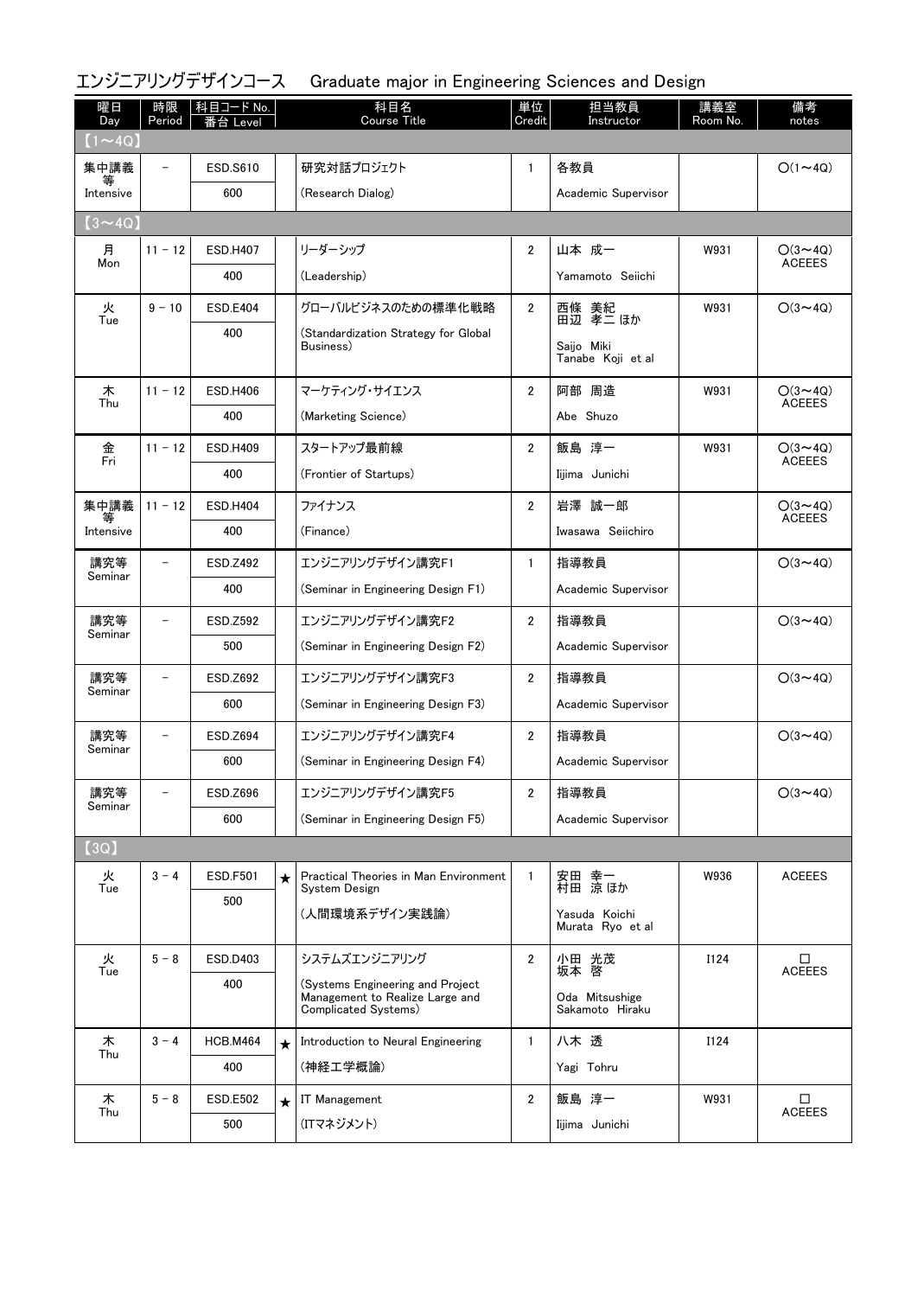エンジニアリングデザインコース Graduate major in Engineering Sciences and Design

| 曜日<br>Day | 時限<br>Period   | 科目コード No.<br>≸台 Level |         | 科目名<br><b>Course Title</b>                                         | 単位<br>Credit   | 担当教員<br>Instructor                              | 講義室<br>Room No.                                                         | 備考<br>notes        |
|-----------|----------------|-----------------------|---------|--------------------------------------------------------------------|----------------|-------------------------------------------------|-------------------------------------------------------------------------|--------------------|
| (3Q)      |                |                       |         |                                                                    |                |                                                 |                                                                         |                    |
| 金<br>Fri  | $5 - 8$        | <b>ESD.F403</b>       | $\star$ | UX / Interaction Design                                            | $\overline{2}$ | MOUGENOT CELINE                                 |                                                                         | □<br><b>ACEEES</b> |
|           |                | 400                   |         | (ユーザエクスペリエンス・インタラクションデ<br>ザイン)                                     |                | Mougenot Celine                                 | $I321$ (main<br>room) and<br>Ishikawadai<br>Bldg.5<br>Design<br>Factory |                    |
| 金         | $11 - 12$      | <b>ESD.C501</b>       |         | コミュニケーションデザイン論                                                     | $\overline{2}$ | 西條 美紀                                           | CIC812                                                                  | <b>ACEEES</b>      |
| Fri       |                | 500                   |         | (Communication Design: Theory &<br>Practice)                       |                | Saijo Miki                                      |                                                                         |                    |
| 集中講義<br>等 |                | ESD.A502-02           |         | エンジニアリングデザインプロジェクトB【B】                                             | $\overline{2}$ | 齋藤 滋規<br>坂本 啓ほか                                 |                                                                         |                    |
| Intensive |                | 500                   |         | (Engineering Design Project B <sup>[B]</sup> )                     |                |                                                 |                                                                         |                    |
|           |                |                       |         |                                                                    |                | Saito Shigeki<br>Sakamoto Hiraku et<br>al       |                                                                         |                    |
| 集中講義      |                | ESD.B503              |         | オフキャンパスプロジェクトC                                                     | $\overline{2}$ | 各教員                                             |                                                                         |                    |
| Intensive |                | 500                   |         | (Off-Campus Project C)                                             |                | Academic Supervisor                             |                                                                         |                    |
| 集中講義<br>等 |                | ESD.B507              |         | 短期リサーチプロジェクトM3                                                     | $\mathbf{1}$   | 各教員                                             |                                                                         |                    |
| Intensive |                | 500                   |         | (Short term Research Project M3)                                   |                | Academic Supervisor                             |                                                                         |                    |
| 集中講義<br>等 | -              | ESD.A603              |         | 教授方法トレーニングセミナーC                                                    | $\mathbf{1}$   | 各教員                                             |                                                                         |                    |
| Intensive |                | 600                   |         | (Pedagogical Seminar for Graduate<br>Students C)                   |                | Academic Supervisor                             |                                                                         |                    |
| 集中講義      |                | ESD.B603              |         | オフキャンパスプロジェクトG                                                     | $\mathbf{1}$   | 各教員                                             |                                                                         |                    |
| Intensive |                | 600                   |         | (Off-Campus Project G)                                             |                | Academic Supervisor                             |                                                                         |                    |
| 集中講義<br>等 |                | <b>ESD.B607</b>       |         | 長期オフキャンパスプロジェクトD3                                                  | 2              | 各教員                                             |                                                                         |                    |
| Intensive |                | 600                   |         | (Long term Off-Campus Project D3)                                  |                | Academic Supervisor                             |                                                                         |                    |
| 集中講義<br>等 | $\overline{a}$ | <b>ESD.S603</b>       |         | 企業プラクティスD3                                                         | $\mathbf{1}$   | 各教員                                             |                                                                         |                    |
| Intensive |                | 600                   |         | (Business Practice D3)                                             |                | Academic Supervisor                             |                                                                         |                    |
| [4Q]      |                |                       |         |                                                                    |                |                                                 |                                                                         |                    |
| 火<br>Tue  | $1 - 4$        | <b>ESD.D402</b>       | $\star$ | Materials Modeling and Simulation for<br><b>Engineering Design</b> | $\mathbf{2}$   | 岸本 喜久雄<br>CROSS JEFFREY                         | S322                                                                    | □<br><b>ACEEES</b> |
|           |                | 400                   |         | (エンジニアリングデザインにおける計算科                                               |                | <b>SCOTT ほか</b>                                 |                                                                         |                    |
|           |                |                       |         | 学)                                                                 |                | Kishimoto Kikuo<br>Cross Jeffrey Scott<br>et al |                                                                         |                    |
| 火<br>Tue  | $5 - 6$        | <b>MEC.L432</b>       | $\star$ | Human-Centered Design                                              | $\mathbf{1}$   | MOUGENOT CELINE                                 | S621                                                                    |                    |
|           |                | 400                   |         | (人間中心設計学)                                                          |                | Mougenot Celine                                 | <b>I124</b>                                                             |                    |
| 木<br>Thu  | $5 - 8$        | ESD.D501              |         | メカノシステムデザイン                                                        | $\mathbf{2}$   | 堀江 三喜男<br>新野 秀憲 ほか                              | J231                                                                    | □<br><b>ACEEES</b> |
|           |                | 500                   |         | (Mechano-System Design)                                            |                | Horie Mikio                                     |                                                                         |                    |
|           |                |                       |         |                                                                    |                | Shinno Hidenori et al                           |                                                                         |                    |
| 金<br>Fri  | $1 - 4$        | <b>ESD.D504</b>       | $\star$ | Civil Engineering Design II                                        | $\mathbf{2}$   | 北詰 昌樹<br>佐々木 栄一ほか                               | M321                                                                    | □<br><b>ACEEES</b> |
|           |                | 500                   |         | (土木工学におけるデザイン実例2)                                                  |                | Kitazume Masaki<br>Sasaki Eiichi et al          |                                                                         |                    |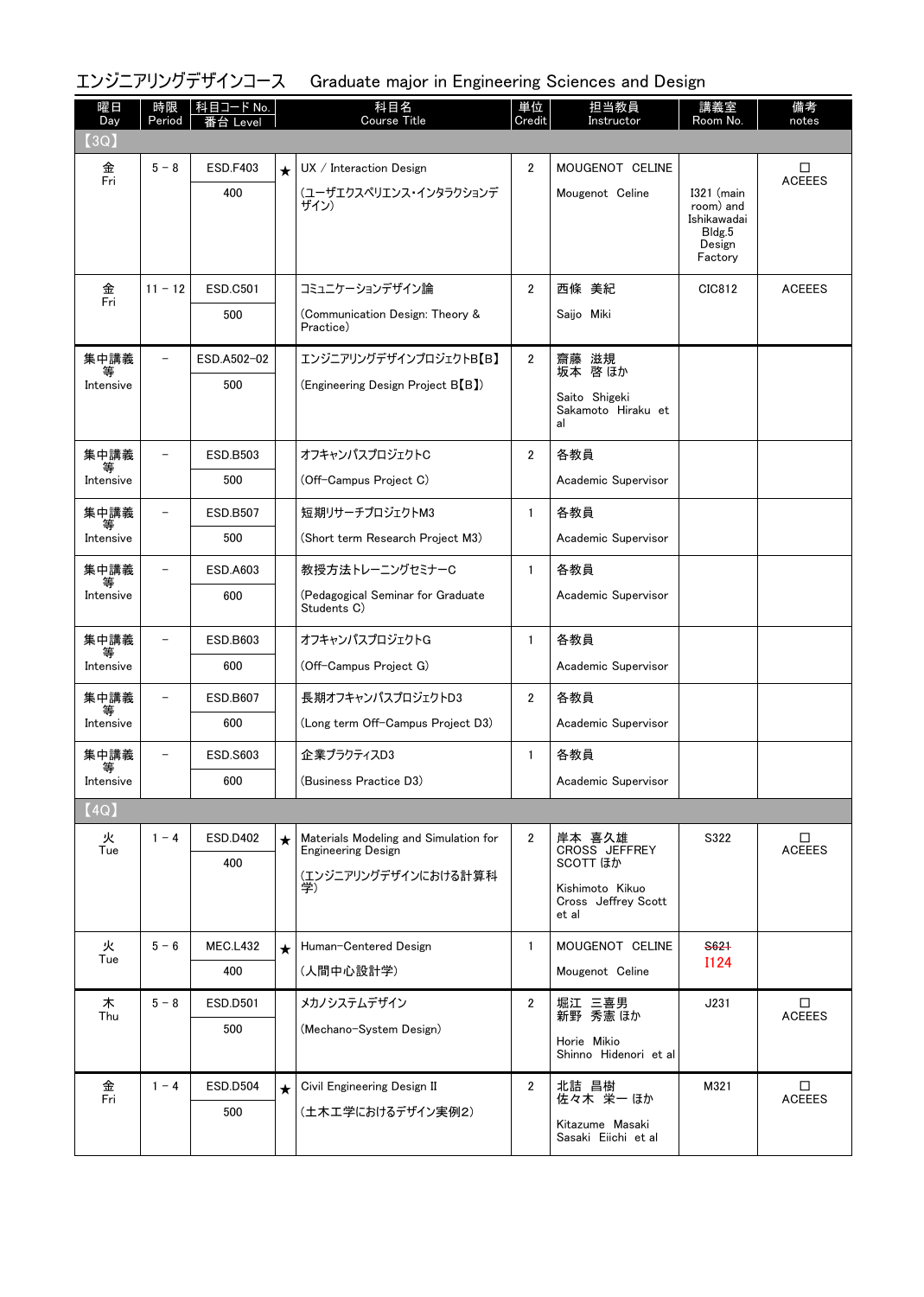エンジニアリングデザインコース Graduate major in Engineering Sciences and Design

| 曜日<br>Day<br>(4Q)      | 時限<br>Period             | 科目コード No.<br>番台 Level  |         | 科目名<br>Course Title                                                      | 単位<br>Credit   | 担当教員<br>Instructor                                            | 講義室<br>Room No. | 備考<br>notes        |
|------------------------|--------------------------|------------------------|---------|--------------------------------------------------------------------------|----------------|---------------------------------------------------------------|-----------------|--------------------|
| 金<br>Fri               | $5 - 8$                  | <b>ESD.E403</b><br>400 |         | プロダクト・サービス・システムデザイン<br>(Product Service System Design)                   | $\overline{2}$ | 西條 美紀<br>長谷川 修 ほか<br>Saijo Miki<br>Hasegawa Osamu et<br>al    | W931            | □<br><b>ACEEES</b> |
| 集中講義<br>等<br>Intensive | $\overline{\phantom{0}}$ | ESD.A503-02<br>500     |         | エンジニアリングデザインプロジェクトC【B】<br>(Engineering Design Project C <sup>[B]</sup> ) | $\mathbf{2}$   | 齋藤 滋規<br>坂本 啓 ほか<br>Saito Shigeki<br>Sakamoto Hiraku et<br>al |                 |                    |
| 集中講義<br>等<br>Intensive |                          | <b>ESD.B504</b><br>500 | $\star$ | Off-Campus Project D<br>(オフキャンパスプロジェクトD)                                 | $\overline{2}$ | 各教員<br>Academic Supervisor                                    |                 |                    |
| 集中講義<br>等<br>Intensive |                          | <b>ESD.B508</b><br>500 |         | 短期リサーチプロジェクトM4<br>(Short term Research Project M4)                       | $\mathbf{1}$   | 各教員<br>Academic Supervisor                                    |                 |                    |
| 集中講義<br>等<br>Intensive |                          | <b>ESD.A604</b><br>600 | $\star$ | Pedagogical Seminar for Graduate<br>Students D<br>(教授方法トレーニングセミナーD)      | $\mathbf{1}$   | 各教員<br>Academic Supervisor                                    |                 |                    |
| 集中講義<br>等<br>Intensive |                          | <b>ESD.B604</b><br>600 | $\star$ | Off-Campus Project H<br>(オフキャンパスプロジェクトH)                                 | $\mathbf{1}$   | 各教員<br>Academic Supervisor                                    |                 |                    |
| 集中講義<br>等<br>Intensive |                          | <b>ESD.B608</b><br>600 |         | 長期オフキャンパスプロジェクトD4<br>(Long term Off-Campus Project D4)                   | $\overline{2}$ | 各教員<br>Academic Supervisor                                    |                 |                    |
| 集中講義<br>等<br>Intensive |                          | <b>ESD.S604</b><br>600 |         | 企業プラクティスD4<br>(Business Practice D4)                                     | $\mathbf{1}$   | 各教員<br>Academic Supervisor                                    |                 |                    |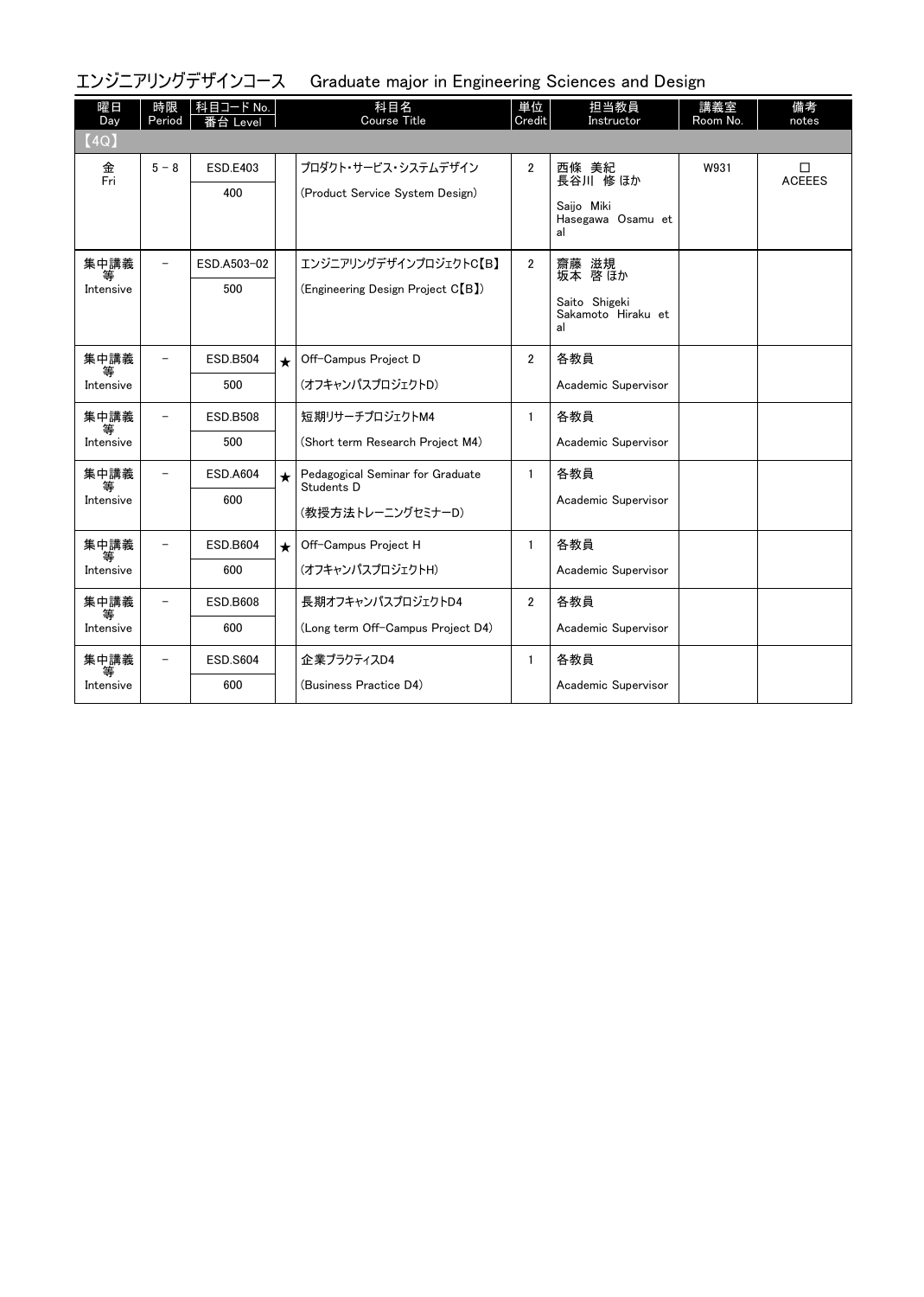#### ライフエンジニアリングコース Graduate major in Human Centered Science and Biomedical Engineering

| 曜日<br>Day         | 時限<br>Period             | │科目コード No. │<br>番台 Level |            | 科目名<br><b>Course Title</b>                         | 単位<br>Credit   | 担当教員<br>Instructor                    | 講義室<br>Room No. | 備考<br>notes            |
|-------------------|--------------------------|--------------------------|------------|----------------------------------------------------|----------------|---------------------------------------|-----------------|------------------------|
| $(1\sim 4Q)$      |                          |                          |            |                                                    |                |                                       |                 |                        |
| 集中講義<br>等         |                          | <b>HCB.C641</b>          | $\star$    | International Presentation III                     | $\mathbf{1}$   | 各教員                                   |                 | $O(1 \sim 4Q)$         |
| Intensive         |                          | 600                      |            | (ライフエンジニアリング国際プレゼンテー<br>ション第三)                     |                | Academic Supervisor                   |                 |                        |
| 集中講義              |                          | <b>HCB.C642</b>          | $\star$    | International Presentation IV                      | $\mathbf{1}$   | 各教員                                   |                 | $O(1 \sim 4Q)$         |
| Intensive         |                          | 600                      |            | (ライフエンジニアリング国際プレゼンテー<br>ション第四)                     |                | Academic Supervisor                   |                 |                        |
| インターン<br>シップ      |                          | <b>HCB.C431</b>          |            | ライフエンジニアリング学外研修第一                                  | $\mathbf{1}$   | 各教員                                   |                 | $O(1 \sim 4Q)$         |
| Internship        |                          | 400                      |            | (Off Campus Training I)                            |                | Academic Supervisor                   |                 |                        |
| インターン<br>シップ      |                          | <b>HCB.C531</b>          |            | ライフエンジニアリング学外研修第二                                  | $\overline{2}$ | 各教員                                   |                 | $O(1 \sim 4Q)$         |
| Internship        |                          | 500                      |            | (Off Campus Training II)                           |                | Academic Supervisor                   |                 |                        |
| インターン             |                          | <b>HCB.C532</b>          |            | ライフエンジニアリング学外研修第三                                  | 4              | 各教員                                   |                 | $O(1 \sim 4Q)$         |
| シップ<br>Internship |                          | 500                      |            | (Off Campus Training III)                          |                | Academic Supervisor                   |                 |                        |
| インターン             |                          | <b>HCB.C631</b>          | $\star$    | <b>HCB</b> International Internship                | 4              | 各教員                                   |                 | $O(1\sim 4Q)$          |
| シップ<br>Internship |                          | 600                      |            | (ライフエンジニアリング実践インターンシッ<br>プ)                        |                | Academic Supervisor                   |                 |                        |
| インターン<br>シップ      |                          | <b>HCB.C632</b>          |            | ライフエンジニアリング企業実習                                    | 4              | 各教員                                   |                 | $O(1 \sim 4Q)$         |
| Internship        |                          | 600                      |            | (Research Working in Company)                      |                | Academic Supervisor                   |                 |                        |
| $(3 \sim 4Q)$     |                          |                          |            |                                                    |                |                                       |                 |                        |
| 集中講義              | $\overline{\phantom{m}}$ | HCB.C542-02              | $\bigstar$ | International Presentation I                       | $\mathbf{1}$   | 各教員                                   |                 | $O(3 \sim 4Q)$         |
| Intensive         |                          | 500                      |            | (ライフエンジニアリング国際プレゼンテー<br>ション第一)                     |                | Academic Supervisor                   |                 |                        |
| 集中講義<br>等         | $\qquad \qquad -$        | HCB.C543-02              | $\star$    | International Presentation II                      | -1             | 各教員                                   |                 | $O(3 \sim 4Q)$         |
| Intensive         |                          | 500                      |            | (ライフエンジニアリング国際プレゼンテー<br>ション第二)                     |                | Academic Supervisor                   |                 |                        |
| 清華大<br>at         |                          | MAT.M402-02              | ╈          | Characterization of Nanomaterials [b]              | $\overline{2}$ | 中村 吉男<br>史蹟                           | 清華大学開<br>講科目    | $O(3 \sim 4Q)$         |
| Tsinghua<br>Univ. |                          | 400                      |            | (ナノ材料計測【b】)                                        |                | Nakamura Yoshio                       | Tsinghua        |                        |
|                   |                          |                          |            |                                                    |                | Shi Ji                                | University      |                        |
| 講究等<br>Seminar    |                          | <b>HCB.Z492</b>          |            | ライフエンジニアリング講究F1                                    | $\overline{2}$ | 各教員                                   |                 | $O(3 \sim 4Q)$         |
|                   |                          | 400                      |            | (HCB Seminar F1)                                   |                | Academic Supervisor                   |                 |                        |
| 講究等<br>Seminar    |                          | <b>HCB.Z692</b>          |            | ライフエンジニアリング講究F3                                    | $\overline{2}$ | 各教員                                   |                 | $O(3 \sim 4Q)$         |
|                   |                          | 600                      |            | (HCB Seminar F3)                                   |                | Academic Supervisor                   |                 |                        |
| [3Q]              |                          |                          |            |                                                    |                |                                       |                 |                        |
| 月<br>Mon          | $1 - 2$                  | <b>MAT.C412</b>          |            | 高分子バイオマテリアル                                        | $\overline{2}$ | 柘植 丈治<br>林 智広                         | J232            | $\bullet$ (Mon•Thu)    |
|                   |                          | 400                      |            | (Polymeric Biomaterials)                           |                | Tsuge Takeharu                        |                 |                        |
|                   |                          |                          |            |                                                    |                | Hayashi Tomohiro                      |                 |                        |
| 月<br>Mon          | $3 - 4$                  | <b>MAT.M412</b>          | $\star$    | Reliability and Durability of Metals and<br>Alloys | $\overline{2}$ | 小林 郁夫<br>小林 覚ほか                       | $S8 - 501$      | $\bigcirc$ (Mon · Thu) |
|                   |                          | 400                      |            | (金属の信頼性と耐久性)                                       |                | Kobayashi Equo<br>Kobayashi Satoru et |                 |                        |
|                   |                          |                          |            |                                                    |                | al                                    |                 |                        |
| 月<br>Mon          | $5 - 6$                  | <b>MAT.P403</b>          | $\star$    | Soft Materials Physics                             | -1             | VACHA MARTIN                          | $S8 - 623$      |                        |
|                   |                          | 400                      |            | (ソフトマテリアル物理)                                       |                | Vacha Martin                          |                 |                        |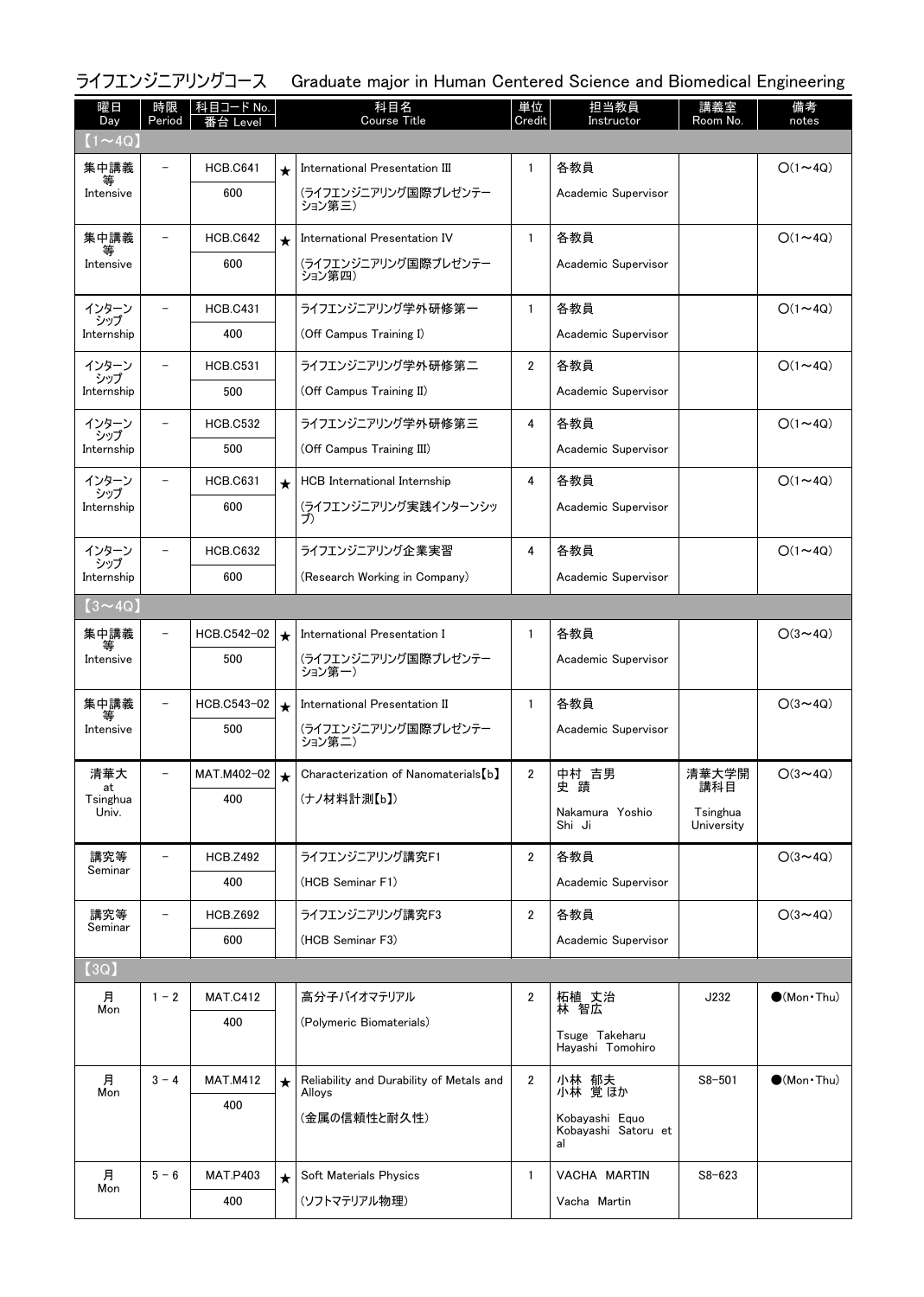|           |              | ライフエンジニアリングコース           |          | Graduate major in Human Centered Science and Biomedical Engineering  |                |                                             |                         |                              |
|-----------|--------------|--------------------------|----------|----------------------------------------------------------------------|----------------|---------------------------------------------|-------------------------|------------------------------|
| 曜日<br>Day | 時限<br>Period | │科目コード No. │<br>番台 Level |          | 科目名<br>Course Title                                                  | 単位<br>Credit   | 担当教員<br>Instructor                          | 講義室<br>Room No.         | 備考<br>notes                  |
| [3Q]      |              |                          |          |                                                                      |                |                                             |                         |                              |
| 月<br>Mon  | $5 - 6$      | CAP.T531-02              |          | 触媒反応特論第一【B】                                                          | 1              | 馬場 俊秀<br>野村 淳子ほか                            | G114                    |                              |
|           |              | 500                      |          | (Advanced Catalytic Reactions I(B))                                  |                | Baba Toshihide                              |                         |                              |
|           |              |                          |          |                                                                      |                | Nomura Junko et al                          |                         |                              |
| 火<br>Tue  | $1 - 2$      | <b>LST.A407</b>          | $\star$  | Science of Metabolism                                                | $\overline{2}$ | 工藤 明<br>久堀 徹ほか                              | J221.W831               | $\bigcirc$ (Tue · Fri)       |
|           |              | 400                      |          | (生物代謝科学)                                                             |                | Kudo Akira                                  |                         |                              |
|           |              |                          |          |                                                                      |                | Hisabori Toru et al                         |                         |                              |
| 火<br>Tue  | $1 - 2$      | CAP.T531-01              |          | 触媒反応特論第一【A】                                                          | $\mathbf{1}$   | 岡本 昌樹                                       | S423                    |                              |
|           |              | 500                      |          | (Advanced Catalytic Reactions I(A))                                  |                | Okamoto Masaki                              |                         |                              |
| 火<br>Tue  | $3 - 4$      | <b>HCB.C422</b>          |          | ライフエンジニアリング概論第二                                                      | $\mathbf{1}$   | 八木 透<br>中村 健太郎 ほか                           | B221, W831              |                              |
|           |              | 400                      |          | (Outline of Human Centered Science<br>and Biomedical Engineering II) |                | Yagi Tohru                                  |                         |                              |
|           |              |                          |          |                                                                      |                | Nakamura Kentaro<br>et al                   |                         |                              |
| 木         | $1 - 2$      | <b>MAT.C412</b>          |          | 高分子バイオマテリアル                                                          | $\overline{2}$ | 柘植 丈治<br>林 智広                               | J232                    | $\bigcirc$ (Mon $\cdot$ Thu) |
| Thu       |              | 400                      |          | (Polymeric Biomaterials)                                             |                | Tsuge Takeharu                              |                         |                              |
|           |              |                          |          |                                                                      |                | Hayashi Tomohiro                            |                         |                              |
| 木<br>Thu  | $1 - 2$      | <b>HCB.C522</b>          |          | 先端ライフエンジニアリング第二                                                      | $\mathbf{1}$   | 中村 浩之<br>近藤 科江 ほか                           | B <sub>221</sub> , W833 |                              |
|           |              | 500                      |          | (Advanced Human Centered Science<br>and Biomedical Engineering II)   |                | Nakamura Hiroyuki                           | B221, W833              |                              |
|           |              |                          |          |                                                                      |                | Kondoh Shinae et al                         |                         |                              |
| 木<br>Thu  | $3 - 4$      | <b>HCB.C442</b>          | $\star$  | Presentation for Science and<br>Engineering II                       | $\mathbf{1}$   | X Chu Ray                                   | J232                    |                              |
|           |              | 400                      |          | (プレゼンテーション実践第二)                                                      |                |                                             |                         |                              |
| 木         | $3 - 4$      | <b>HCB.M464</b>          | $\star$  | Introduction to Neural Engineering                                   | $\mathbf{1}$   | 八木透                                         | I124                    |                              |
| Thu       |              | 400                      |          | (神経工学概論)                                                             |                | Yagi Tohru                                  |                         |                              |
| 木         | $3 - 4$      | <b>MAT.M412</b>          | $^\star$ | Reliability and Durability of Metals and                             | $\overline{2}$ | 小林 郁夫                                       | $S8 - 501$              | $\bullet$ (Mon · Thu)        |
| Thu       |              | 400                      |          | Alloys                                                               |                | 小林 覚ほか                                      |                         |                              |
|           |              |                          |          | (金属の信頼性と耐久性)                                                         |                | Kobayashi Equo<br>Kobayashi Satoru et<br>al |                         |                              |
| 金         | $1 - 2$      | <b>LST.A407</b>          |          | Science of Metabolism                                                | $\overline{2}$ | 工藤 明                                        | J221, W831              | $\bigcirc$ (Tue•Fri)         |
| Fri       |              | 400                      | $\star$  | (生物代謝科学)                                                             |                | 久堀 徹 ほか                                     |                         |                              |
|           |              |                          |          |                                                                      |                | Kudo Akira<br>Hisabori Toru et al           |                         |                              |
| 金         | $5 - 6$      | <b>MAT.P422</b>          |          | 有機材料科学設計                                                             | $\mathbf{1}$   | 扇澤 敏明                                       | $S8 - 623$              |                              |
| Fri       |              | 400                      |          | (Organic Materials Design)                                           |                | Ougizawa Toshiaki                           |                         |                              |
| 金<br>Fri  | $7 - 8$      | <b>ICT.H514</b>          |          | 視覚情報処理機構                                                             | $\mathbf{1}$   | 金子 寛彦                                       | G311, W831              |                              |
|           |              | 500                      |          | (Mechanisms of Visual Perception)                                    |                | 佐藤 いまりほか<br>Kaneko Hirohiko                 |                         |                              |
|           |              |                          |          |                                                                      |                | Sato Imari et al                            |                         |                              |
| 集中講義      |              | <b>HCB.C451</b>          |          | ライフエンジニアリング特別講義第一                                                    | $\mathbf{1}$   | ※ 芳坂 貴弘                                     |                         |                              |
| Intensive |              | 400                      |          | (Advanced Research Topics for Life<br>Innovation I)                  |                | X Hohsaka Takahiro                          |                         |                              |
|           |              |                          |          |                                                                      |                |                                             |                         |                              |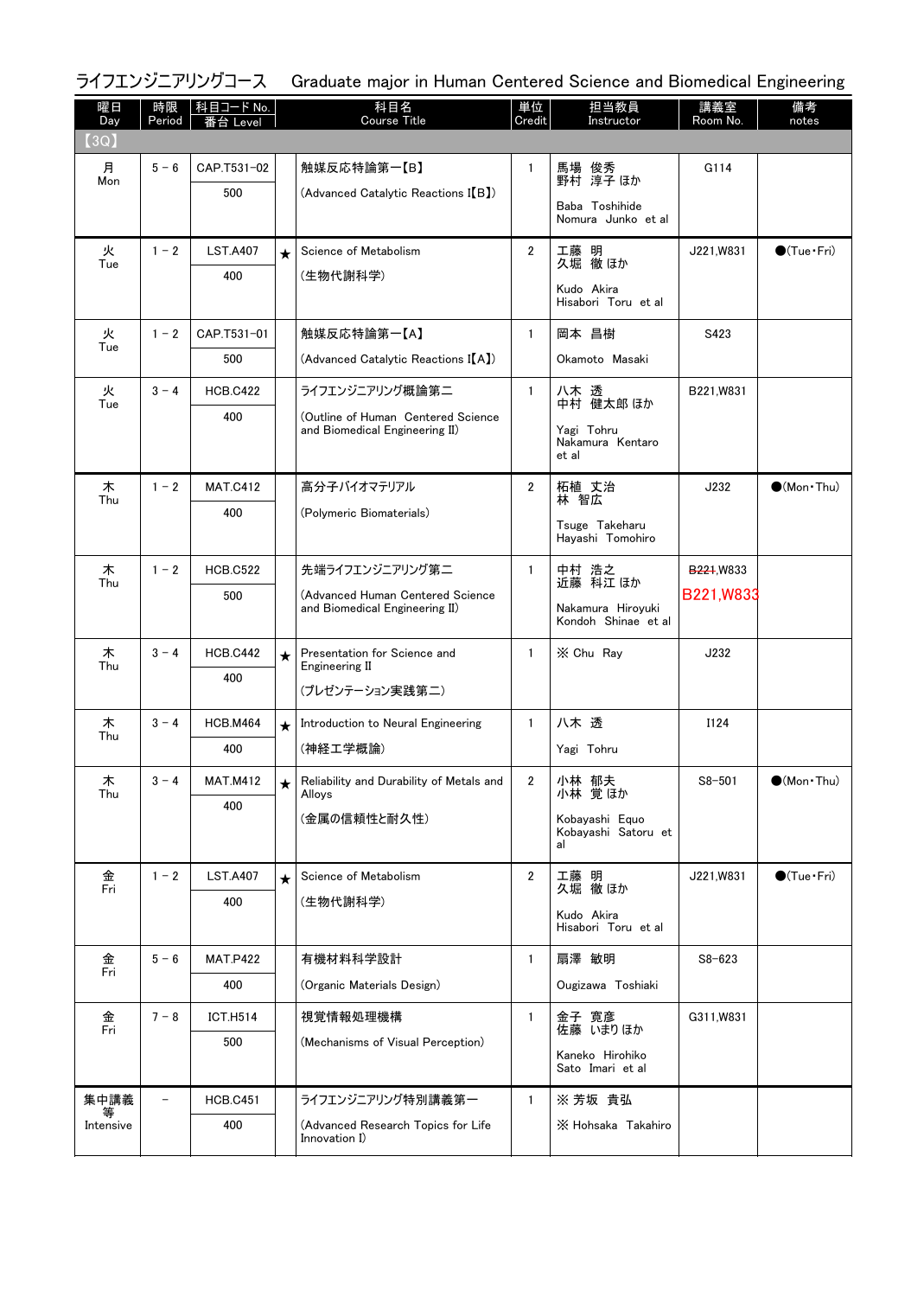#### ライフエンジニアリングコース Graduate major in Human Centered Science and Biomedical Engineering

| 曜日<br>Day | 時限<br>Period | 科目コード No.<br>≸台 Level |         | 科目名<br><b>Course Title</b>                                     | 単位<br>Credit   | 担当教員<br>Instructor                       | 講義室<br>Room No. | 備考<br>notes            |
|-----------|--------------|-----------------------|---------|----------------------------------------------------------------|----------------|------------------------------------------|-----------------|------------------------|
| (4Q)      |              |                       |         |                                                                |                |                                          |                 |                        |
| 月         | $1 - 2$      | <b>LST.A410</b>       | $\star$ | Advanced Neuroscience                                          | $\overline{2}$ | 一瀬 宏<br>鈴木 崇之ほか                          | J221, W831      | $\bullet$ (Mon Thu)    |
| Mon       |              | 400                   |         | (神経科学)                                                         |                |                                          |                 | <b>ACLS</b>            |
|           |              |                       |         |                                                                |                | Ichinose Hiroshi<br>Suzuki Takashi et al |                 |                        |
| 月<br>Mon  | $3 - 4$      | <b>MAT.C401</b>       |         | 誘電体·強誘電体特論                                                     | $\overline{2}$ | 鶴見 敬章<br>武田 博明                           | $S7 - 201$      | $(Mon\cdot Thu)$       |
|           |              | 400                   |         | (Advanced Course of Dielectric and<br>Ferroelectric Materials) |                | Tsurumi Takaaki                          |                 |                        |
|           |              |                       |         |                                                                |                | Takeda Hiroaki                           |                 |                        |
| 月<br>Mon  | $3 - 4$      | MAT.M402-01           | $\star$ | Characterization of Nanomaterials [a]                          | $\overline{2}$ | 曽根 正人<br>三宮 工                            | J234            | $\bigcirc$ (Mon · Thu) |
|           |              | 400                   |         | (ナノ材料計測【a】)                                                    |                | Sone Masato                              |                 |                        |
|           |              |                       |         |                                                                |                | Sannomiya Takumi                         |                 |                        |
| 月<br>Mon  | $5 - 6$      | <b>ICT.H422</b>       |         | 計算論的脳科学                                                        | $\mathbf{1}$   | 小池 康晴                                    | G224            |                        |
|           |              | 400                   |         | (Computational Brain)                                          |                | Koike Yasuharu                           |                 |                        |
| 月         | $5 - 6$      | <b>MAT.P404</b>       | $\star$ | Soft Materials Functional Physics                              | $\mathbf{1}$   | 早水 裕平                                    | $S8 - 623$      |                        |
| Mon       |              | 400                   |         | (ソフトマテリアル機能物理)                                                 |                | Hayamizu Yuhei                           |                 |                        |
| 月         | $5 - 6$      | CAP.T532-02           |         | 触媒反応特論第二【B】                                                    | $\mathbf{1}$   | 馬場 俊秀<br>野村 淳子ほか                         | G114            |                        |
| Mon       |              | 500                   |         | (Advanced Catalytic Reactions II(B))                           |                |                                          |                 |                        |
|           |              |                       |         |                                                                |                | Baba Toshihide<br>Nomura Junko et al     |                 |                        |
| 月         | $7 - 8$      | <b>MAT.P426</b>       |         | 材料熱物性特論                                                        | $\mathbf{1}$   | 森川 淳子                                    | $S8 - 623$      |                        |
| Mon       |              | 400                   |         | (Thermal Properties of Materials)                              |                | Morikawa Junko                           |                 |                        |
| 火         | $1 - 2$      | CAP.T532-01           |         | 触媒反応特論第二【A】                                                    | $\mathbf{1}$   | 岡本 昌樹                                    | S423            |                        |
| Tue       |              | 500                   |         | (Advanced Catalytic Reactions II[A])                           |                | Okamoto Masaki                           |                 |                        |
| 火<br>Tue  | $3 - 4$      | <b>HCB.A561</b>       |         | ナノバイオ材料・デバイス概論                                                 | $\overline{2}$ | 北本 仁孝<br>林 智広                            | J233            | $\bigcirc$ (Tue·Fri)   |
|           |              | 500                   |         | (Nanobio Materials and Devices)                                |                | Kitamoto Yoshitaka                       |                 |                        |
|           |              |                       |         |                                                                |                | Hayashi Tomohiro                         |                 |                        |
| 火<br>Tue  | $7 - 8$      | <b>ENR.J409</b>       |         | 研究者向け特許論文等知財の基礎                                                | $\mathbf{1}$   | 吉本 護                                     | J232            |                        |
|           |              | 400                   |         | (Introduction to Intellectual Property)<br>System)             |                | Yoshimoto Mamoru                         |                 |                        |
| 木         | $1 - 2$      | <b>LST.A410</b>       |         | Advanced Neuroscience                                          | $\overline{2}$ |                                          | J221, W831      | $\bullet$ (Mon · Thu)  |
| Thu       |              | 400                   | $\star$ | (神経科学)                                                         |                | 一瀬 宏<br>鈴木 崇之ほか                          |                 | <b>ACLS</b>            |
|           |              |                       |         |                                                                |                | Ichinose Hiroshi<br>Suzuki Takashi et al |                 |                        |
| 木         | $3 - 4$      | <b>MAT.C401</b>       |         | 誘電体·強誘電体特論                                                     | $\overline{2}$ | 鶴見 敬章                                    | $S7 - 201$      | $\bigcirc$ (Mon Thu)   |
| Thu       |              | 400                   |         | (Advanced Course of Dielectric and                             |                | 武田 博明                                    |                 |                        |
|           |              |                       |         | Ferroelectric Materials)                                       |                | Tsurumi Takaaki<br>Takeda Hiroaki        |                 |                        |
| 木<br>Thu  | $3 - 4$      | MAT.M402-01           | $\star$ | Characterization of Nanomaterials [a]                          | $\overline{2}$ | 曽根 正人<br>三宮 工                            | J234            | $\bigcirc$ (Mon · Thu) |
|           |              | 400                   |         | (ナノ材料計測【a】)                                                    |                | Sone Masato                              |                 |                        |
|           |              |                       |         |                                                                |                | Sannomiya Takumi                         |                 |                        |
| 木<br>Thu  | $5 - 6$      | <b>ICT.H421</b>       | $\star$ | <b>Medical Imaging Systems</b>                                 | $\mathbf{1}$   | 中村 健太郎<br>田原 麻梨江 ほか                      | G224            |                        |
|           |              | 400                   |         | (医用画像診断装置)                                                     |                | Nakamura Kentaro                         |                 |                        |
|           |              |                       |         |                                                                |                | Tabaru Marie et al                       |                 |                        |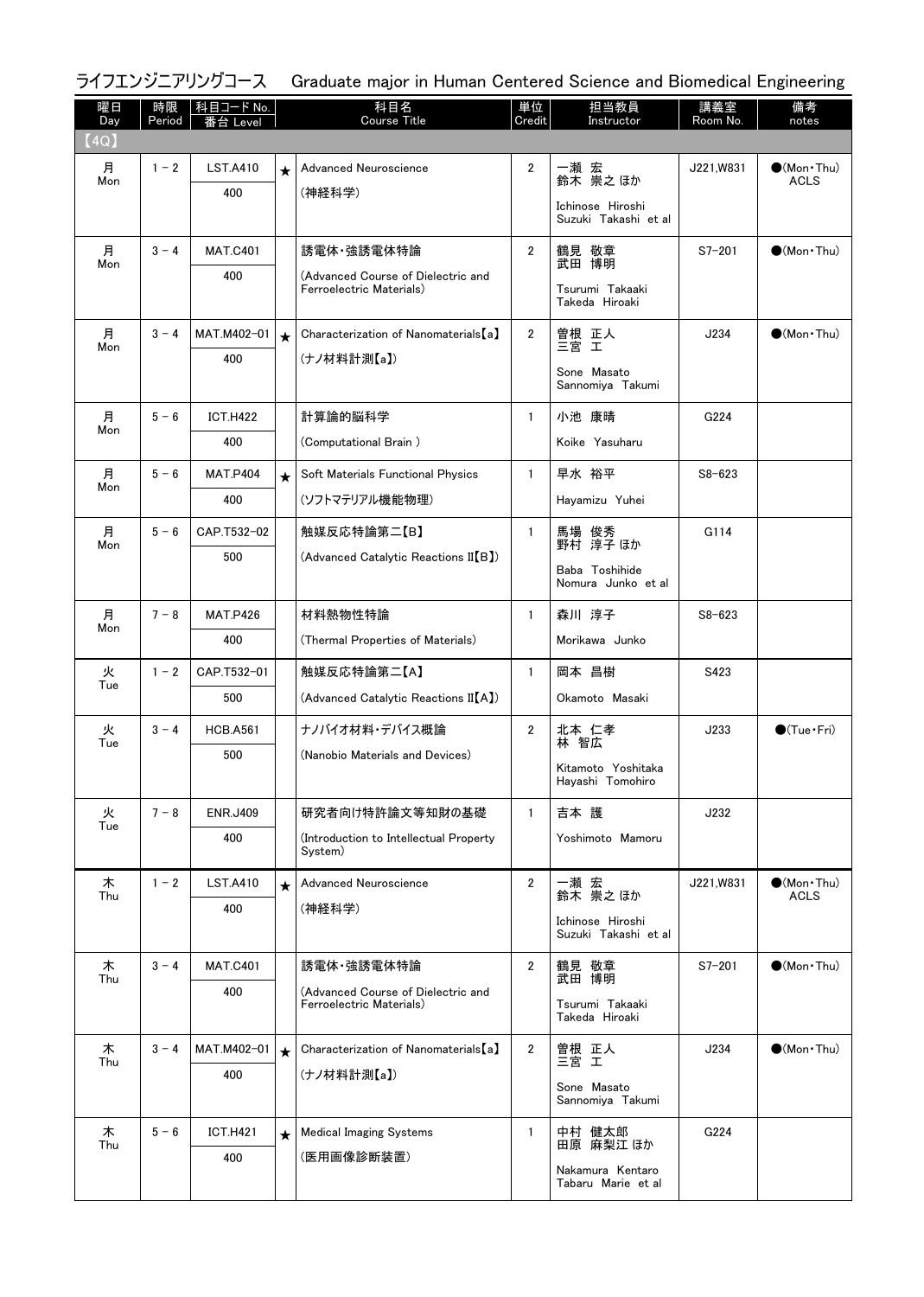| ライフエンジニアリングコース Graduate major in Human Centered Science and Biomedical Engineering |  |  |
|------------------------------------------------------------------------------------|--|--|
|                                                                                    |  |  |

| 曜日<br>Day              | 時限<br>Period             | 科目コード No.<br>台 Level   | 科目名<br><b>Course Title</b>                                                                                     | 単位<br>Credit   | 担当教員<br>Instructor                                      | 講義室<br>Room No. | 備考<br>notes          |
|------------------------|--------------------------|------------------------|----------------------------------------------------------------------------------------------------------------|----------------|---------------------------------------------------------|-----------------|----------------------|
| (4Q)                   |                          |                        |                                                                                                                |                |                                                         |                 |                      |
| 金<br>Fri               | $3 - 4$                  | <b>HCB.A561</b><br>500 | ナノバイオ材料・デバイス概論<br>(Nanobio Materials and Devices)                                                              | $\overline{2}$ | 北本 仁孝<br>林 智広<br>Kitamoto Yoshitaka<br>Havashi Tomohiro | J233            | $\bigcirc$ (Tue·Fri) |
| 集中講義<br>等<br>Intensive |                          | <b>HCB.C401</b><br>400 | ライフエンジニアリング創造設計<br>(Joint Creative Design)                                                                     | $\overline{2}$ | 梶原 将<br>伊能 教夫 ほか<br>Kajiwara Susumu<br>Inou Norio et al |                 |                      |
| 集中講義<br>等<br>Intensive | $\overline{\phantom{0}}$ | HCB.C413-02<br>400     | ライフエンジニアリング実践プロジェクト<br>(Interdisciplinary Research Training)                                                   | $\overline{2}$ | 各教員<br>Academic Supervisor                              |                 |                      |
| 集中講義<br>等<br>Intensive | $\overline{\phantom{0}}$ | <b>HCB.C452</b><br>400 | ライフエンジニアリング特別講義第二<br>(Advanced Research Topics for Life<br>Innovation II)                                      | $\mathbf{1}$   | 岡本 降之<br>Okamoto Takayuki                               |                 |                      |
| 集中講義<br>等<br>Intensive | $\qquad \qquad -$        | HCB.C471-02<br>400     | ライフエンジニアリング修士論文研究計画<br>論第一<br>(Research Planning for Master Thesis<br>I)                                       | $\mathbf{1}$   | 各教員<br>Academic Supervisor                              |                 |                      |
| 集中講義<br>等<br>Intensive |                          | <b>HCB.C602</b><br>600 | ライフエンジニアリング教育指導法F1<br>(Teaching methods for Human<br><b>Centered Science and Biomedical</b><br>Engineering F1) | $\overline{2}$ | 各教員<br>Academic Supervisor                              |                 |                      |
| 集中講義<br>等<br>Intensive | $\overline{\phantom{0}}$ | HCB.C671-02<br>600     | ライフエンジニアリング博士論文研究計画<br>論第一<br>(Research Planning for Doctoral<br>Thesis I)                                     | $\overline{2}$ | 各教員<br>Academic Supervisor                              |                 |                      |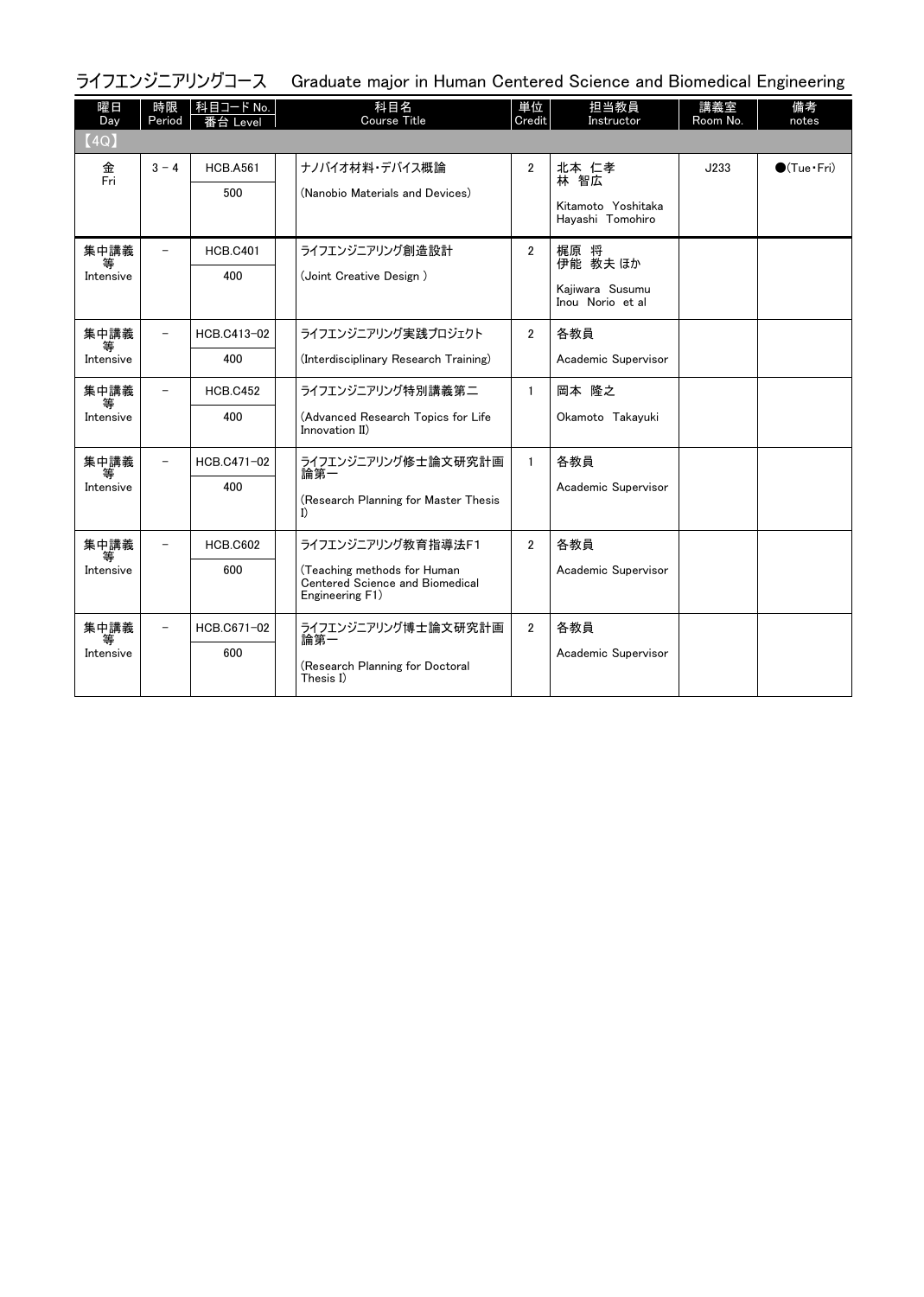| 曜日<br>Day      | 時限<br>Period | 科目コード No.<br>·台 Level |         | 科目名<br><b>Course Title</b>                                            | 単位<br>Credit   | 担当教員<br>Instructor                             | 講義室<br>Room No.    | 備考<br>notes                 |
|----------------|--------------|-----------------------|---------|-----------------------------------------------------------------------|----------------|------------------------------------------------|--------------------|-----------------------------|
| $(3 \sim 4Q)$  |              |                       |         |                                                                       |                |                                                |                    |                             |
| 月              | $5 - 8$      | <b>NCL.N606</b>       | $\star$ | Nuclear Material Special Laboratory                                   | $\overline{2}$ | 矢野<br>豊彦<br>克己                                 | N2-571,先導          | □                           |
| Mon            |              | 600                   |         | (原子力材料工学実践特論)                                                         |                | 吉田                                             | 原子力研実<br>験室        | $O(3 \sim 4Q)$              |
|                |              |                       |         |                                                                       |                | Yano Toyohiko<br>Yoshida Katsumi               |                    |                             |
| 木<br>Thu       | $5 - 8$      | <b>NCL.C604</b>       | $\star$ | Nuclear Fuel Cycle Engineering<br>Special Laboratory                  | $\overline{2}$ | 竹下 健二<br>塚原 剛彦 ほか                              | N2-571, 先<br>導原子力研 | □<br>$O(3 \sim 4Q)$         |
|                |              | 600                   |         | (核燃料サイクルエ学実践特論)                                                       |                | Takeshita Kenji                                | 実験室                |                             |
|                |              |                       |         |                                                                       |                | Tsukahara Takahiko<br>et al                    |                    |                             |
| 金<br>Fri       | $5 - 6$      | <b>NCL.F452</b>       |         | 原子力基礎工学第二                                                             | $\overline{2}$ | 各教員                                            | N2-6階会議<br>室       | $O(3 \sim 4Q)$              |
|                |              | 400                   |         | (Nuclear Engineering Science II)                                      |                | Academic Supervisor                            |                    |                             |
| インターン<br>シップ   |              | <b>NCL.U610</b>       |         | グローバル原子力国内インターンシップ                                                    | $\overline{2}$ | 指導教員                                           |                    | $O(3 \sim 4Q)$<br>U-ATOM    |
| Internship     |              | 600                   |         | (Global Nuclear Internship in Japan)                                  |                | Academic Supervisor                            |                    |                             |
| インターン<br>シップ   | $\equiv$     | <b>NCL.U612</b>       | $\star$ | Global Nuclear Internship in Foreign<br>Countries 2                   | $\overline{2}$ | 指導教員                                           |                    | $O(3 \sim 4Q)$<br>U-ATOM    |
| Internship     |              | 600                   |         | (グローバル原子力国際インターンシップ第<br>二)                                            |                | Academic Supervisor                            |                    |                             |
|                |              |                       |         |                                                                       |                |                                                |                    |                             |
| 講究等<br>Seminar |              | <b>NCL.Z492</b>       | $\star$ | Seminar in Nuclear Engineering F1                                     | $\overline{2}$ | 指導教員                                           |                    | $O(3 \sim 4Q)$              |
|                |              | 400                   |         | (原子核工学講究F1)                                                           |                | Academic Supervisor                            |                    |                             |
| 講究等<br>Seminar | $\equiv$     | <b>NCL.Z592</b>       | $\star$ | Seminar in Nuclear Engineering F2                                     | $\overline{2}$ | 指導教員                                           |                    | $O(3 \sim 4Q)$              |
|                |              | 500                   |         | (原子核工学講究F2)                                                           |                | Academic Supervisor                            |                    |                             |
| 講究等<br>Seminar |              | <b>NCL.Z692</b>       | $\star$ | Seminar in Nuclear Engineering F3                                     | 2              | 指導教員                                           |                    | $O(3 \sim 4Q)$              |
|                |              | 600                   |         | (原子核工学講究F3)                                                           |                | Academic Supervisor                            |                    |                             |
| 講究等<br>Seminar |              | <b>NCL.Z694</b>       | $\star$ | Seminar in Nuclear Engineering F4                                     | $\overline{2}$ | 指導教員                                           |                    | $O(3 \sim 4Q)$              |
|                |              | 600                   |         | (原子核工学講究F4)                                                           |                | Academic Supervisor                            |                    |                             |
| 講究等            |              | <b>NCL.Z696</b>       | $\star$ | Seminar in Nuclear Engineering F5                                     | 2              | 指導教員                                           |                    | $O(3 \sim 4Q)$              |
| Seminar        |              | 600                   |         | (原子核工学講究F5)                                                           |                | Academic Supervisor                            |                    |                             |
| [3Q]           |              |                       |         |                                                                       |                |                                                |                    |                             |
| 月<br>Mon       | $1 - 2$      | <b>NCL.N409</b>       | $\star$ | Nuclear Energy Systems                                                | 2              | 高橋 実<br>木倉 宏成 ほか                               | $N2 - 571$         | $\bullet$ (Mon $\cdot$ Thu) |
|                |              | 400                   |         | (原子カシステムエ学)                                                           |                | Takahashi Minoru                               |                    |                             |
|                |              |                       |         |                                                                       |                | Kikura Hiroshige et<br>al                      |                    |                             |
| 月              | $3 - 4$      | <b>NCL.C401</b>       | $\star$ | Nuclear Fuel Cycle Engineering                                        | $\overline{2}$ | 竹下 健二                                          | $N2 - 571$         | $\bullet$ (Mon•Thu)         |
| Mon            |              | 400                   |         | (核燃料サイクルエ学)                                                           |                | 塚原 剛彦 ほか                                       |                    | <b>ACEEES</b>               |
|                |              |                       |         |                                                                       |                | Takeshita Kenji<br>Tsukahara Takahiko<br>et al |                    |                             |
| 月<br>Mon       | $5 - 8$      | <b>NCL.D401</b>       | $\star$ | Experiments for Materials related to<br>Decommissioning A             | $\mathbf{1}$   | 矢野 豊彦<br>吉田 克己                                 | N2-571,原子<br>力研実験室 | □                           |
|                |              | 400                   |         | (廃止措置・材料工学実験A)                                                        |                | Yano Toyohiko                                  |                    |                             |
|                |              |                       |         |                                                                       |                | Yoshida Katsumi                                |                    |                             |
| 月<br>Mon       | $9 - 10$     | <b>NCL.U511</b>       | $\star$ | History of Research, Development and<br>Utilization of Nuclear Energy | $\mathbf{1}$   | 齊藤 正樹<br>※山崎 正勝ほか                              | $N2 - 571$         | U-ATOM                      |
|                |              | 500                   |         | (原子力研究・開発・利用の歴史)                                                      |                | Saito Masaki                                   |                    |                             |
|                |              |                       |         |                                                                       |                | X Yamazaki<br>Masakatsu et al                  |                    |                             |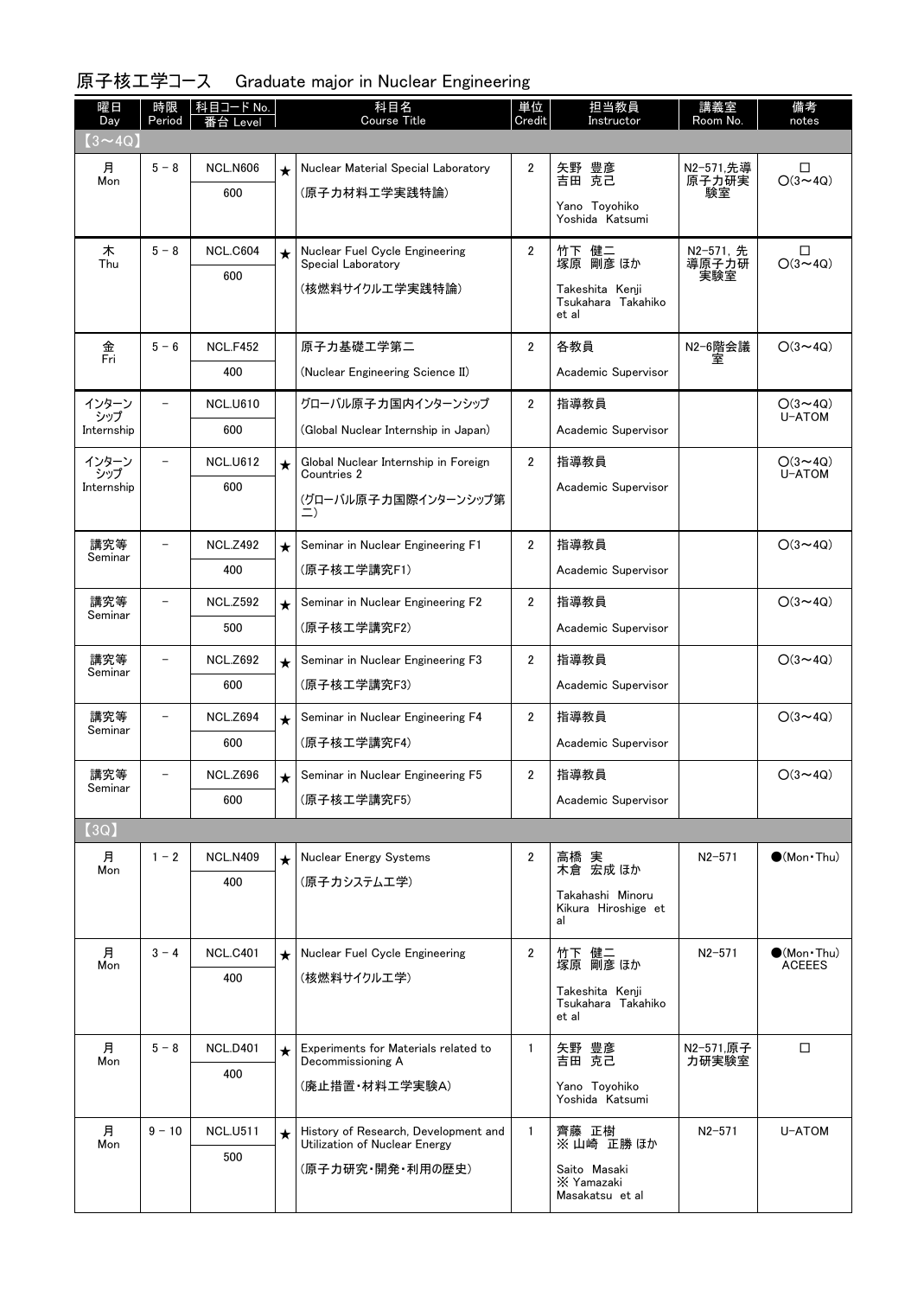| 曜日<br>Day              | 時限<br>Period | │科目コード No.<br>台 Level  |         | 科目名<br><b>Course Title</b>                                       | 単位<br>Credit   | 担当教員<br>Instructor                             | 講義室<br>Room No.    | 備考<br>notes                                  |
|------------------------|--------------|------------------------|---------|------------------------------------------------------------------|----------------|------------------------------------------------|--------------------|----------------------------------------------|
| $\textsf{\small (3Q)}$ |              |                        |         |                                                                  |                |                                                |                    |                                              |
| 火                      | $1 - 2$      | <b>NCL.B401</b>        | $\star$ | Radiation Biology and Medicine                                   | $\overline{2}$ | 松本 義久<br>林崎 規託                                 | N2-571             | $\bigcirc$ (Tue•Fri)                         |
| Tue                    |              | 400                    |         | (放射線生物学·医学)                                                      |                | Matsumoto Yoshihisa                            |                    | <b>ACEEES</b>                                |
|                        |              |                        |         |                                                                  |                | Hayashizaki Noriyosu                           |                    |                                              |
| 火<br>Tue               | $3 - 4$      | <b>NCL.C402</b>        | $\star$ | Radioactive Waste Management and                                 | $\mathbf{1}$   | 竹下 健二<br>塚原 剛彦 ほか                              | $N2 - 571$         |                                              |
|                        |              | 400                    |         | <b>Disposal Engineering</b><br>(放射性廃棄物処分工学)                      |                | Takeshita Kenji                                |                    |                                              |
|                        |              |                        |         |                                                                  |                | Tsukahara Takahiko<br>et al                    |                    |                                              |
| 火<br>Tue               | $5 - 6$      | <b>NCL.0501</b>        | $\star$ | Special Lecture on Nuclear<br>Engineering I                      | $\mathbf{1}$   | 各教員                                            | $N2 - 571$         |                                              |
|                        |              | 500                    |         | (原子核工学特別講義第一)                                                    |                | Academic Supervisor                            |                    |                                              |
| 火                      | $7 - 8$      | <b>NCL.U501</b>        | $\star$ | Nuclear Dojo 1                                                   | $\mathbf{1}$   | 韓 治暎                                           | $N2 - 571$         | U-ATOM                                       |
| Tue                    |              | 500                    |         | (原子力道場第一)                                                        |                | 谷口 富裕ほか                                        |                    |                                              |
|                        |              |                        |         |                                                                  |                | Han Chi Young<br>Taniguchi Tomihiro<br>et al   |                    |                                              |
| 火<br>Tue               | $9 - 10$     | <b>NCL.U503</b>        | $\star$ | Nuclear Dojo 3                                                   | $\mathbf{1}$   | 尾本 彰<br>※ 菊山 薫子ほか                              | $N2 - 571$         | U-ATOM                                       |
|                        |              | 500                    |         | (原子力道場第三)                                                        |                | Omoto Akira                                    |                    |                                              |
|                        |              |                        |         |                                                                  |                | <b>X</b> Kikuyama Kaoru<br>et al               |                    |                                              |
| 水                      | $1 - 2$      | <b>NCL.0505</b>        | $\star$ | Special Lecture on Nuclear                                       | $\mathbf{1}$   | 各教員                                            | $N2 - 571$         |                                              |
| Wed                    |              | 500                    |         | Engineering V<br>(原子核工学特別講義第五)                                   |                | Academic Supervisor                            |                    |                                              |
| 水                      | $9 - 10$     | <b>NCL.U506</b>        | $\star$ | English in a Global World                                        | $\mathbf{1}$   | 井頭 政之                                          | $N2 - 523$         | U-ATOM                                       |
| Wed                    |              | 500                    |         | (グローバル世界における英語)                                                  |                | ※板野 和彦 ほか                                      |                    |                                              |
|                        |              |                        |         |                                                                  |                | Igashira Masayuki<br>X Itano Kazuhiko et<br>al |                    |                                              |
|                        |              |                        |         |                                                                  |                |                                                |                    |                                              |
| 木<br>Thu               | $1 - 2$      | <b>NCL.N409</b><br>400 | $\star$ | Nuclear Energy Systems<br>(原子カシステム工学)                            | $\overline{2}$ | 高橋 実<br>木倉 宏成 ほか                               | $N2 - 571$         | $\bullet$ (Mon $\cdot$ Thu)                  |
|                        |              |                        |         |                                                                  |                | Takahashi Minoru<br>Kikura Hiroshige et        |                    |                                              |
|                        |              |                        |         |                                                                  |                | al                                             |                    |                                              |
| 木<br>Thu               | $3 - 4$      | <b>NCL.C401</b>        | $\star$ | Nuclear Fuel Cycle Engineering                                   | $\overline{2}$ | 竹下 健二<br>塚原 剛彦 ほか                              | $N2 - 571$         | $\bullet$ (Mon•Thu)<br><b>ACEEES</b>         |
|                        |              | 400                    |         | (核燃料サイクルエ学)                                                      |                | Takeshita Kenji<br>Tsukahara Takahiko          |                    |                                              |
|                        |              |                        |         |                                                                  |                | et al                                          |                    |                                              |
| 木<br>Thu               | $5 - 8$      | <b>NCL.D405</b>        | $\star$ | Experiments for Nuclear Fuel Debris<br>and Back-end Fuel Cycle A | $\mathbf{1}$   | 竹下 健二<br>塚原 剛彦 ほか                              | N2-571, 先<br>導原子力研 | □                                            |
|                        |              | 400                    |         | (核燃料デブリ・バックエンドエ学実験A)                                             |                | Takeshita Kenji                                | 実験室                |                                              |
|                        |              |                        |         |                                                                  |                | Tsukahara Takahiko<br>et al                    |                    |                                              |
| 木<br>Thu               | $9 - 10$     | <b>NCL.U603</b>        | $\star$ | Nuclear Dojo 6                                                   | 1              | 齊藤 正樹<br>井頭 政之 ほか                              | $N2 - 523$         | U-ATOM                                       |
|                        |              | 600                    |         | (原子力道場第六)                                                        |                | Saito Masaki                                   |                    |                                              |
|                        |              |                        |         |                                                                  |                | Igashira Masayuki et<br>al                     |                    |                                              |
| 金<br>Fri               | $1 - 2$      | <b>NCL.B401</b>        | $\star$ | Radiation Biology and Medicine                                   | $\overline{2}$ | 松本 義久<br>林崎 規託                                 | $N2 - 571$         | $\bullet$ (Tue $\cdot$ Fri)<br><b>ACEEES</b> |
|                        |              | 400                    |         | (放射線生物学·医学)                                                      |                | Matsumoto Yoshihisa                            |                    |                                              |
|                        |              |                        |         |                                                                  |                | Hayashizaki Noriyosu                           |                    |                                              |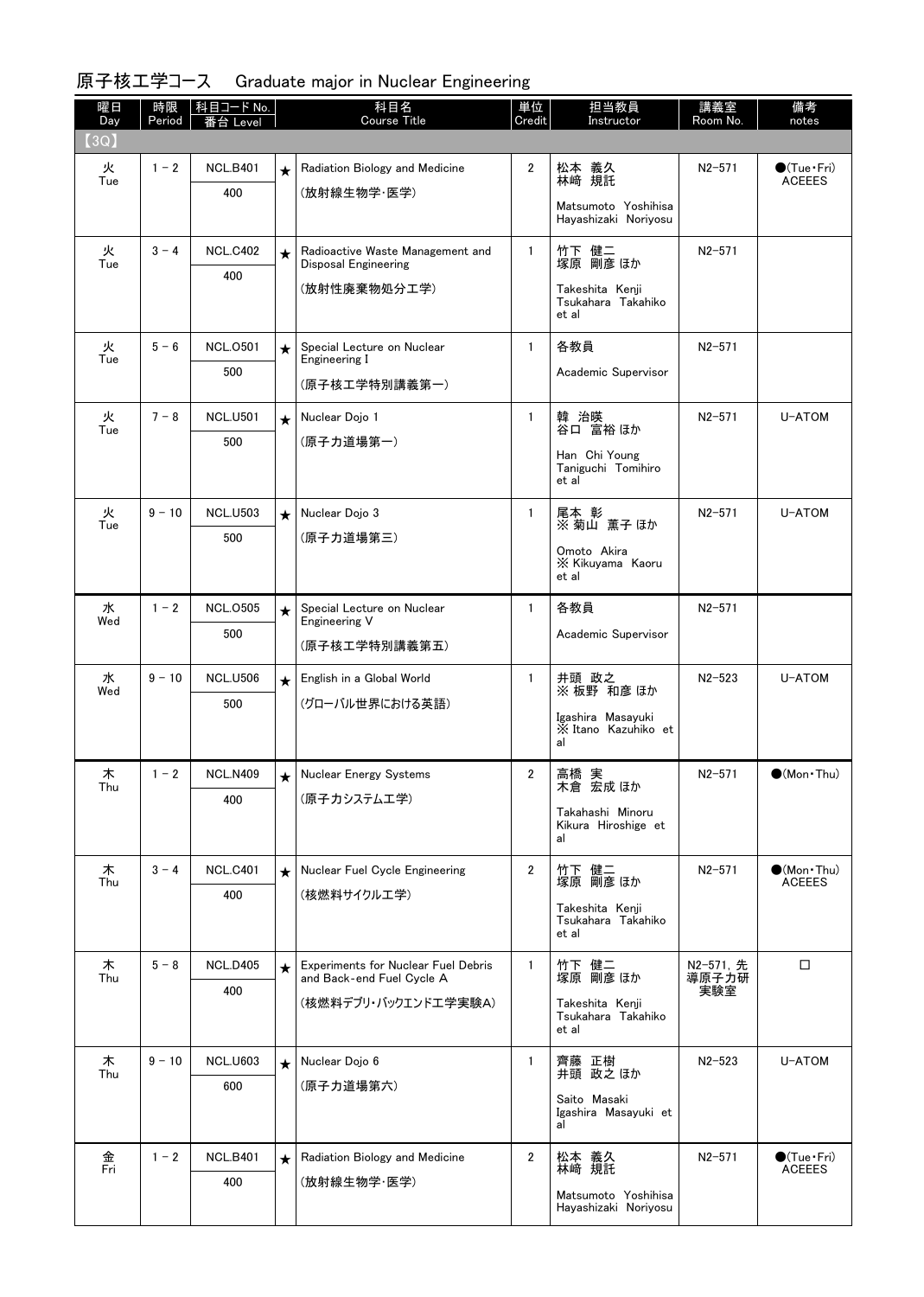| 曜日<br>Day                  | 時限<br>Period             | │科目コード No.<br>Level |         | 科目名<br>Course Title                                               | 単位<br>Credit         | 担当教員<br>Instructor                     | 講義室<br>Room No.    | 備考<br>notes   |
|----------------------------|--------------------------|---------------------|---------|-------------------------------------------------------------------|----------------------|----------------------------------------|--------------------|---------------|
| (3Q)                       |                          |                     |         |                                                                   |                      |                                        |                    |               |
| 金<br>Fri                   | $7 - 8$                  | <b>NCL.A601</b>     | $\star$ | Special Lecture on Accelerator and<br>Fusion Reactor Technology I | $\mathbf{1}$         | 飯尾 俊二<br>小栗 慶之ほか                       | $N2 - 571$         |               |
|                            |                          | 600                 |         | (加速器・核融合炉工学特論第一)                                                  |                      | Iio Shunji                             |                    |               |
|                            |                          |                     |         |                                                                   |                      | Oguri Yoshiyuki et al                  |                    |               |
| 金<br>Fri                   | $9 - 10$                 | <b>NCL.U606</b>     | $\star$ | <b>Risk Communication II</b>                                      | $\mathbf{1}$         | 齊藤 正樹<br>※ 菅原 慎悦 ほか                    | $N2 - 571$         | U-ATOM        |
|                            |                          | 600                 |         | (リスクコミュニケーション II)                                                 |                      | Saito Masaki                           |                    |               |
|                            |                          |                     |         |                                                                   |                      | X Sugawara<br>Shinetsu et al           |                    |               |
| 集中講義<br>等                  |                          | <b>NCL.U403</b>     | $\star$ | Environmental Dynamics of<br>Radioactive Nuclides                 | $\overline{2}$       | 韓 治暎<br>竹下 健二 ほか                       | N2-571, 先<br>導原子力研 | U-ATOM        |
| Intensive                  |                          | 400                 |         | (放射性物質環境動態)                                                       |                      | Han Chi Young                          | 実験室                |               |
|                            |                          |                     |         |                                                                   |                      | Takeshita Kenji et al                  |                    |               |
| インターン<br>シップ               |                          | NCL.I501-03         |         | 原子核工学国内インターンシップ第一                                                 | $\mathbf{1}$         | 指導教員                                   |                    |               |
| Internship                 |                          | 500                 |         | (Internship in Nuclear Engineering I)                             |                      | Academic Supervisor                    |                    |               |
| インターン<br>シップ               |                          | NCL.I502-03         |         | 原子核エ学国内インターンシップ第二                                                 | $\overline{2}$       | 指導教員                                   |                    |               |
| Internship                 |                          | 500                 |         | (Internship in Nuclear Engineering II)                            |                      | Academic Supervisor                    |                    |               |
| インターン<br>シップ               | $\overline{\phantom{0}}$ | NCL.I503-03         |         | 原子炉廃止措置インターンシップ第一                                                 | $\mathbf{1}$         | 指導教員                                   |                    |               |
| Internship                 |                          | 500                 |         | (Internship in Nuclear Reactor<br>Decommissioning I)              |                      | Academic Supervisor                    |                    |               |
| インターン<br>シップ               |                          | NCL.I504-03         |         | 原子炉廃止措置インターンシップ第二                                                 | $\overline{2}$       | 指導教員                                   |                    |               |
| Internship                 |                          | 500                 |         | (Internship in Nuclear Reactor<br>Decommissioning II)             |                      | Academic Supervisor                    |                    |               |
| インターン<br>シップ               |                          | NCL.I505-03         | $\star$ | International Internship in Nuclear<br>Engineering I              | $\mathbf{2}^{\circ}$ | 指導教員                                   |                    |               |
| Internship                 |                          | 500                 |         | (原子核工学国際インターンシップ第一)                                               |                      | Academic Supervisor                    |                    |               |
| インターン                      |                          | NCL.I506-03         | $\star$ | International Internship in Nuclear                               | $\mathbf{2}^{\circ}$ | 指導教員                                   |                    |               |
| シップ<br>Internship          |                          | 500                 |         | Engineering II<br>(原子核エ学国際インターンシップ第二)                             |                      | Academic Supervisor                    |                    |               |
|                            |                          |                     |         |                                                                   |                      |                                        |                    |               |
| インターン<br>シップ<br>Internship |                          | NCL.I507-03<br>500  | $\star$ | International Internship in Nuclear<br>Engineering III            | $\overline{2}$       | 指導教員<br>Academic Supervisor            |                    |               |
|                            |                          |                     |         | (原子核工学国際インターンシップ第三)                                               |                      |                                        |                    |               |
| インターン<br>シップ               | $\overline{\phantom{0}}$ | NCL.I508-03         | $\star$ | International Internship in Nuclear<br>Engineering IV             | $\overline{2}$       | 指導教員                                   |                    |               |
| Internship                 |                          | 500                 |         | (原子核工学国際インターンシップ第四)                                               |                      | Academic Supervisor                    |                    |               |
| 講究等<br>Seminar             |                          | NCL.I601-03         | $\star$ | Nuclear Engineering Off-Campus<br>Project                         | 4                    | 指導教員                                   |                    |               |
|                            |                          | 600                 |         | (原子核工学派遣プロジェクト)                                                   |                      | Academic Supervisor                    |                    |               |
| (4Q)                       |                          |                     |         |                                                                   |                      |                                        |                    |               |
| 月                          | $1 - 2$                  | <b>NCL.D404</b>     |         | 原子炉廃止措置工学                                                         | $\mathbf{1}$         | 竹下 健二                                  | $N2 - 571$         |               |
| Mon                        |                          | 400                 |         | (Nuclear Reactor Decommissioning)                                 |                      | 加藤 之貴<br>Takeshita Kenji               |                    |               |
|                            |                          |                     |         |                                                                   |                      | Kato Yukitaka                          |                    |               |
| 月<br>Mon                   | $3 - 4$                  | <b>NCL.C403</b>     | $\star$ | <b>Nuclear Chemical Engineering</b>                               | $\mathbf{1}$         | 竹下 健二<br>加藤 之貴ほか                       | $N2 - 571$         | <b>ACEEES</b> |
|                            |                          | 400                 |         | (原子力化学工学特論)                                                       |                      | Takeshita Kenji<br>Kato Yukitaka et al |                    |               |
|                            |                          |                     |         |                                                                   |                      |                                        |                    |               |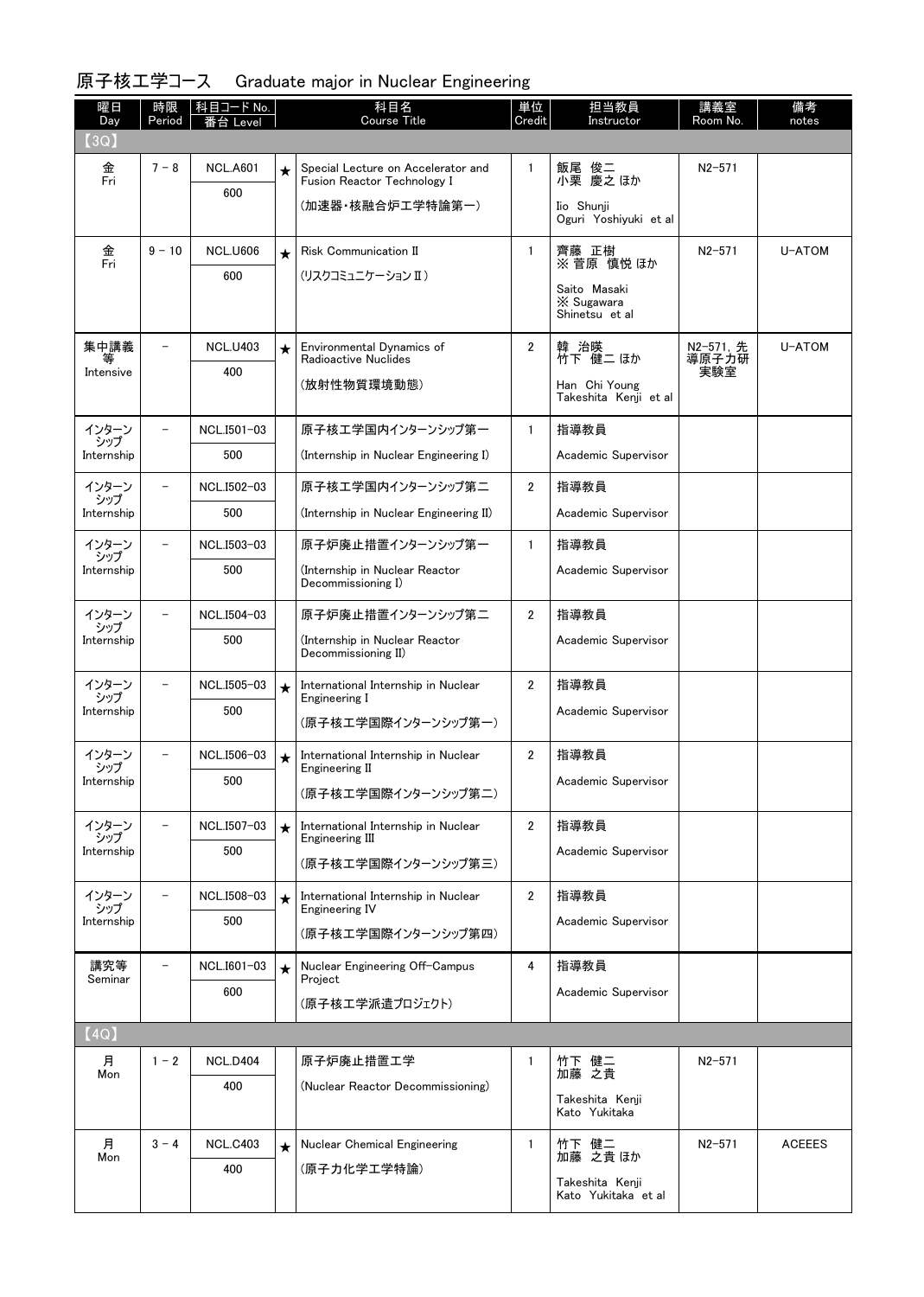| 曜日<br>Day       | 時限<br>Period | │科目コード No. │<br>Level |         | 科目名<br><b>Course Title</b>                                              | 単位<br>Credit   | 担当教員<br>Instructor                              | 講義室<br>Room No.    | 備考<br>notes                        |
|-----------------|--------------|-----------------------|---------|-------------------------------------------------------------------------|----------------|-------------------------------------------------|--------------------|------------------------------------|
| $\texttt{[4Q]}$ |              |                       |         |                                                                         |                |                                                 |                    |                                    |
| 月<br>Mon        | $5 - 8$      | <b>NCL.D402</b>       | $\star$ | Experiments for Materials related to<br>Decommissioning B               | $\mathbf{1}$   | 矢野 豊彦<br>吉田 克己                                  | N2-571,原子<br>炉研実験室 | $\Box$                             |
|                 |              | 400                   |         | (廃止措置·材料工学実験B)                                                          |                | Yano Toyohiko<br>Yoshida Katsumi                |                    |                                    |
| 火               | $1 - 2$      | <b>NCL.F403</b>       | $\star$ | Global Nuclear Security                                                 | $\overline{2}$ | 相樂 洋<br>林﨑 規託ほか                                 | $N2 - 571$         | $\bigcirc$ (Tue · Fri)             |
| Tue             |              | 400                   |         | (グローバル原子力セキュリティ)                                                        |                | Sagara Hiroshi                                  |                    |                                    |
|                 |              |                       |         |                                                                         |                | Hayashizaki Noriyosu<br>et al                   |                    |                                    |
| 火<br>Tue        | $3 - 4$      | <b>NCL.D403</b>       | $\star$ | <b>Experiment on Severe Accident</b><br>Engineering                     | $\overline{2}$ | 木倉 宏成<br>小原 徹                                   | N2-571,原子<br>力研実験室 | $\bullet$ (Tue · Tue ·<br>Thu)     |
|                 |              | 400                   |         | (シビアアクシデントエ学実験)                                                         |                | Kikura Hiroshige<br>Obara Toru                  |                    | (講義)                               |
| 火<br>Tue        | $5 - 8$      | <b>NCL.D403</b>       | $\star$ | <b>Experiment on Severe Accident</b><br>Engineering                     | $\overline{2}$ | 木倉 宏成<br>小原 徹                                   | N2-571, 先<br>導原子力研 | $\bigcirc$ (Tue · Tue ·<br>Thu)    |
|                 |              | 400                   |         | (シビアアクシデントエ学実験)                                                         |                | Kikura Hiroshige                                | 実験室                | $\Box$<br>(実験)                     |
|                 |              |                       |         |                                                                         |                | Obara Toru                                      |                    |                                    |
| 火<br>Tue        | $5 - 8$      | <b>NCL.N607</b>       | $\star$ | Severe Accident Special Laboratory                                      | $\overline{2}$ | 木倉 宏成<br>小原 徹                                   | N2-571,原子<br>核研実験室 | $\bigcirc$ (Tue · Thu)<br>$\Box$   |
|                 |              | 600                   |         | (シビアアクシデントエ学実践特論)                                                       |                | Kikura Hiroshige                                |                    |                                    |
|                 |              |                       |         |                                                                         |                | Obara Toru                                      |                    |                                    |
| 火<br>Tue        | $9 - 10$     | <b>NCL.U507</b>       | $\star$ | International Relations of Nuclear<br>Technology                        | $\mathbf{1}$   | 谷口 富裕<br>尾本 彰                                   | $N2 - 523$         | U-ATOM                             |
|                 |              | 500                   |         | (原子力国際関係論)                                                              |                | Taniguchi Tomihiro<br>Omoto Akira               |                    |                                    |
| 水               | $1 - 2$      | <b>NCL.0506</b>       | $\star$ | Special Lecture on Nuclear                                              | $\mathbf{1}$   | 各教員                                             | $N2 - 571$         |                                    |
| Wed             |              | 500                   |         | <b>Engineering VI</b><br>(原子核工学特別講義第六)                                  |                | Academic Supervisor                             |                    |                                    |
| 木               | $1 - 4$      | <b>NCL.D403</b>       | $\star$ | Experiment on Severe Accident                                           | $\mathbf{2}$   | 木倉 宏成                                           | N2-571, 先          | $\bullet$ (Tue $\cdot$ Tue $\cdot$ |
| Thu             |              | 400                   |         | Engineering                                                             |                | 小原 徹                                            | 導原子力研<br>実験室       | Thu)<br>□                          |
|                 |              |                       |         | (シビアアクシデントエ学実験)                                                         |                | Kikura Hiroshige<br>Obara Toru                  |                    | (実験)                               |
| 木<br>Thu        | $1 - 4$      | <b>NCL.N607</b>       | $\star$ | Severe Accident Special Laboratory                                      | $\overline{2}$ | 木倉 宏成<br>小原 徹                                   | N2-523,原子<br>炉研実験室 | $\bullet$ (Tue · Thu)<br>□         |
|                 |              | 600                   |         | (シビアアクシデントエ学実践特論)                                                       |                | Kikura Hiroshige                                |                    |                                    |
|                 |              |                       |         |                                                                         |                | Obara Toru                                      |                    |                                    |
| 木<br>Thu        | $5 - 8$      | <b>NCL.D406</b>       | $\star$ | <b>Experiments for Nuclear Fuel Debris</b><br>and Back-end Fuel Cycle B | $\mathbf{1}$   | 竹下 健二<br>塚原 剛彦 ほか                               | $N2 - 571$         | □                                  |
|                 |              | 400                   |         | (核燃料デブリ・バックエンドエ学実験B)                                                    |                | Takeshita Kenji                                 |                    |                                    |
|                 |              |                       |         |                                                                         |                | Tsukahara Takahiko<br>et al                     |                    |                                    |
| 金<br>Fri        | $1 - 2$      | <b>NCL.0502</b>       | $\star$ | Special Lecture on Nuclear<br>Engineering II                            | $\mathbf{1}$   | 各教員                                             | $N2 - 571$         |                                    |
|                 |              | 500                   |         | (原子核工学特別講義第二)                                                           |                | Academic Supervisor                             |                    |                                    |
|                 | $3 - 4$      | <b>NCL.F402</b>       |         | 原子力関係法規                                                                 | $\mathbf{1}$   |                                                 | $N2 - 571$         |                                    |
| 金<br>Fri        |              | 400                   |         | (Acts and Regulations on Atomic                                         |                | 赤塚 洋<br>塚原 剛彦ほか                                 |                    |                                    |
|                 |              |                       |         | Energy)                                                                 |                | Akatsuka Hiroshi<br>Tsukahara Takahiko<br>et al |                    |                                    |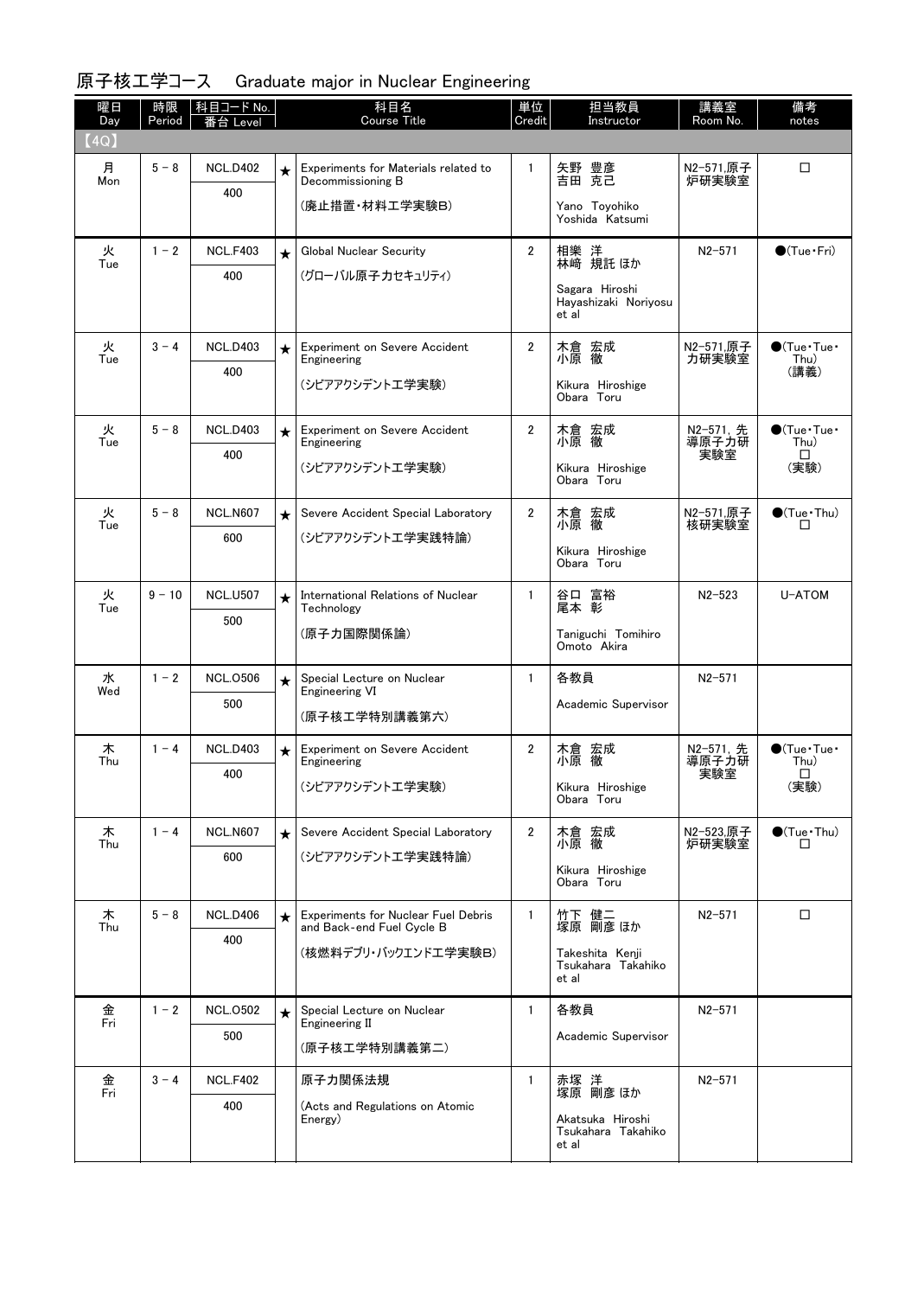| 曜日<br>Day      | 時限<br>Period             | │科目コード No.<br>Level |         | 科目名<br>Course Title                                             | 単位<br>Credit   | 担当教員<br>Instructor                              | 講義室<br>Room No. | 備考<br>notes            |
|----------------|--------------------------|---------------------|---------|-----------------------------------------------------------------|----------------|-------------------------------------------------|-----------------|------------------------|
| (4Q)           |                          |                     |         |                                                                 |                |                                                 |                 |                        |
| 金<br>Fri       | $7 - 8$                  | <b>NCL.F403</b>     | $\star$ | Global Nuclear Security                                         | 2              | 相樂 洋<br>林﨑 規託ほか                                 | $N2 - 571$      | $\bigcirc$ (Tue · Fri) |
|                |                          | 400                 |         | (グローバル原子力セキュリティ)                                                |                | Sagara Hiroshi<br>Hayashizaki Noriyosu<br>et al |                 |                        |
| 金<br>Fri       | $9 - 10$                 | <b>NCL.U510</b>     | $\star$ | Basic International Law and Diplomacy                           | $\mathbf{1}$   | 齊藤 正樹<br>※堀村 隆彦                                 | $N2 - 571$      | U-ATOM                 |
|                |                          | 500                 |         | (国際法の基礎と外交)                                                     |                | Saito Masaki<br>X Horimura<br>Takahiko          |                 |                        |
| 集中講義<br>等      | $\overline{\phantom{a}}$ | <b>NCL.U401</b>     | $\star$ | Measurement of Environmental<br>Radiation                       | $\mathbf{2}$   | 井頭 政之<br>小栗 慶之ほか                                |                 | U-ATOM                 |
| Intensive      |                          | 400                 |         | (環境放射線計測フィールドワーク)                                               |                | Igashira Masayuki<br>Oguri Yoshiyuki et al      |                 |                        |
| 集中講義<br>等      | -                        | <b>NCL.U505</b>     |         | 原子核エ学ボランティア活動第二                                                 | $\mathbf{1}$   | 井頭 政之<br>韓 治暎                                   |                 | U-ATOM                 |
| Intensive      |                          | 500                 |         | (Nuclear Engineering Volunteer<br>Activities II)                |                | Igashira Masayuki<br>Han Chi Young              |                 |                        |
| インターン<br>シップ   | $\overline{\phantom{0}}$ | NCL.I501-04         |         | 原子核工学国内インターンシップ第一                                               | $\mathbf{1}$   | 指導教員                                            |                 |                        |
| Internship     |                          | 500                 |         | (Internship in Nuclear Engineering I)                           |                | Academic Supervisor                             |                 |                        |
| インターン<br>シップ   | $\overline{\phantom{0}}$ | NCL.I502-04         |         | 原子核エ学国内インターンシップ第二                                               | $\overline{2}$ | 指導教員                                            |                 |                        |
| Internship     |                          | 500                 |         | (Internship in Nuclear Engineering II)                          |                | Academic Supervisor                             |                 |                        |
| インターン<br>・シップ  |                          | NCL.I503-04         |         | 原子炉廃止措置インターンシップ第一                                               | $\mathbf{1}$   | 指導教員                                            |                 |                        |
| Internship     |                          | 500                 |         | (Internship in Nuclear Reactor<br>Decommissioning I)            |                | Academic Supervisor                             |                 |                        |
| インターン<br>シップ   | $\overline{\phantom{0}}$ | NCL.I504-04         |         | 原子炉廃止措置インターンシップ第二                                               | $\mathbf{2}$   | 指導教員                                            |                 |                        |
| Internship     |                          | 500                 |         | (Internship in Nuclear Reactor<br>Decommissioning II)           |                | Academic Supervisor                             |                 |                        |
| インターン<br>シップ   |                          | NCL.I505-04         |         | $\bigstar$ International Internship in Nuclear<br>Engineering I | 2              | 指導教員                                            |                 |                        |
| Internship     |                          | 500                 |         | (原子核工学国際インターンシップ第一)                                             |                | Academic Supervisor                             |                 |                        |
| インターン<br>シップ   |                          | NCL.I506-04         | $\star$ | International Internship in Nuclear<br>Engineering II           | $\overline{2}$ | 指導教員                                            |                 |                        |
| Internship     |                          | 500                 |         | (原子核工学国際インターンシップ第二)                                             |                | Academic Supervisor                             |                 |                        |
| インターン<br>シップ   |                          | NCL.I507-04         | $\star$ | International Internship in Nuclear<br>Engineering III          | 2              | 指導教員                                            |                 |                        |
| Internship     |                          | 500                 |         | (原子核工学国際インターンシップ第三)                                             |                | Academic Supervisor                             |                 |                        |
| インターン<br>シップ   |                          | NCL.I508-04         | $\star$ | International Internship in Nuclear<br>Engineering IV           | $\overline{2}$ | 指導教員                                            |                 |                        |
| Internship     |                          | 500                 |         | (原子核工学国際インターンシップ第四)                                             |                | Academic Supervisor                             |                 |                        |
| 講究等<br>Seminar |                          | NCL.I601-04         | $\star$ | Nuclear Engineering Off-Campus<br>Project                       | 4              | 指導教員                                            |                 |                        |
|                |                          | 600                 |         | (原子核エ学派遣プロジェクト)                                                 |                | Academic Supervisor                             |                 |                        |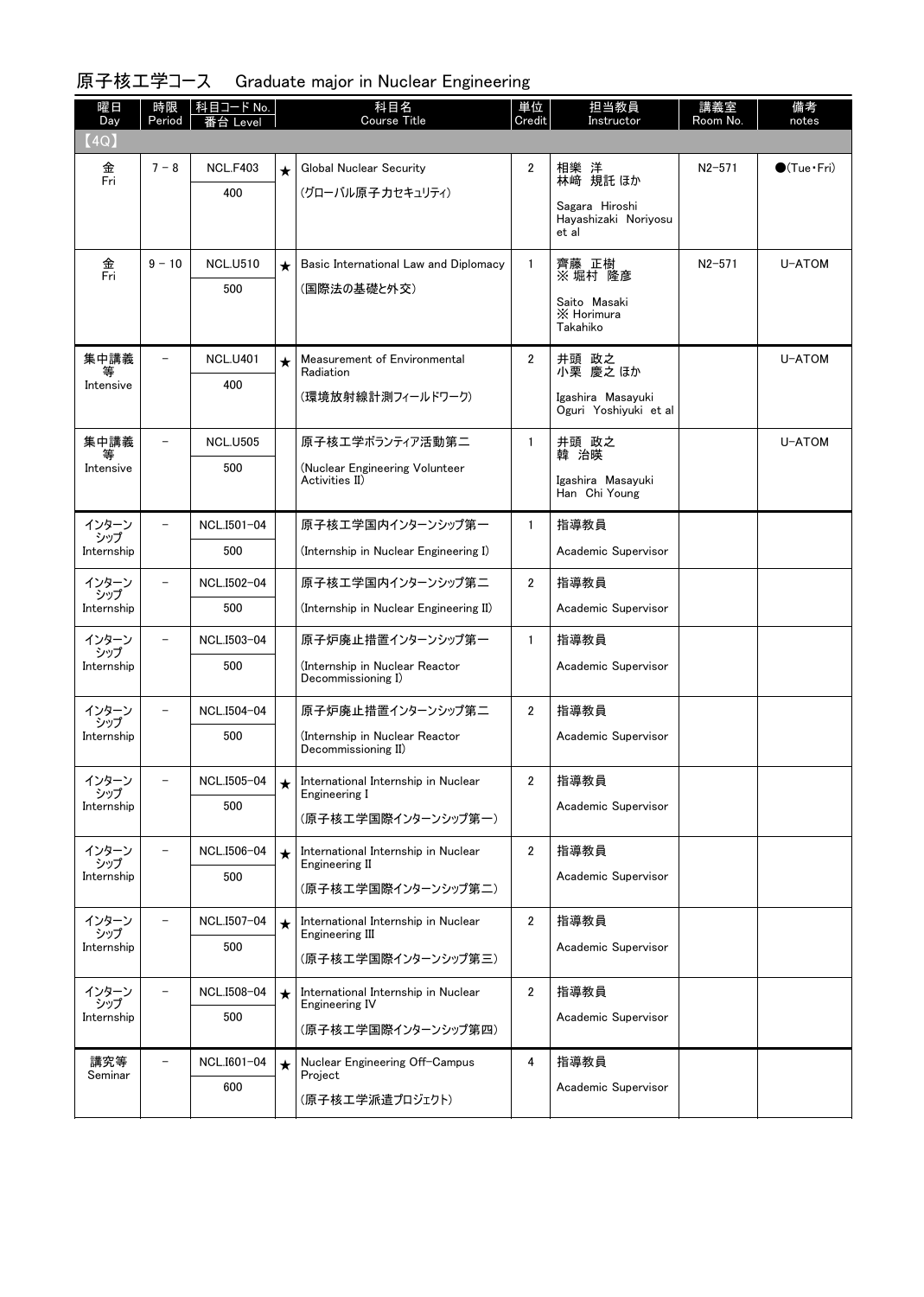#### 知能情報コース Graduate major in Artificial Intelligence

| 曜日<br>Day      | 時限<br>Period             | │科目コード No.      |         | 科目名<br><b>Course Title</b>                          | 単位<br>Credit   | 担当教員<br>Instructor                             | 講義室<br>Room No. | 備考<br>notes            |
|----------------|--------------------------|-----------------|---------|-----------------------------------------------------|----------------|------------------------------------------------|-----------------|------------------------|
| $(3 \sim 4Q)$  |                          | 台 Level         |         |                                                     |                |                                                |                 |                        |
| 水              | $5 - 8$                  | <b>ART.U682</b> | $\star$ | Forum on Artificial Intelligence F3                 | $\mathbf{1}$   | 瀧ノ上 正浩<br>青木 工太 ほか                             | W631, J233      | □                      |
| Wed            |                          | 600             |         | (知能情報フォーラムF3)                                       |                |                                                |                 | $O(3 \sim 4Q)$         |
|                |                          |                 |         |                                                     |                | Takinoue Masahiro<br>Aoki Kota et al           |                 |                        |
| 集中講義<br>等      | $\overline{\phantom{0}}$ | ART.T461-01     |         | 知能情報特別講義B                                           | $\overline{2}$ | 未定                                             |                 | $O(3 \sim 4Q)$         |
| Intensive      |                          | 400             |         | (Advanced Topics in Artificial<br>Intelligence B)   |                | Undecided                                      |                 |                        |
| 講究等<br>Seminar |                          | <b>ART.U482</b> |         | 知能情報特別演習 実験第二                                       | $\mathbf{1}$   | 指導教員                                           |                 | $O(3 \sim 4Q)$         |
|                |                          | 400             |         | (Workshop on Artificial Intelligence II)            |                | Academic Supervisor                            |                 |                        |
| 講究等<br>Seminar |                          | <b>ART.Z492</b> |         | 知能情報講究F1                                            | $\overline{2}$ | 指導教員                                           |                 | $O(3 \sim 4Q)$         |
|                |                          | 400             |         | (Seminar on Artificial Intelligence F1)             |                | Academic Supervisor                            |                 |                        |
| 講究等<br>Seminar | $\overline{\phantom{0}}$ | <b>ART.Z592</b> |         | 知能情報講究F2                                            | $\overline{2}$ | 指導教員                                           |                 | $O(3 \sim 4Q)$         |
|                |                          | 500             |         | (Seminar on Artificial Intelligence F2)             |                | Academic Supervisor                            |                 |                        |
| 講究等<br>Seminar |                          | ART.Z692        |         | 知能情報講究F3                                            | $\overline{2}$ | 指導教員                                           |                 | $O(3 \sim 4Q)$         |
|                |                          | 600             |         | (Seminar on Artificial Intelligence F3)             |                | Academic Supervisor                            |                 |                        |
| 講究等<br>Seminar |                          | <b>ART.Z694</b> |         | 知能情報講究F4                                            | 2              | 指導教員                                           |                 | $O(3 \sim 4Q)$         |
|                |                          | 600             |         | (Seminar on Artificial Intelligence F4)             |                | Academic Supervisor                            |                 |                        |
| 講究等<br>Seminar |                          | ART.Z696        |         | 知能情報講究F5                                            | 2              | 指導教員                                           |                 | $O(3 \sim 4Q)$         |
|                |                          | 600             |         | (Seminar on Artificial Intelligence F5)             |                | Academic Supervisor                            |                 |                        |
| (3Q)           |                          |                 |         |                                                     |                |                                                |                 |                        |
| 月<br>Mon       | $1 - 2$                  | <b>MCS.T403</b> | $\star$ | Statistical Learning Theory                         | 2              | 澄夫<br>渡邊<br>祥介 ほか<br>樺島                        | G511            | $\bigcirc$ (Mon Thu)   |
|                |                          | 400             |         | (統計的学習理論)                                           |                | Watanabe Sumio                                 |                 |                        |
|                |                          |                 |         |                                                     |                | Kabashima Yoshiyuki<br>et al                   |                 |                        |
| 月<br>Mon       | $7 - 8$                  | <b>ART.T460</b> |         | Speech Information Processing                       | 2              | 篠田 浩一                                          | W831, G111      | $\bullet$ (Mon · Thu)  |
|                |                          | 400             |         | (音声情報処理)                                            |                | Shinoda Koichi                                 |                 |                        |
| 火<br>Tue       | $1 - 2$                  | <b>ART.T459</b> |         | 自然言語処理                                              | $\overline{2}$ | 德永 健伸<br>藤井 敦                                  | W832            | $\bullet$ (Tue · Fri)  |
|                |                          | 400             |         | (Natural Language Processing)                       |                | Tokunaga Takenobu                              |                 |                        |
|                |                          |                 |         |                                                     |                | Fujii Atsushi                                  |                 |                        |
| 火<br>Tue       | $3 - 4$                  | <b>MCS.T407</b> |         | 大規模計算論                                              | $\overline{2}$ | 松岡 聡<br>遠藤 敏夫                                  | H114            | $\bullet$ (Tue · Fri)  |
|                |                          | 400             |         | (High Performance Computing)                        |                | Matsuoka Satoshi                               |                 |                        |
|                |                          |                 |         |                                                     |                | Endo Toshio                                    |                 |                        |
| 火<br>Tue       | $5 - 6$                  | <b>MCS.T402</b> | $\star$ | Mathematical Optimization: Theory<br>and Algorithms | $\mathbf{2}$   | 福田 光浩<br>山下 真                                  | W331            | $\bigcirc$ (Tue · Fri) |
|                |                          | 400             |         | (数理最適化理論)                                           |                | Fukuda Mituhiro<br>Yamashita Makoto            |                 |                        |
| 木<br>Thu       | $1 - 2$                  | <b>MCS.T403</b> | $\star$ | Statistical Learning Theory                         | $\overline{2}$ | 渡邊 澄夫<br>樺島 祥介 ほか                              | G511            | $\bullet$ (Mon · Thu)  |
|                |                          | 400             |         | (統計的学習理論)                                           |                | Watanabe Sumio<br>Kabashima Yoshiyuki<br>et al |                 |                        |
|                |                          |                 |         |                                                     |                |                                                |                 |                        |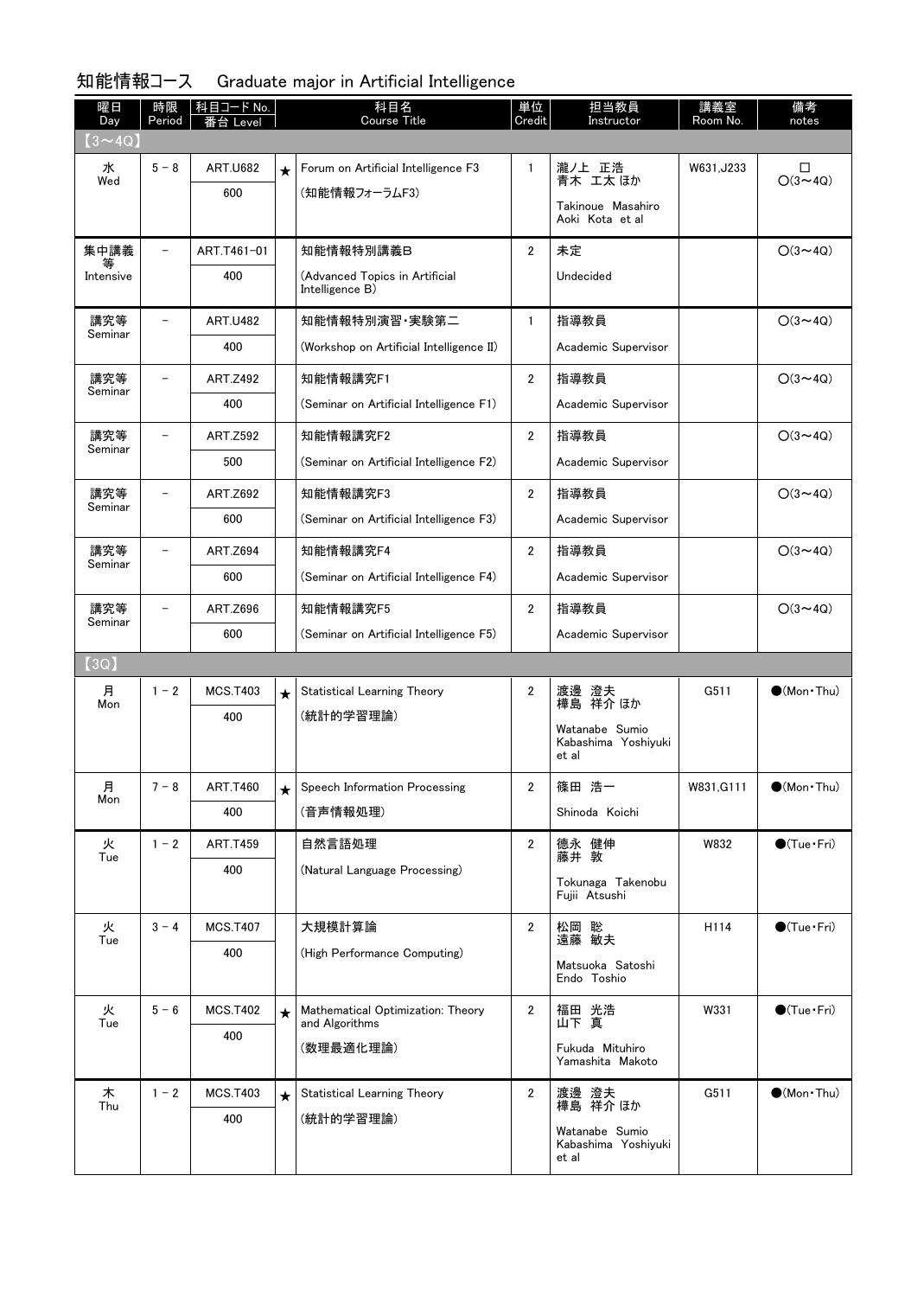#### 曜日 Day 時限 |科目コード No. | ファインの 科目名 Period 和目名<br>Course Title 単位 Credit 担当教員 Instructor 講義室 Room No. 備考<br>notes 番台 Level 【3Q】 ★ Speech Information Processing | 2 | 篠田 浩一 | W831,G111 | ●(Mon•Thu) (音声情報処理) 木 Thu  $7 - 8$  ART.T460 400 Shinoda Koichi 自然言語処理 (Natural Language Processing) 金 Fri  $1 - 2$  ART.T459 400 2 |德永 健伸 | W832 | ●(Tue・Fri) 藤井 敦 Tokunaga Takenobu Fujii Atsushi 大規模計算論 (High Performance Computing) 金 Fri  $3 - 4$  MCS T407 400 2 |松岡 聡 | H114 | ●(Tue・Fri) 遠藤 敏夫 Matsuoka Satoshi Endo Toshio ★ Mathematical Optimization: Theory | 2 | 福<u>田</u> 光浩 | W331 | ●(Tue Fri) and Algorithms (数理最適化理論) 金 Fri  $5 - 6$  MCS.T402 400 福田 光浩<br>山下 真 Fukuda Mituhiro Yamashita Makoto 情報理工学インターンシップA (Internship A (Computing)) インターン シップ Internship  $-$  XCO.U471-03 400 2 渡邊 治 Watanabe Osamu 情報理工学インターンシップB (Internship B (Computing)) インターン シップ Internship - XCO.U571-03 500 2 渡邊 治 Watanabe Osamu 情報理工学インターンシップC (Internship C (Computing)) インターン シップ Internship - XCO.U671-03 600 2 渡邊 治 Watanabe Osamu 【4Q】 情報の組織化と検索 (Information Organization and Retrieval) 月 Mon  $1 - 2$  ART.T464 400 2 | 藤井 敦 | W833,<del>G311</del> | ●(Mon•Thu) 藤井 敦<br>德永 健伸 Fujii Atsushi Tokunaga Takenobu 複雑ネットワーク (Complex Networks) 月 Mon  $3 - 4$  ART.T462 400 2 |高安 美佐子 | <del>G311</del>,W833 | ●(Mon•Thu) 村田 剛志 ほか Takayasu Misako Murata Tsuyoshi et al コンピューターグラフィクス (Computer Graphics) 月 Mon  $7 - 8$  ART.T463 400 2 小池 英樹 | W631,<del>G311</del> | ●(Mon•Thu) 小池 英樹<br>齋藤 豪 Koike Hideki Saito Suguru インターネット応用特論 (Internet Applications) 火 Tue  $1 - 2$  CSC.T442 400 2 | 太田 昌孝 | H114 | ●(Tue Fri) Ohta Masataka 情報の組織化と検索 (Information Organization and Retrieval) 木 Thu  $1 - 2$  ART.T464 400 2 | 藤井 敦 | W833,<del>G311</del> | ●(Mon•Thu) 德永 健伸 Fujii Atsushi Tokunaga Takenobu 複雑ネットワーク (Complex Networks) 木 Thu  $3 - 4$  ART.T462 400 2 |高安 美佐子 | <del>G311</del>,W833 | ●(Mon•Thu) 村田 剛志 ほか Takayasu Misako Murata Tsuyoshi et al G115 G115 G115 G115 G115

#### 知能情報コース Graduate major in Artificial Intelligence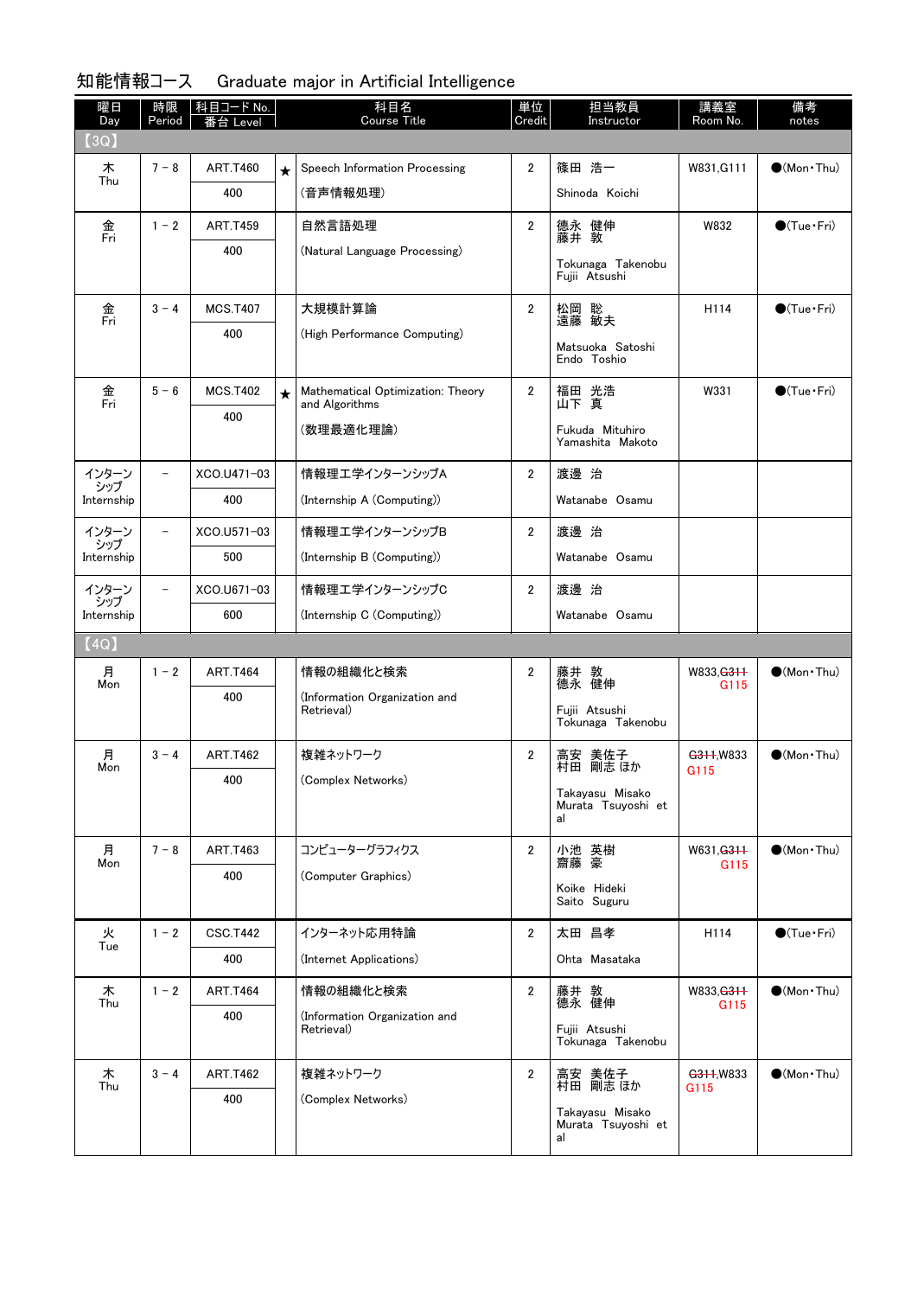| 曜日<br>Day    | 時限<br>Period             | 科目コード No.<br>番台 Level |            | 科目名<br><b>Course Title</b>                      | 単位<br>Credit   | 担当教員<br>Instructor                             | 講義室<br>Room No.                           | 備考<br>notes            |
|--------------|--------------------------|-----------------------|------------|-------------------------------------------------|----------------|------------------------------------------------|-------------------------------------------|------------------------|
| [4Q]         |                          |                       |            |                                                 |                |                                                |                                           |                        |
| 木<br>Thu     | $7 - 8$                  | <b>ART.T463</b>       |            | コンピューターグラフィクス                                   | $\overline{2}$ | 小池 英樹<br>齋藤 豪                                  | W631. <del>G311</del><br>G <sub>115</sub> | $\bigcirc$ (Mon · Thu) |
|              |                          | 400                   |            | (Computer Graphics)                             |                |                                                | 12/22(木)のみ                                |                        |
|              |                          |                       |            |                                                 |                | Koike Hideki<br>Saito Suguru                   | W631.G111                                 |                        |
| 金<br>Fri     | $1 - 2$                  | <b>CSC.T442</b>       |            | インターネット応用特論                                     | $\overline{2}$ | 太田 昌孝                                          | H114                                      | $\bigcirc$ (Tue·Fri)   |
|              |                          | 400                   |            | (Internet Applications)                         |                | Ohta Masataka                                  |                                           |                        |
| 集中講義<br>等    | $\overline{\phantom{0}}$ | <b>CSC.T434</b>       | $\bigstar$ | International Project for System<br>Development | $\overline{2}$ | 権藤 克彦<br>西崎 真也 ほか                              |                                           |                        |
| Intensive    |                          | 400                   |            |                                                 |                |                                                |                                           |                        |
|              |                          |                       |            | (システム開発国際プロジェクト)                                |                | Gondow Katsuhiko<br>Nishizaki Shin-Ya et<br>al |                                           |                        |
| インターン<br>シップ | $\overline{\phantom{0}}$ | XCO.U471-04           |            | 情報理エ学インターンシップA                                  | $\overline{2}$ | 渡邊 治                                           |                                           |                        |
| Internship   |                          | 400                   |            | (Internship A (Computing))                      |                | Watanabe Osamu                                 |                                           |                        |
| インターン<br>シップ | $\overline{\phantom{m}}$ | XCO.U571-04           |            | 情報理工学インターンシップB                                  | $\overline{2}$ | 渡邊 治                                           |                                           |                        |
| Internship   |                          | 500                   |            | (Internship B (Computing))                      |                | Watanabe Osamu                                 |                                           |                        |
| インターン<br>シップ | $\overline{\phantom{a}}$ | XCO.U671-04           |            | 情報理工学インターンシップC                                  | $\overline{2}$ | 渡邊 治                                           |                                           |                        |
| Internship   |                          | 600                   |            | (Internship C (Computing))                      |                | Watanabe Osamu                                 |                                           |                        |

#### 知能情報コース Graduate major in Artificial Intelligence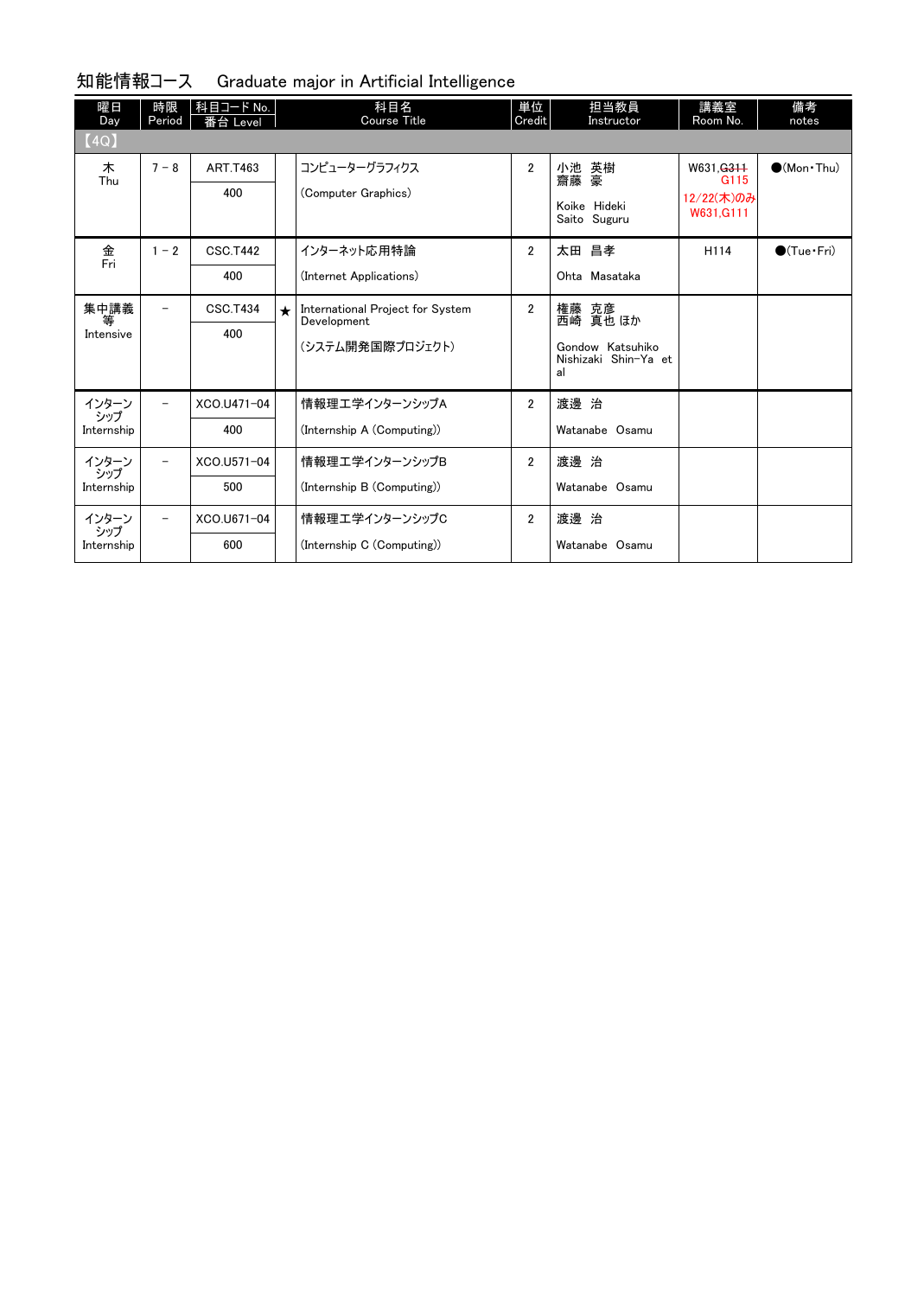| 曜日<br>Day                     | 時限<br>Period             | 科目コード No.<br>i台 Level |              | 科目名<br><b>Course Title</b>                                     | 単位<br>Credit | 担当教員<br>Instructor                             | 講義室<br>Room No. | 備考<br>notes                           |
|-------------------------------|--------------------------|-----------------------|--------------|----------------------------------------------------------------|--------------|------------------------------------------------|-----------------|---------------------------------------|
| $(3\mathtt{\sim}4\mathrm{Q})$ |                          |                       |              |                                                                |              |                                                |                 |                                       |
| 未定<br>To be                   |                          | <b>UDE.Y471</b>       | $\star$      | <b>IPISE International Communication</b><br>(ENVENG) F1        | $\mathbf{1}$ | 指導教員                                           |                 | $O(3 \sim 4Q)$                        |
| announced                     |                          | 400                   | ▲            | (IPISE国際コミュニケーション(ENVENG)<br>I)                                |              | Academic Supervisor                            |                 |                                       |
| 未定                            |                          | <b>UDE.Y473</b>       | $\star$      | <b>IPISE</b> International Communication                       | $\mathbf{1}$ | 指導教員                                           |                 | $O(3 \sim 4Q)$                        |
| To be<br>announced            |                          | 400                   | ▲            | (ENVENG) F2<br>(IPISE国際コミュニケーション(ENVENG)<br>III)               |              | Academic Supervisor                            |                 |                                       |
| 未定                            |                          | <b>UDE.Y493</b>       | $\star$      | <b>IPISE Academic Presentation</b>                             | $\mathbf{1}$ | 指導教員                                           |                 | $O(3 \sim 4Q)$                        |
| To be<br>announced            |                          | 400                   | ▲            | (ENVENG) F1<br>(IPISE学術プレゼンテーション(ENVENG)<br>I)                 |              | Academic Supervisor                            |                 |                                       |
| 未定<br>To be                   |                          | <b>UDE.Y593</b>       | $\star$      | <b>IPISE Academic Presentation</b><br>(ENVENG) F2              | $\mathbf{1}$ | 指導教員                                           |                 | $O(3 \sim 4Q)$                        |
| announced                     |                          | 500                   | ▲            | (IPISE学術プレゼンテーション(ENVENG)<br>III)                              |              | Academic Supervisor                            |                 |                                       |
| 未定                            |                          | <b>UDE.A602</b>       | $\star$      | Off Campus Project in Urban Design<br>and Built Environment II | 4            | 指導教員                                           |                 | $O(3 \sim 4Q)$                        |
| To be<br>announced            |                          | 600                   |              | (都市・環境学派遣プロジェクト第二)                                             |              | Academic Supervisor                            |                 |                                       |
| 未定<br>To be                   | $\overline{\phantom{0}}$ | <b>UDE.Y681</b>       | $\star$      | <b>IPISE Academic Presentation</b><br>(ENVENG) F3              | $\mathbf{1}$ | 指導教員                                           |                 | $O(3 \sim 4Q)$                        |
| announced                     |                          | 600                   | ▲            | (IPISE学術プレゼンテーション(ENVENG)<br>V)                                |              | Academic Supervisor                            |                 |                                       |
| 未定<br>To be                   |                          | <b>UDE.Y683</b>       | $\star$      | <b>IPISE Academic Presentation</b><br>(ENVENG) F4              | $\mathbf{1}$ | 指導教員                                           |                 | $O(3 \sim 4Q)$                        |
| announced                     |                          | 600                   | ▲            | (IPISE学術プレゼンテーション(ENVENG)<br>VII)                              |              | Academic Supervisor                            |                 |                                       |
| 未定                            |                          | <b>UDE.Y685</b>       | $\star$      | <b>IPISE Academic Presentation</b>                             | $\mathbf{1}$ | 指導教員                                           |                 | $O(3 \sim 4Q)$                        |
| To be<br>announced            |                          | 600                   | ▲            | (ENVENG) F5<br>(IPISE学術プレゼンテーション(ENVENG)<br>IX)                |              | Academic Supervisor                            |                 |                                       |
| 月<br>Mon                      | $+2$                     | <b>UDE.Z494</b>       |              | 都市·環境学特別実験F1                                                   | $\mathbf{1}$ | 指導教員                                           |                 | $\bullet$ (Mon Wed)<br>$O(3 \sim 4Q)$ |
|                               |                          | 400                   |              | (Urban Design and Built Environment<br>Laboratory F1)          |              | Academic Supervisor                            |                 | 3Qは水曜·4Qは<br>月曜開講                     |
| 月<br>Mon                      | $+ -2$                   | <b>UDE.Z594</b>       |              | 都市·環境学特別実験F2                                                   | $\mathbf{1}$ | 指導教員                                           |                 | $O(3 \sim 4Q)$                        |
|                               |                          | 500                   |              | (Urban Design and Built Environment<br>Laboratory F2)          |              | Academic Supervisor                            |                 |                                       |
| 水<br>Wed                      | $+2$                     | <b>UDE.Z494</b>       |              | 都市·環境学特別実験F1                                                   | $\mathbf{1}$ | 指導教員                                           |                 | $\bullet$ (Mon•Wed)<br>$O(3 \sim 4Q)$ |
|                               |                          | 400                   |              | (Urban Design and Built Environment<br>Laboratory F1)          |              | Academic Supervisor                            |                 | 3Qは水曜·4Qは<br>月曜開講                     |
| 木<br>Thu                      | $5 - 6$                  | <b>CVE.F432</b>       | $\star$      | Principles of Construction<br>Management                       | $\mathbf{2}$ | 長谷川 専<br>松川 圭輔 ほか                              | M114            | $O(3 \sim 4Q)$                        |
|                               |                          | 400                   |              | (建設マネジメント特論)                                                   |              | Hasegawa Atsushi<br>Matsukawa Keisuke<br>et al |                 |                                       |
| インターン                         | $\overline{\phantom{0}}$ | <b>UDE.Y496</b>       | $\star$      | IPISE Internship (ENVENG) IB                                   | $\mathbf{1}$ | 指導教員                                           |                 | $O(3 \sim 4Q)$                        |
| シップ<br>Internship             |                          | 400                   | ▲            | (IPISEインターンシップ (ENVENG) IB)                                    |              | Academic Supervisor                            |                 |                                       |
| インターン<br>シップ                  | $\overline{\phantom{0}}$ | <b>UDE.Y498</b>       | $\star$<br>▲ | IPISE Internship (ENVENG) IIB                                  | $\mathbf{2}$ | 指導教員                                           |                 | $O(3 \sim 4Q)$                        |
| Internship                    |                          | 400                   |              | (IPISEインターンシップ (ENVENG) IIB)                                   |              | Academic Supervisor                            |                 |                                       |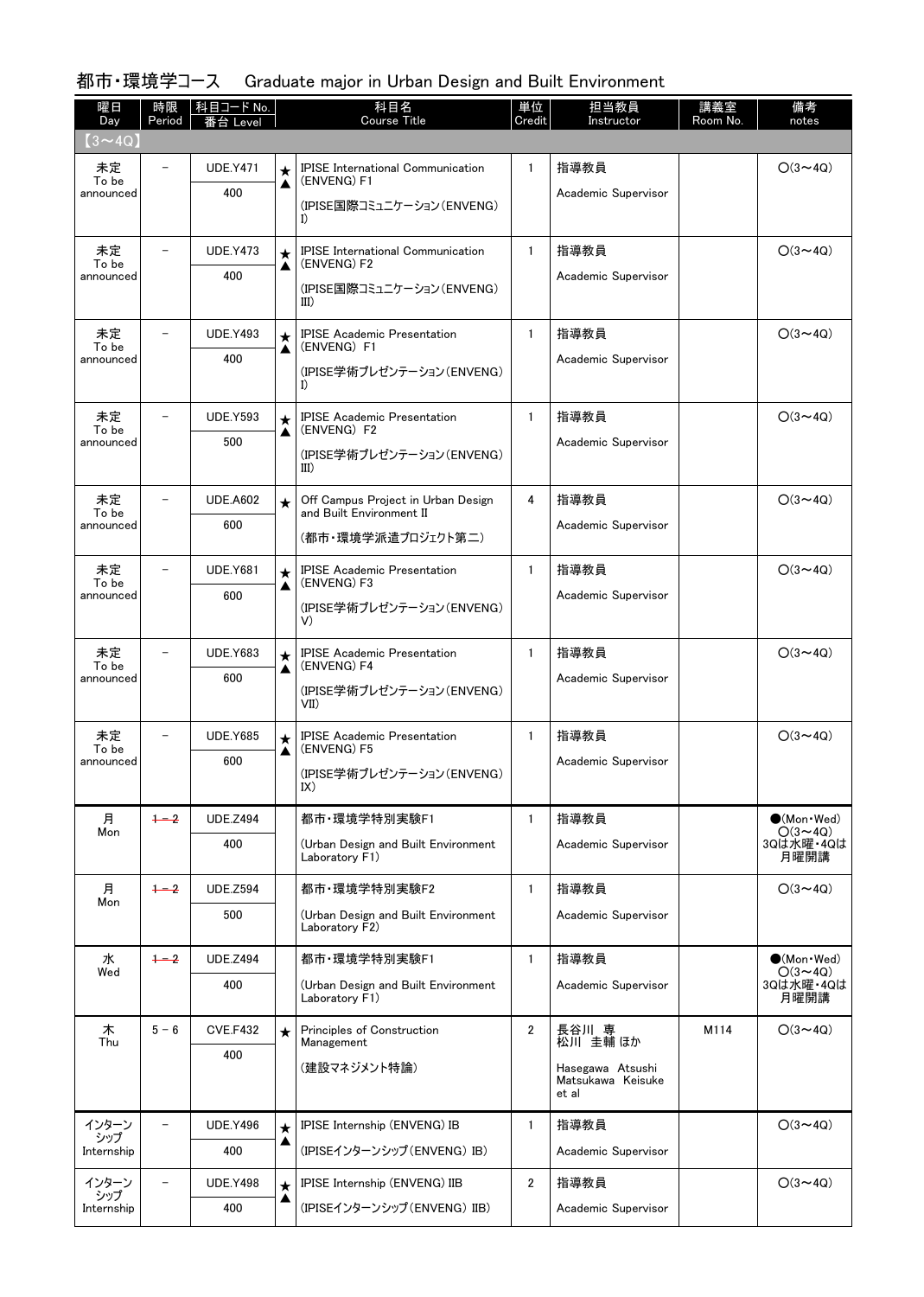| 曜日<br>Day      | 時限<br>Period | 科目コード No.<br>台 Level |         | 科目名<br><b>Course Title</b>                                       | 単位<br>Credit   | 担当教員<br>Instructor               | 講義室<br>Room No. | 備考<br>notes                            |
|----------------|--------------|----------------------|---------|------------------------------------------------------------------|----------------|----------------------------------|-----------------|----------------------------------------|
| $(3 \sim 4Q)$  |              |                      |         |                                                                  |                |                                  |                 |                                        |
| 講究等<br>Seminar |              | <b>UDE.Z492</b>      |         | 都市·環境学講究F1                                                       | $\overline{2}$ | 指導教員                             |                 | $O(3 \sim 4Q)$                         |
|                |              | 400                  |         | (Urban Design and Built Environment<br>Seminar F1)               |                | Academic Supervisor              |                 |                                        |
| 講究等<br>Seminar |              | <b>UDE.Z592</b>      |         | 都市·環境学講究F2                                                       | $\overline{2}$ | 指導教員                             |                 | $O(3 \sim 4Q)$                         |
|                |              | 500                  |         | (Urban Design and Built Environment<br>Seminar F2)               |                | Academic Supervisor              |                 |                                        |
| 講究等<br>Seminar |              | <b>ARC.A623</b>      |         | 建築設計プラクティスF3A                                                    | $\overline{2}$ | 指導教員                             |                 | $O(3 \sim 4Q)$                         |
|                |              | 600                  |         | (Architectural Design Practice F3A)                              |                | Academic Supervisor              |                 |                                        |
| 講究等<br>Seminar |              | <b>ARC.A624</b>      |         | 建築設計プラクティスF3B                                                    | 4              | 指導教員                             |                 | $O(3 \sim 4Q)$                         |
|                |              | 600                  |         | (Architectural Design Practice F3B)                              |                | Academic Supervisor              |                 |                                        |
| 講究等<br>Seminar | $\equiv$     | <b>UDE.Z692</b>      |         | 都市·環境学講究F3                                                       | $\overline{2}$ | 指導教員                             |                 | $O(3 \sim 4Q)$                         |
|                |              | 600                  |         | (Urban Design and Built Environment<br>Seminar F3)               |                | Academic Supervisor              |                 |                                        |
| 講究等            |              | <b>UDE.Z694</b>      |         | 都市·環境学講究F4                                                       | $\overline{2}$ | 指導教員                             |                 | $O(3 \sim 4Q)$                         |
| Seminar        |              | 600                  |         | (Urban Design and Built Environment<br>Seminar F4)               |                | Academic Supervisor              |                 |                                        |
| 講究等            |              | <b>UDE.Z696</b>      |         | 都市·環境学講究F5                                                       | $\overline{2}$ | 指導教員                             |                 | $O(3 \sim 4Q)$                         |
| Seminar        |              | 600                  |         | (Urban Design and Built Environment<br>Seminar F5)               |                | Academic Supervisor              |                 |                                        |
| (3Q)           |              |                      |         |                                                                  |                |                                  |                 |                                        |
| 月              | $1 - 2$      | <b>GEG.E402</b>      | $\star$ | Urban Environment                                                | $\overline{2}$ | 神田<br>神田 学<br>屋井 鉄雄ほか            | I4-B04/05       | $\bullet$ (Mon · Thu)                  |
| Mon            |              | 400                  |         | (都市環境学概論)                                                        |                |                                  |                 | <b>ACEEES</b>                          |
|                |              |                      |         |                                                                  |                | Kanda Manabu<br>Yai Tetsuo et al |                 |                                        |
| 月<br>Mon       | $1 - 2$      | <b>UDE.Z683</b>      |         | 都市・環境学特別プロジェクトF3 1                                               | $\mathbf{1}$   | 指導教員                             |                 |                                        |
|                |              | 600                  |         | (Urban Design and Built Environment<br>Project F3 1)             |                | Academic Supervisor              |                 |                                        |
| 月<br>Mon       | $3 - 4$      | <b>UDE.E504</b>      | $\star$ | Applied Atmospheric Urban<br>Environment                         | $\mathbf{1}$   | 大風 翼                             | G511            |                                        |
|                |              | 500                  |         | (都市大気環境論応用)                                                      |                | Okaze Tsubasa                    |                 |                                        |
| 月              | $5 - 6$      | <b>UDE.S403</b>      | $\star$ | Earthquake Resistant Limit State                                 | $\overline{2}$ | 山田 哲                             | J232            | $(Mon\cdot Thu)$                       |
| Mon            |              | 400                  |         | Design for Building Structures                                   |                | Yamada Satoshi                   |                 |                                        |
|                |              |                      |         | (耐震極限設計)                                                         |                |                                  |                 |                                        |
| 月<br>Mon       | $5 - 6$      | <b>UDE.E506</b>      |         | 環境数値シミュレーション                                                     | $\overline{2}$ | 中村 隆志<br>神田 学ほか                  | G511            | $\bullet$ (Mon · Thu)<br><b>ACEEES</b> |
|                |              | 500                  |         | (Numerical Simulation of<br>Environments)                        |                | Nakamura Takashi                 |                 |                                        |
|                |              |                      |         |                                                                  |                | Kanda Manabu et al               |                 |                                        |
| 月<br>Mon       | $7 - 8$      | <b>UDE.P404</b>      | $\star$ | City/Transport Planning and the<br>Environment                   | $\mathbf{1}$   | 室町 泰徳                            | G324            | <b>ACEEES</b>                          |
|                |              | 400                  |         | (都市計画/交通計画と環境)                                                   |                | Muromachi Yasunori               |                 |                                        |
| 火<br>Tue       | $3 - 4$      | <b>CVE.D402</b>      | $\star$ | <b>Transportation Network Analysis</b>                           | $\overline{2}$ | 朝倉 康夫                            | M112            | $\bullet$ (Tue Fri)<br><b>ACEEES</b>   |
|                |              | 400                  |         | (交通ネットワーク分析)                                                     |                | Asakura Yasuo                    |                 |                                        |
| 火<br>Tue       | $5 - 6$      | ARC.S403             |         | PC構造設計特論                                                         | $\overline{2}$ | 坂田 弘安                            | M321            | $\bullet$ (Tue•Fri)<br><b>ACEEES</b>   |
|                |              | 400                  |         | (Advanced Course on Design of<br>Prestressed Conctere Structure) |                | Sakata Hiroyasu                  |                 |                                        |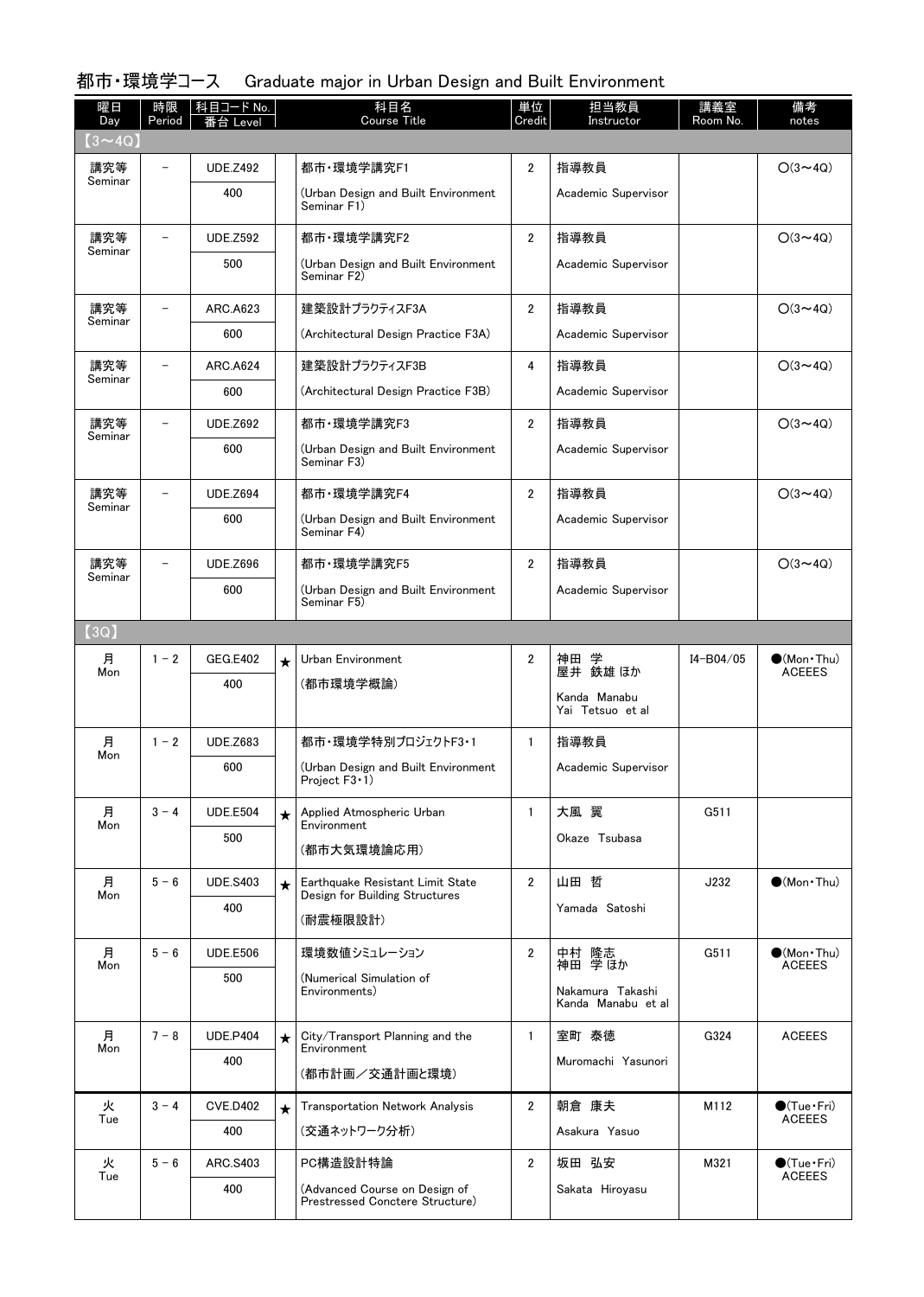| 曜日<br>Day | 時限<br>Period | 科目コード No.<br>≸台 Level |         | 科目名<br><b>Course Title</b>                                                     | 単位<br>Credit   | 担当教員<br>Instructor                        | 講義室<br>Room No. | 備考<br>notes                             |
|-----------|--------------|-----------------------|---------|--------------------------------------------------------------------------------|----------------|-------------------------------------------|-----------------|-----------------------------------------|
| (3Q)      |              |                       |         |                                                                                |                |                                           |                 |                                         |
| 火<br>Tue  | $5 - 6$      | <b>UDE.D408</b>       |         | 人間都市計画史特論                                                                      | $\overline{2}$ | 藤田 康仁                                     | G324            | $\bullet$ (Tue $\cdot$ Fri)             |
|           |              | 400                   |         | (History of Cities and Urban Planning)                                         |                | Fujita Yasuhito                           |                 |                                         |
| 水<br>Wed  | $5 - 6$      | <b>UDE.Z687</b>       |         | 都市·環境学特別プロジェクトF4・1                                                             | $\mathbf{1}$   | 指導教員                                      |                 |                                         |
|           |              | 600                   |         | (Urban Design and Built Environment<br>Project F4 1)                           |                | Academic Supervisor                       |                 |                                         |
| 水         | $7 - 8$      | <b>UDE.E432</b>       |         | 人間環境デザイン研究の実践第一                                                                | $\mathbf{1}$   | 那須 聖<br>※山田 哲弥 ほか                         | G323            |                                         |
| Wed       |              | 400                   |         | (Practice of Environmental Design<br>based on Environment-Behavior Study<br>I) |                | Nasu Satoshi<br>X Yamada Tetsuya<br>et al |                 |                                         |
| 木         | $1 - 2$      | <b>GEG.E402</b>       | $\star$ | Urban Environment                                                              | $\overline{2}$ | 神田 学                                      | I4-B04/05       | $\bullet$ (Mon · Thu)                   |
| Thu       |              | 400                   |         | (都市環境学概論)                                                                      |                | 屋井 鉄雄 ほか                                  |                 | <b>ACEEES</b>                           |
|           |              |                       |         |                                                                                |                | Kanda Manabu<br>Yai Tetsuo et al          |                 |                                         |
| 木         | $3 - 4$      | <b>UDE.D409</b>       |         | 計画理論                                                                           | $\mathbf{1}$   | 坂野 達郎                                     | W9-402,403      |                                         |
| Thu       |              | 400                   |         | (Planning Theory)                                                              |                | Sakano Tatsurou                           |                 |                                         |
| 木         | $3 - 4$      | <b>UDE.E505</b>       | $\star$ | Applied Engineering on Thermal                                                 | $\mathbf{1}$   | 淺輪 貴史                                     | G511            | <b>ACEEES</b>                           |
| Thu       |              | 500                   |         | Environment                                                                    |                | Asawa Takashi                             |                 |                                         |
|           |              |                       |         | (熱環境工学応用)                                                                      |                |                                           |                 |                                         |
| 木<br>Thu  | $5 - 6$      | <b>UDE.S403</b>       | $\star$ | Earthquake Resistant Limit State<br>Design for Building Structures             | $\overline{2}$ | 山田 哲                                      | J232            | $\bigcirc$ (Mon · Thu)                  |
|           |              | 400                   |         | (耐震極限設計)                                                                       |                | Yamada Satoshi                            |                 |                                         |
| 木<br>Thu  | $5 - 6$      | <b>UDE.E506</b>       |         | 環境数値シミュレーション                                                                   | $\overline{2}$ | 中村 隆志<br>学ほか<br>神田                        | G511            | $\bullet$ (Mon·Thu)<br><b>ACEEES</b>    |
|           |              | 500                   |         | (Numerical Simulation of<br>Environments)                                      |                | Nakamura Takashi                          |                 |                                         |
|           |              |                       |         |                                                                                |                | Kanda Manabu et al                        |                 |                                         |
| 木<br>Thu  | $7 - 8$      | <b>UDE.D410</b>       |         | コミュニティ・デザイン原論                                                                  | $\mathbf{1}$   | 土肥 真人                                     | W9-402,403      | <b>ACEEES</b>                           |
|           |              | 400                   |         | (The Principles of Community Design)                                           |                | Dohi Masato                               |                 |                                         |
| 金<br>Fri  | $1 - 2$      | <b>UDE.D407</b>       |         | 都市・まちづくり特別講義第一                                                                 | $\mathbf{1}$   | 真田 純子                                     | W933            |                                         |
|           |              | 400                   |         | (Special Lecture on Urban and<br>Community Design I)                           |                | Sanada Junko                              |                 |                                         |
| 金<br>Fri  | $3 - 4$      | <b>CVE.D402</b>       | $\star$ | <b>Transportation Network Analysis</b>                                         | $\overline{2}$ | 朝倉 康夫                                     | M112            | $\bullet$ (Tue•Fri)                     |
|           |              | 400                   |         | (交通ネットワーク分析)                                                                   |                | Asakura Yasuo                             |                 | <b>ACEEES</b>                           |
| 金<br>Fri  | $3 - 4$      | <b>UDE.D447</b>       |         | 都市開発事業の基礎                                                                      | $\mathbf{1}$   | 中井 検裕                                     | W9-607          | <b>ACEEES</b>                           |
|           |              | 400                   |         | (Introduction to Urban Development)                                            |                | Nakai Norihiro                            |                 |                                         |
| 金<br>Fri  | $3 - 4$      | <b>UDE.P405</b>       |         | 持続可能な都市環境特論第二                                                                  | $\mathbf{1}$   | 鈴木 敦士<br>平賀 あまな                           | G323            |                                         |
|           |              | 400                   |         | (Sustainable Built Environment II)                                             |                | Suzuki Atsushi                            |                 |                                         |
|           |              |                       |         |                                                                                |                | Hiraga Amana                              |                 |                                         |
| 金<br>Fri  | $5 - 6$      | ARC.S403              |         | PC構造設計特論                                                                       | $\overline{2}$ | 坂田 弘安                                     | M321            | $\bigcirc$ (Tue · Fri)<br><b>ACEEES</b> |
|           |              | 400                   |         | (Advanced Course on Design of<br>Prestressed Conctere Structure)               |                | Sakata Hiroyasu                           |                 |                                         |
| 金<br>Fri  | $5 - 6$      | <b>UDE.D408</b>       |         | 人間都市計画史特論                                                                      | 2              | 藤田 康仁                                     | G324            | $\bullet$ (Tue Fri)                     |
|           |              | 400                   |         | (History of Cities and Urban Planning)                                         |                | Fujita Yasuhito                           |                 |                                         |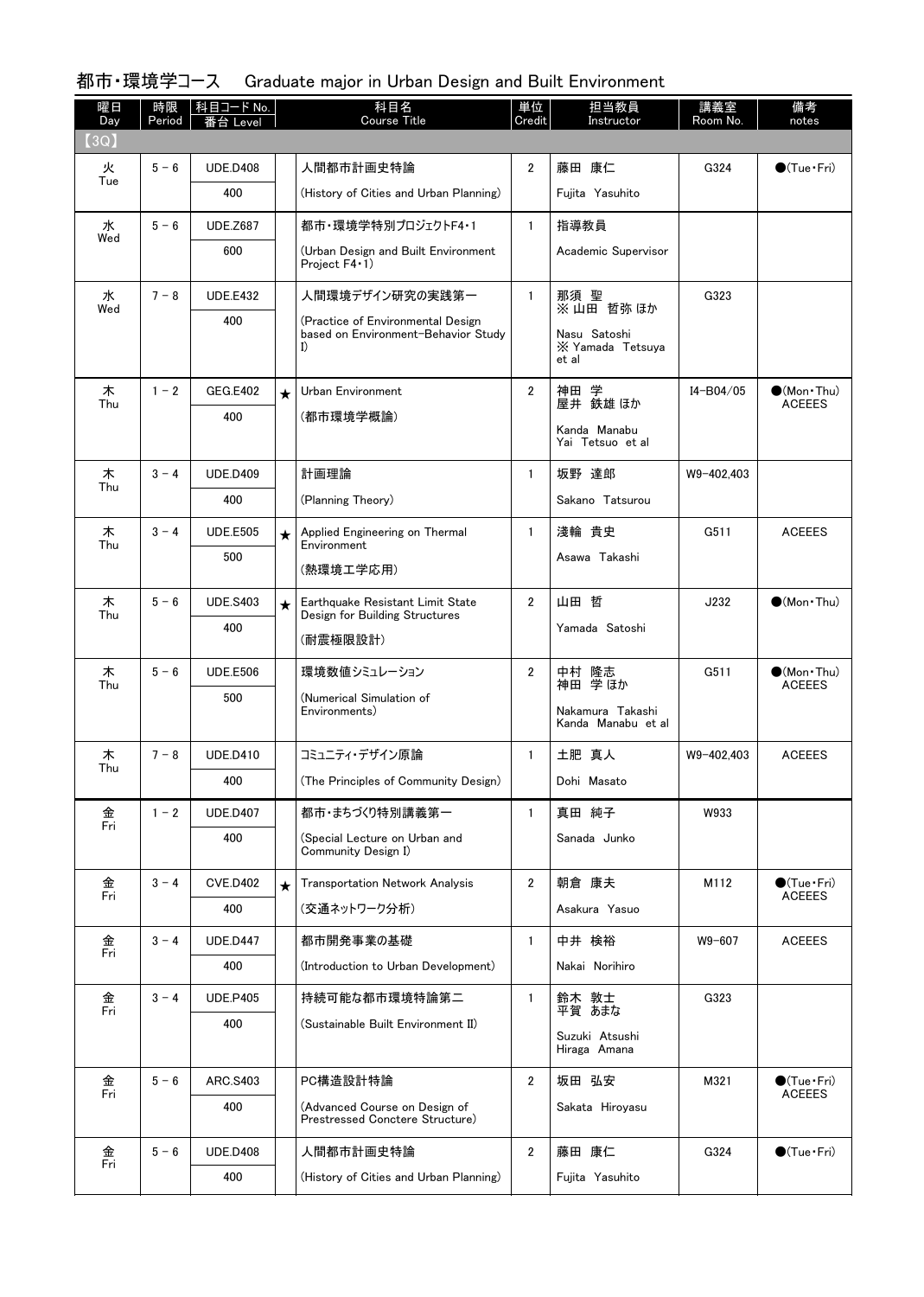| 曜日<br>Day | 時限<br>Period | 科目コード No.<br>i台 Level |         | 科目名<br><b>Course Title</b>                                                      | 単位<br>Credit   | 担当教員<br>Instructor                                                      | 講義室<br>Room No. | 備考<br>notes                                  |
|-----------|--------------|-----------------------|---------|---------------------------------------------------------------------------------|----------------|-------------------------------------------------------------------------|-----------------|----------------------------------------------|
| (3Q)      |              |                       |         |                                                                                 |                |                                                                         |                 |                                              |
| 金<br>Fri  | $5 - 6$      | <b>UDE.D444</b>       |         | 都市・まちづくり計画演習第二                                                                  | $\mathbf{1}$   | 十代田 朗                                                                   | 大岡山西9号<br>館社工演習 |                                              |
|           |              | 400                   |         | (Environmental Planning and Design<br>Studio II)                                |                | Soshiroda Akira                                                         | 室               |                                              |
| 金<br>Fri  | $9 - 10$     | <b>UDE.S435</b>       | $\star$ | Earthquake and Tsunami Disaster<br>Reduction                                    | $\mathbf{1}$   | 盛川 仁                                                                    | $G3 - 214$      | 開講日: 10月7<br>日                               |
|           |              | 400                   |         | (地震津波災害軽減)                                                                      |                | Morikawa Hitoshi                                                        |                 | $17:00 \sim 18:30$                           |
| (4Q)      |              |                       |         |                                                                                 |                |                                                                         |                 |                                              |
| 月<br>Mon  | $1 - 4$      | ARC P442              |         | 空間計画学特論第二                                                                       | 2              | 大佛 俊泰                                                                   | W832            | □<br><b>ACEEES</b>                           |
|           |              | 400                   |         | (Theories in Urban Analysis and<br>Planning II)                                 |                | Osaragi Toshihiro                                                       |                 |                                              |
| 月<br>Mon  | $3 - 4$      | <b>UDE.D448</b>       |         | 建築設計表現特論                                                                        | $\overline{2}$ | 那須 聖                                                                    | G324            | $\bullet$ (Mon $\cdot$ Thu)<br><b>ACEEES</b> |
|           |              | 400                   |         | (Architectural Awareness & Design)                                              |                | Nasu Satoshi                                                            |                 |                                              |
| 月<br>Mon  | $5 - 6$      | <b>UDE.S404</b>       | $\star$ | Damper-installed Structures and<br>Base-isolated Structures against             | $\overline{2}$ | 笠井 和彦                                                                   | G323            | $\bigcirc$ (Mon · Thu)                       |
|           |              | 400                   |         | Earthquakes                                                                     |                | Kasai Kazuhiko                                                          |                 |                                              |
|           |              |                       |         | (制振・免震構造特論)                                                                     |                |                                                                         |                 |                                              |
| 月<br>Mon  | $7 - 8$      | <b>UDE.S405</b>       | $\star$ | Post-earthquake Damage Evaluation<br>and Rehabilitation of Steel Structures     | $\overline{2}$ | 吉敷 祥一                                                                   | J232            | $\bullet$ (Mon $\cdot$ Thu)                  |
|           |              | 400                   |         | (被災鉄骨造建物の損傷評価と補修設<br>計)                                                         |                | Kishiki Shoichi                                                         |                 |                                              |
| 火         | $1 - 2$      | <b>UDE.Z684</b>       |         | 都市・環境学特別プロジェクトF3・2                                                              | $\mathbf{1}$   | 指導教員                                                                    |                 |                                              |
| Tue       |              | 600                   |         | (Urban Design and Built Environment<br>Project F3 · 2)                          |                | Academic Supervisor                                                     |                 |                                              |
| 火<br>Tue  | $3 - 4$      | <b>UDE.D471</b>       |         | 公共システムデザイン特論                                                                    | $\mathbf{1}$   | 坂野 達郎                                                                   | W9-402,403      |                                              |
|           |              | 400                   |         | (Principles of Public Systems Design)                                           |                | Sakano Tatsurou                                                         |                 |                                              |
| 火<br>Tue  | $5 - 6$      | <b>UDE.S406</b>       |         | 建築構造テンソル解析                                                                      | $\mathbf{1}$   | 元結 正次郎                                                                  | G324            |                                              |
|           |              | 400                   |         | (Tensor Analysis for Building<br>Structure)                                     |                | Motoyui Shojiro                                                         |                 |                                              |
| 火<br>Tue  | $7 - 8$      | <b>UDE.P406</b>       | $\star$ | <b>Environmental Transport Engineering</b>                                      | $\mathbf{1}$   | 屋井 鉄雄                                                                   | G323            | <b>ACEEES</b>                                |
|           |              | 400                   |         | (環境交通工学)                                                                        |                | Yai Tetsuo                                                              |                 |                                              |
| 水         | $1 - 2$      | <b>UDE.Z688</b>       |         | 都市・環境学特別プロジェクトF4・2                                                              | $\mathbf{1}$   | 指導教員                                                                    |                 |                                              |
| Wed       |              | 600                   |         | (Urban Design and Built Environment<br>Project F4 2)                            |                | Academic Supervisor                                                     |                 |                                              |
| 水<br>Wed  | $7 - 8$      | <b>UDE.E433</b>       |         | 人間環境デザイン研究の実践第二                                                                 | $\mathbf{1}$   | 那須 聖<br><del>松本 直彦</del> ほか                                             | G323            |                                              |
|           |              | 400                   |         | (Practice of Environmental Design<br>based on Environment-Behavior Study<br>II) |                | 松本 吉彦<br>Nasu Satoshi<br>Matsumoto Naohiko<br>et al Matsumoto Yoshihiko |                 |                                              |
| 木         | $3 - 4$      | <b>UDE.D448</b>       |         | 建築設計表現特論                                                                        | $\overline{2}$ | 那須 聖                                                                    | G324            | $\bigcirc$ (Mon Thu)                         |
| Thu       |              | 400                   |         | (Architectural Awareness & Design)                                              |                | Nasu Satoshi                                                            |                 | <b>ACEEES</b>                                |
| 木         | $5 - 6$      | <b>UDE.S404</b>       | $\star$ | Damper-installed Structures and                                                 | $\overline{2}$ | 笠井 和彦                                                                   | G323            | $\bigcirc$ (Mon Thu)                         |
| Thu       |              | 400                   |         | Base-isolated Structures against<br>Earthquakes                                 |                | Kasai Kazuhiko                                                          |                 |                                              |
|           |              |                       |         | (制振・免震構造特論)                                                                     |                |                                                                         |                 |                                              |